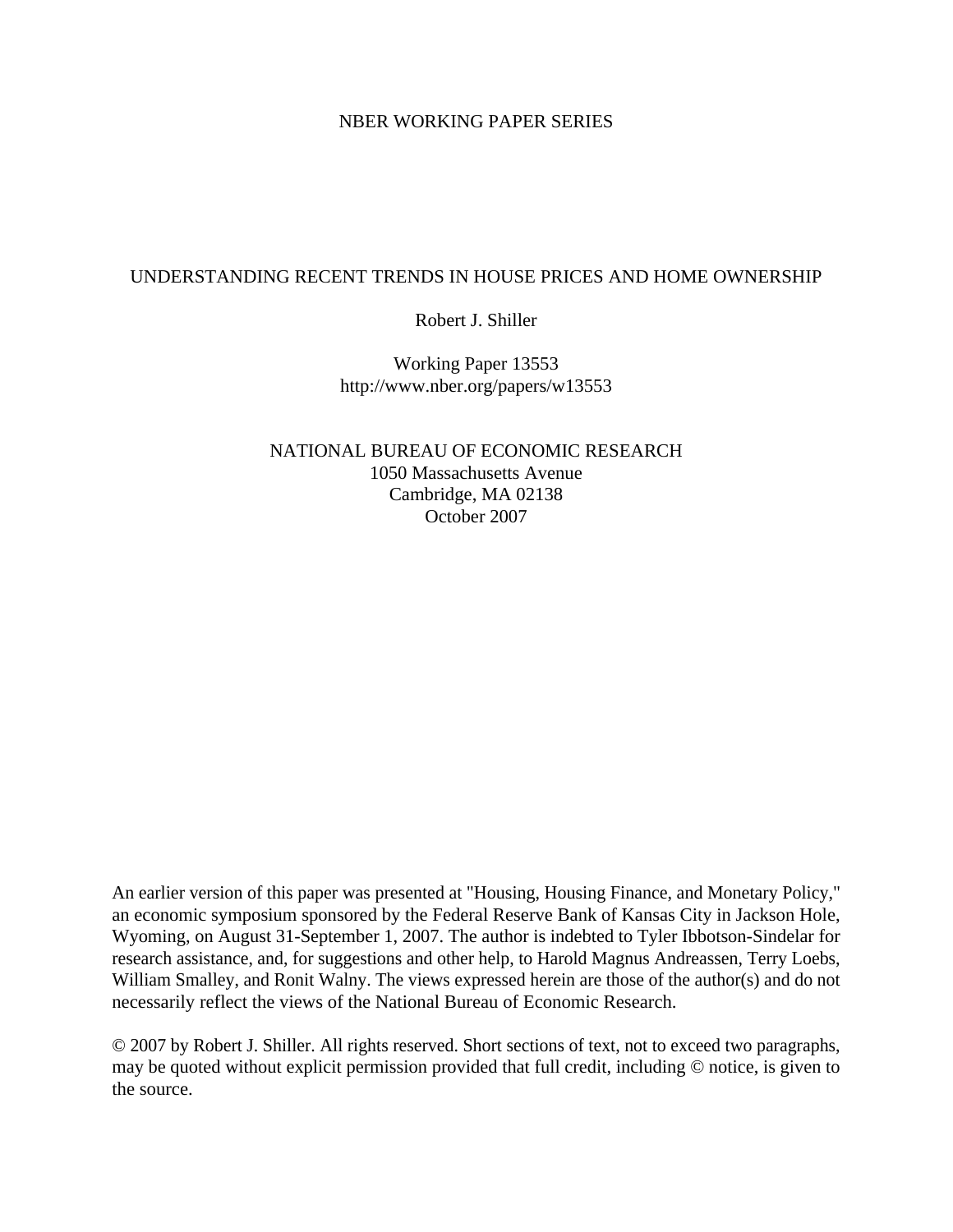Understanding Recent Trends in House Prices and Home Ownership Robert J. Shiller NBER Working Paper No. 13553 October 2007 JEL No. R0

## **ABSTRACT**

This paper looks at a broad array of evidence concerning the recent boom in home prices, and considers what this means for future home prices and the economy. It does not appear possible to explain the boom in terms of fundamentals such as rents or construction costs. A psychological theory, that represents the boom as taking place because of a feedback mechanism or social epidemic that encourages a view of housing as an important investment opportunity, fits the evidence better.

Robert J. Shiller Yale University, Cowles Foundation Box 208281 30 Hillhouse Avenue, Room 23a New Haven, CT 06520-8281 and NBER robert.shiller@yale.edu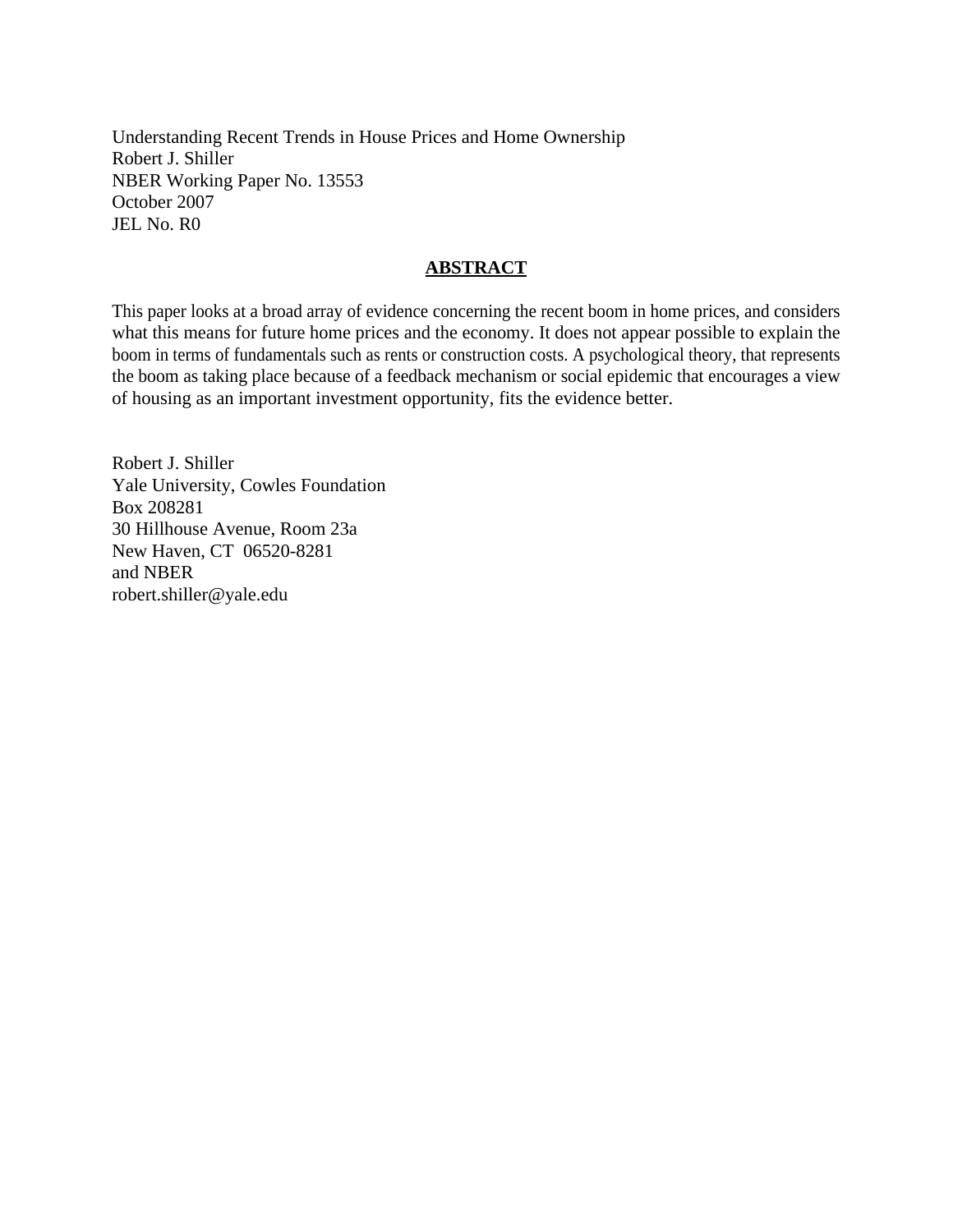Understanding Recent Trends in House Prices and Home Ownership.<sup>1</sup>

 While home price booms have been known for centuries, the recent boom is unique in its pervasiveness. Dramatic home price booms since the late 1990s have been in evidence in Australia, Canada, China, France, India, Ireland, Italy, Korea, Russia, Spain, the United Kingdom, and the United States, among other countries. $^2$  There appears to be no prior example of such dramatic booms occurring in so many places at the same time.

Within the United States, the current boom differs from prior booms in that it is much more of a national, rather than regional, event. In the current boom, successive rounds of regional home price booms have occurred that eventually became what can be called a national boom.

The boom showed its first beginnings in 1998 with real (inflation-corrected) home price increases first exceeding ten percent in a year on the west coast, in the glamour cities San Diego, Los Angeles, San Francisco and Seattle. The incipient boom then attracted only moderate attention since it was confined to the west coast, and the cumulative price gain was still not dramatic. But the boom quickly spread east, with 10%

<sup>&</sup>lt;sup>1</sup> An earlier version of this paper was presented at "Housing, Housing Finance, and Monetary Policy," an economic symposium sponsored by the Federal Reserve Bank of Kansas City in Jackson Hole, Wyoming, on August 31-September 1, 2007. The author is indebted to Tyler Ibbotson-Sindelar for research assistance, and, for suggestions and other help, to Harold Magnus Andreassen, Terry Loebs, William Smalley, and Ronit Walny.

 $2 \text{ According to OECD data, in 2006 nominal home price inflation exceeded 10% a year in 8 of 18 OECD}$ member countries. Real price increases exceeded 10% a year in five of these countries. Japan was the only country to show a nominal or real price decline in 2006, and house prices there have been declining steadily since 1992. See *OECD Economic Outlook*, May 2007, Statistical Annex, Table 59, House Prices.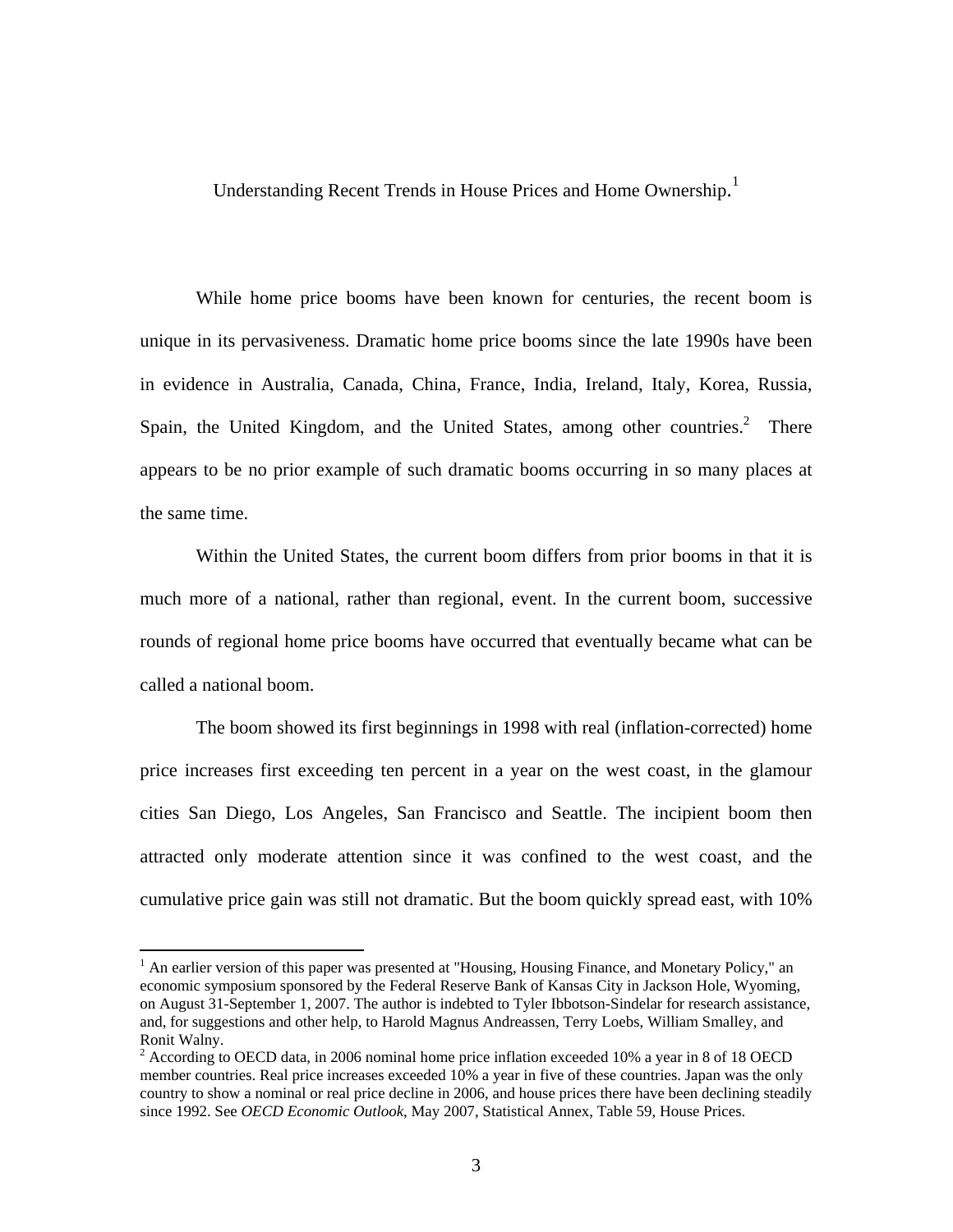one-year real home price increases appearing in Denver and then Boston in 1999. These cities kept on appreciating at a high rate.

As years went by yet new cities started seeing substantial real home price increases. Even though it was a recession year, Miami, Minneapolis, New York, and Washington DC began to see 10% real price increases in 2001. Then there arrived the late entrants, who compensated for their delay with the intensity of their price boom. Las Vegas first saw a 10% annual real home price increase in 2003, and real home prices shot up 49% in 2004. Phoenix first saw a 10% real price increase in 2004 and then real home prices shot up 43% in 2005. And still, as of that date most of the other cities were still going up at substantial rates. The result of this succession of booms, in so many places has been a massive increase in national home prices over a period of nearly a decade. The boom was tempered somewhat by the fact that some cities never experienced booms. In Atlanta, Charlotte, Chicago, Cleveland, Dallas and Detroit there was no year since 1998 in which real home prices increased by 10% in a year, though even these cities showed some increases.

Figure 1 shows, with the heavy line, the S&P/Case-Shiller National Home Price Index for the United States, corrected for inflation using the Consumer Price Index. This shows the market situation at the national level. Nationally, real home prices rose 86% between the bottom in the fourth quarter of 1996 and the peak 9.25 years later in the first quarter of 2006.

This dramatic price increase is hard to explain, since economic fundamentals do not match up with the price increases. Also shown on the figure is an index of real owner occupied rent (thin line). Real rent has been extremely stable when compared with price.

4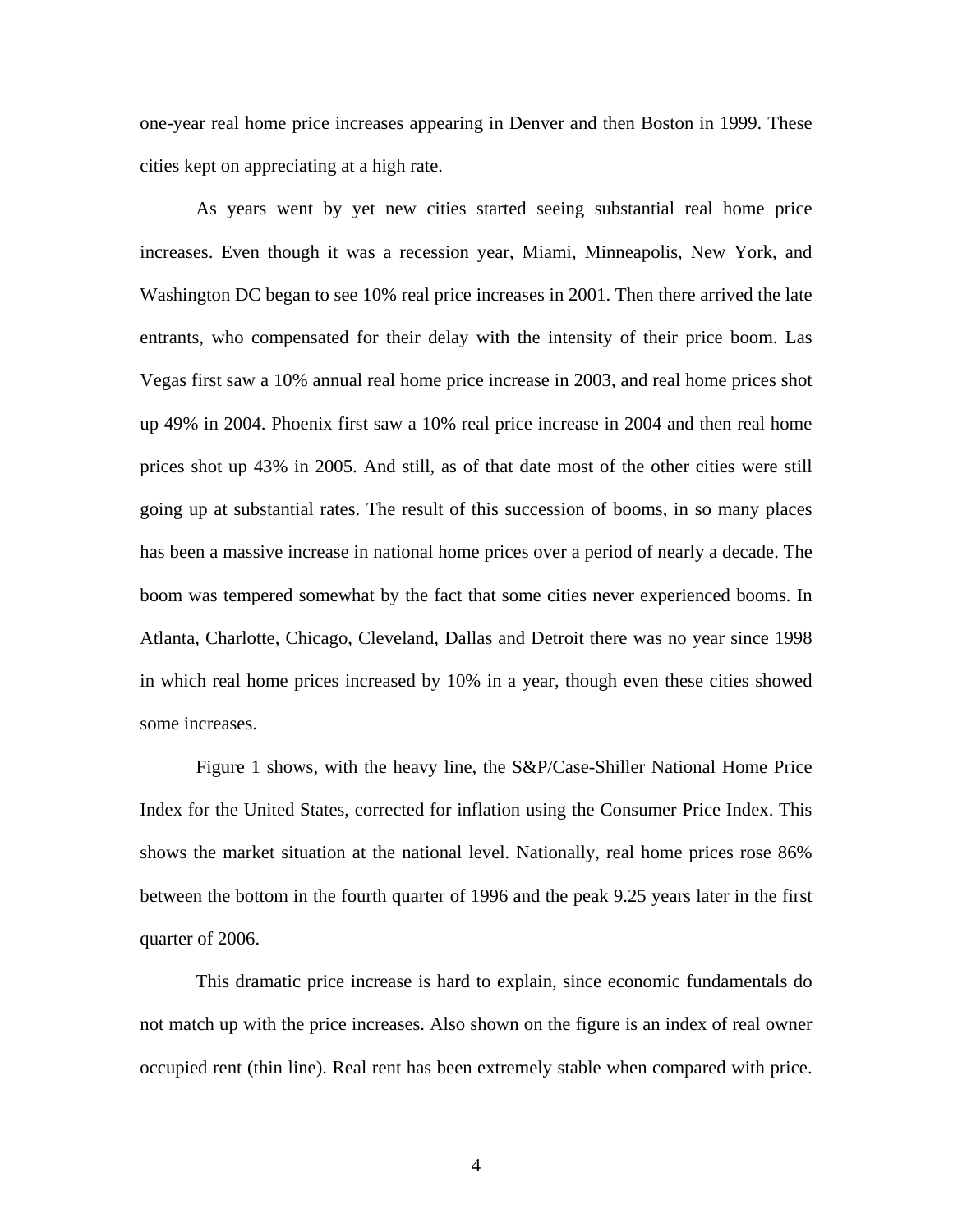Real rent increased only 4% from the 1996-IV to 2006-I. The rent figures indicate that there has been virtually no change in the market for housing services, only in the capitalization of the value of these services into price.

The boom in real home prices since 1996-IV cannot be explained by rising real construction costs either, even though there appears to be a common idea, among the general public, that it might. Using data from Engineering News Record (2007), and correcting it for inflation with the CPI-U, one finds that while the real price of  $\frac{1}{2}$ -inch gypsum wallboard rose 41% from the trough in real home prices in 1996-IV to the peak in real home prices in 2006-I, the real price of 5/8-inch plywood rose only 9%, and the real price of 2x4 common lumber actually *fell* 32%. Labor costs are the single most important component of building costs, and these showed little change as common-labor earnings have stagnated. The Engineering News Record Building Cost Index corrected for inflation showed relatively little change over this interval. In fact the index corrected for CPI inflation showed a slight decline from 1996-IV to 2006-I, as can be seen in Figure 1, dotted line.

Note that real owners' equivalent rent and real building costs track each other fairly well, as one might expect. But neither of them tracks real home prices at all, suggesting that some other factor—I will argue market psychology—plays an important role in determining home prices.

The boom may be coming to an end in the United States where a sharp turnaround in home prices can be seen in the bold line in Figure 1, with real home prices falling 3.4% since the peak in the first quarter of 2006. Anecdotal reports are also appearing within the last year of a softening of the boom or even outright falls in home prices in other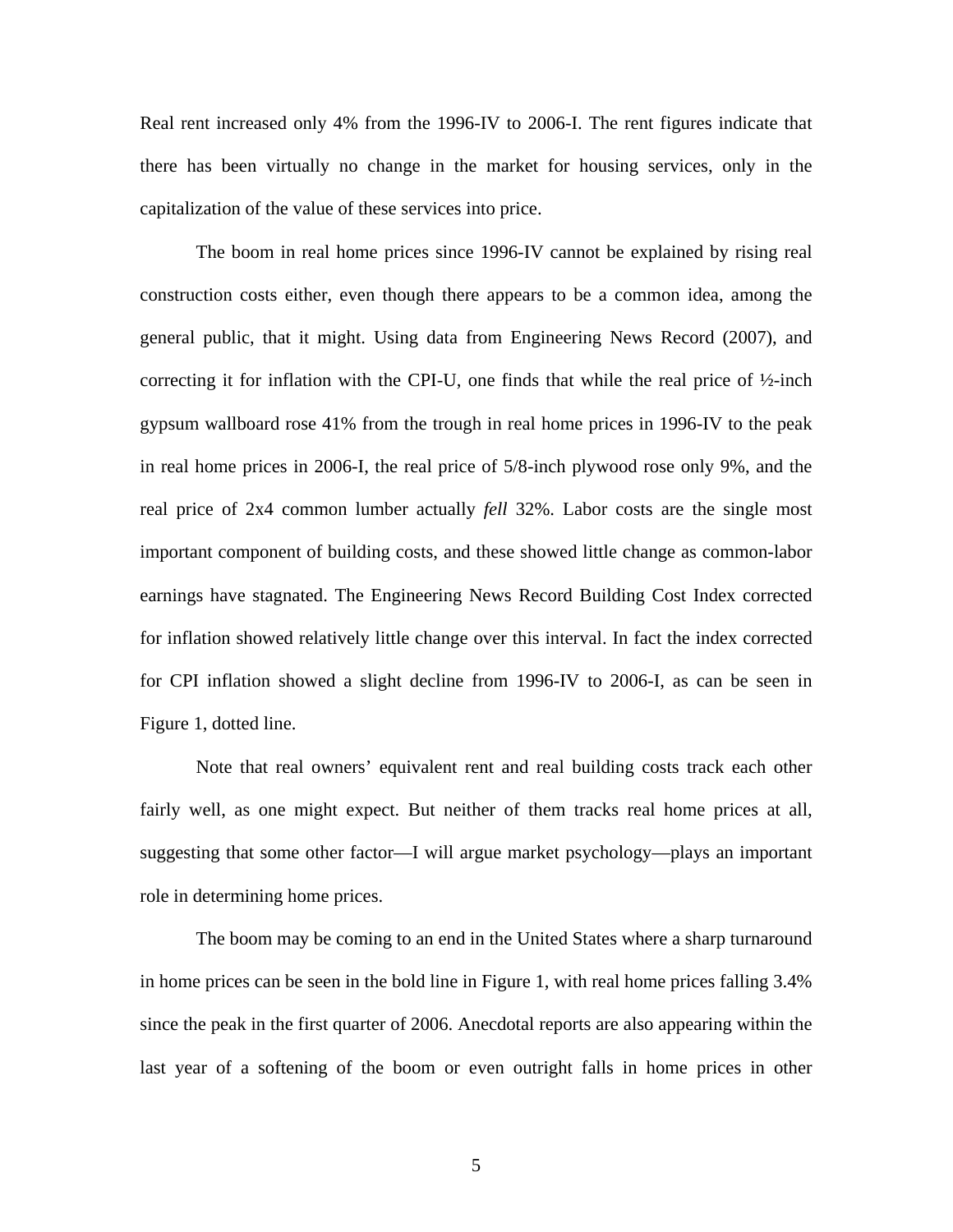countries as well, but the data already in do not yet show this, and, on the contrary, some countries still seem to be appreciating fast. The latest S&P/Case-Shiller Home Price Indices (for May 2007) even show a slight strengthening of the housing market in a number of cities.

When there are declines, they may be muted at first, and disguised by noise. Home sellers tend to hold out for high prices when prices are falling.<sup>3</sup> The  $17\%$  decline in the volume of US existing home sales since the peak in volume of sales in 2005 is evidence that this is happening now.

The market for homes is clearly not efficient, and shows enormous momentum from year to year, as Karl Case and I first demonstrated in 1988. We attributed this inefficiency to the high transactions costs associated with this market, which make exploitation of the inefficiency prohibitively expensive. In May 2006 the Chicago Mercantile Exchange, in collaboration with the firm I co-founded, MacroMarkets LLC, created futures and options markets for US single family homes that are cash-settled using the S&P/Case-Shiller home price indices. Some day these markets may have the effect of making home prices more efficient, but these markets still are not big enough to affect the cash market very much. Given the tendency for long trends in home prices, and given the downward momentum in price and high valuation relative to rent, the possibility of a substantial downtrend in home prices over many years into the future must be considered.

The implications of this boom and its possible reversal in coming years stand as a serious issue for economic policy makers. It may be hard to understand from past

 $3$  Genesove and Mayer (2001) have shown with data on individual purchases and sales that people who bought their homes at high prices are reluctant to sell at a lower price, apparently due to regret or loss aversion.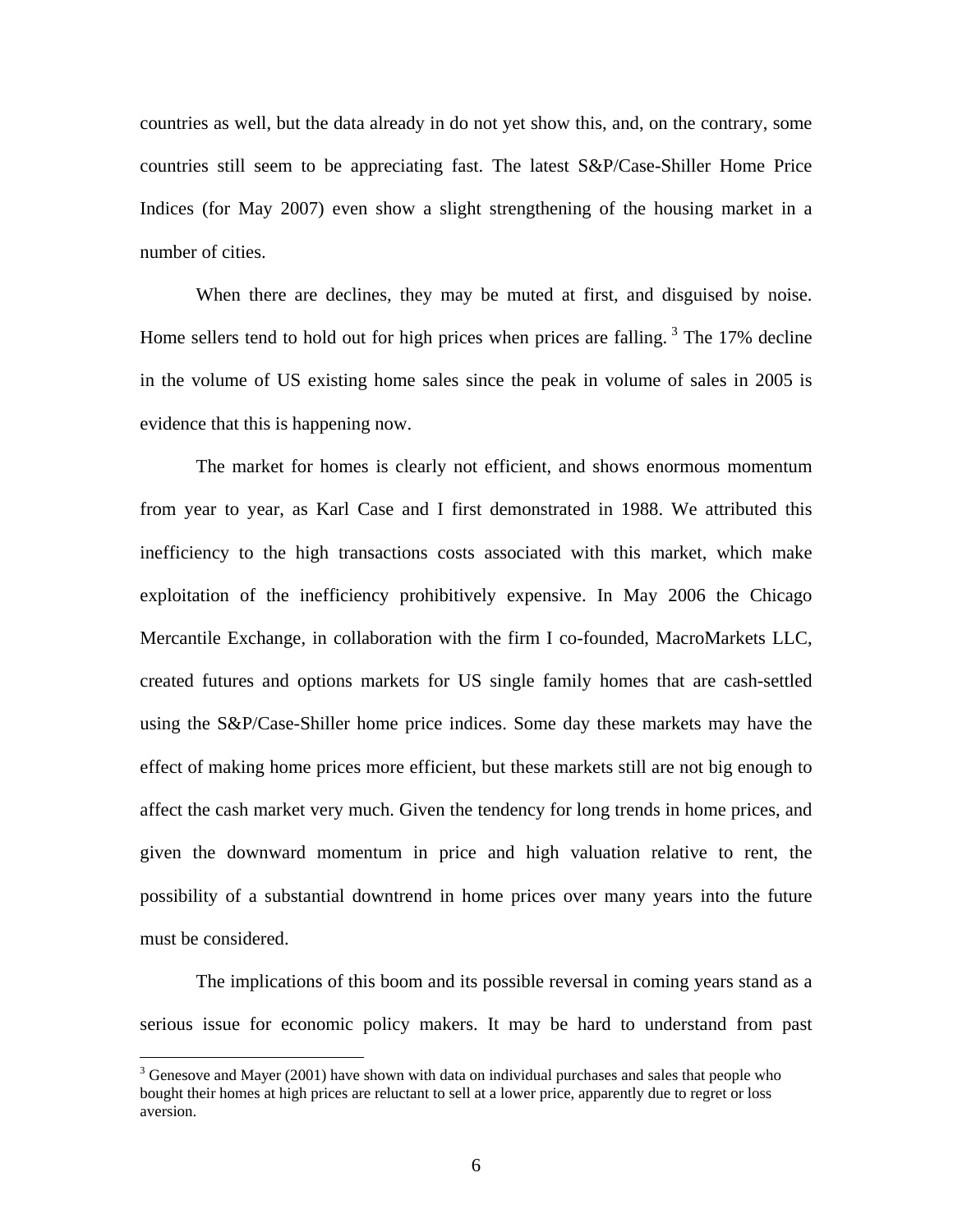experience what to expect next, since the magnitude of the boom is unprecedented. The implications of the boom have produced difficult problems for rating agencies who must evaluate the impact of the boom on securities such as the collateralized debt obligations (CDOs) that have burgeoned in the U.S. from virtually nothing at the beginning of the housing boom to approximately \$375 billion issued in 2006. The trickiest problem these agencies face in assessing these securities, many of which are backed by subprime mortgages, is correlation risk (the risk that many of the real-estate-backed assets will default at the same time) a risk that is directly connected to the risk of a macro real estate bust that may or may not follow the unprecedented boom.

 In this paper, I will consider, from a broad perspective, the possible causes of this boom, with particular attention to speculative thinking among investors. I will argue that a significant factor in this boom was a widespread perception that houses are a great investment, and the boom psychology that helped spread such thinking. In arguing this, I will make some reliance on the emerging field of behavioral economics. This field has appeared in the last two decades as a reaction against the strong prejudice in the academic profession against those who interpret price behavior as having a psychological component. The profession had come to regard all markets as efficient, and to reject those who say otherwise. Now, however, behavioral economics is increasingly recognized, and has developed a substantial accumulation of literature that we can use to give new concreteness to ideas about psychology in economics.

7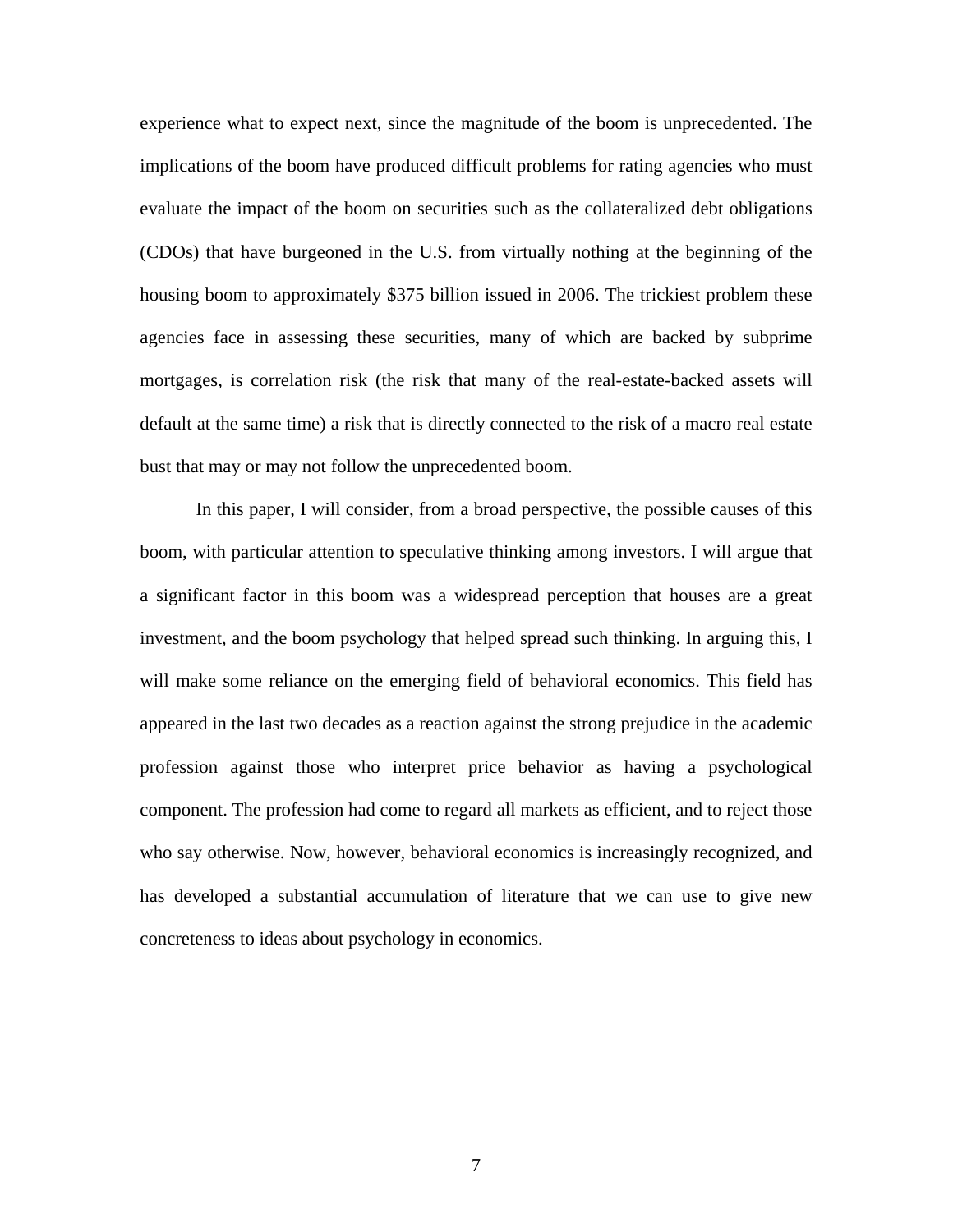#### **Feedback and Speculative Bubbles**

 The venerable notion of a speculative bubble can be described as a feedback mechanism operating through public observations of price increases and public expectations of future price increases. The feedback can also be described as a social epidemic, where certain public conceptions and ideas lead to emotional speculative interest in the markets and, therefore, to price increases; these, then, serve to reproduce those public conceptions and ideas in more people. This process repeats again and again, driving prices higher and higher, for a while. But the feedback cannot go on forever, and when prices stop increasing, the public interest in the investment may drop sharply: the bubble bursts.

This basic notion of the underpinnings of speculative bubbles can be traced back hundreds of years in the writings of commentators on speculative markets. The germ of the idea seems to go back to the time of the tulip mania in Holland in the 1630s (Shiller 2003). But academic economists have long been cool to the idea that such feedback drives speculative prices, and it has remained, until recently, largely in the province of popular journalists. Academic economists who wrote about them (Galbraith 1954, Kindleberger 1978) found that the academic profession, while in some dimensions interested in their work, largely distanced itself from their views. Part of the academic resistance has to do with unfortunate divisions in the profession: the notion of a speculative bubble is inherently sociological or social-psychological, and does not lend itself to study with the essential tool bag of economists.

In my book *Irrational Exuberance* (2000, 2005), named after a famous remark of Alan Greenspan, I developed this popular notion of bubbles. I argued that various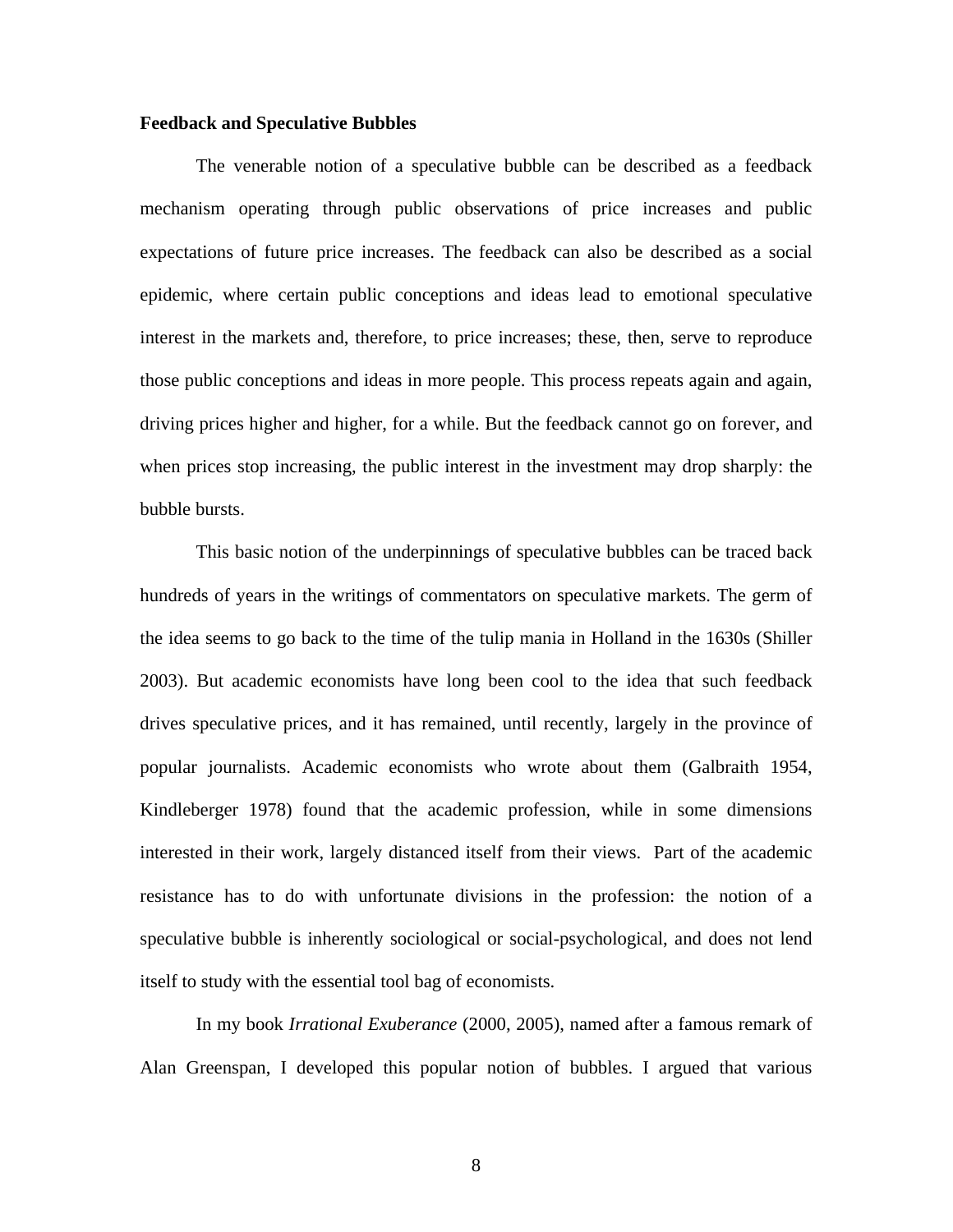principles of psychology and sociology whose importance to economics has only recently become visible to most economists through the developing literature on behavioral economics help us to lend more concreteness to the feedback mechanism that creates speculative bubbles. These principles of psychology include psychological framing, representativeness heuristic, social learning, collective consciousness, attention anomalies, gambling anomalies such as myopic loss aversion, emotional contagion, and sensation seeking.

I argued that the feedback that creates bubbles has the primary effect of amplifying stories that justify the bubble; I called them "new era stories." The stories have to have a certain vividness to them if they are to be contagious and to get people excited about making risky investments. Contagion tends to work through word of mouth and through the news media. It may take a direct price-to-price form, as price increases generate further price increases.

News commentators on speculative phenomena clearly have the idea that contagion may be at work but tend to stay away from a really sociological view of speculative bubbles. They do not hear professional economists refer to such feedback often, so they are not confident of such a view. They tend to revert back to the comfortable notion that markets are efficient or that everything that happens in speculative markets ultimately comes from actions of the monetary authority. The social epidemic model, with its psychological and sociological underpinnings, is too poorly understood by economists in general to be represented as an authoritative view in media accounts.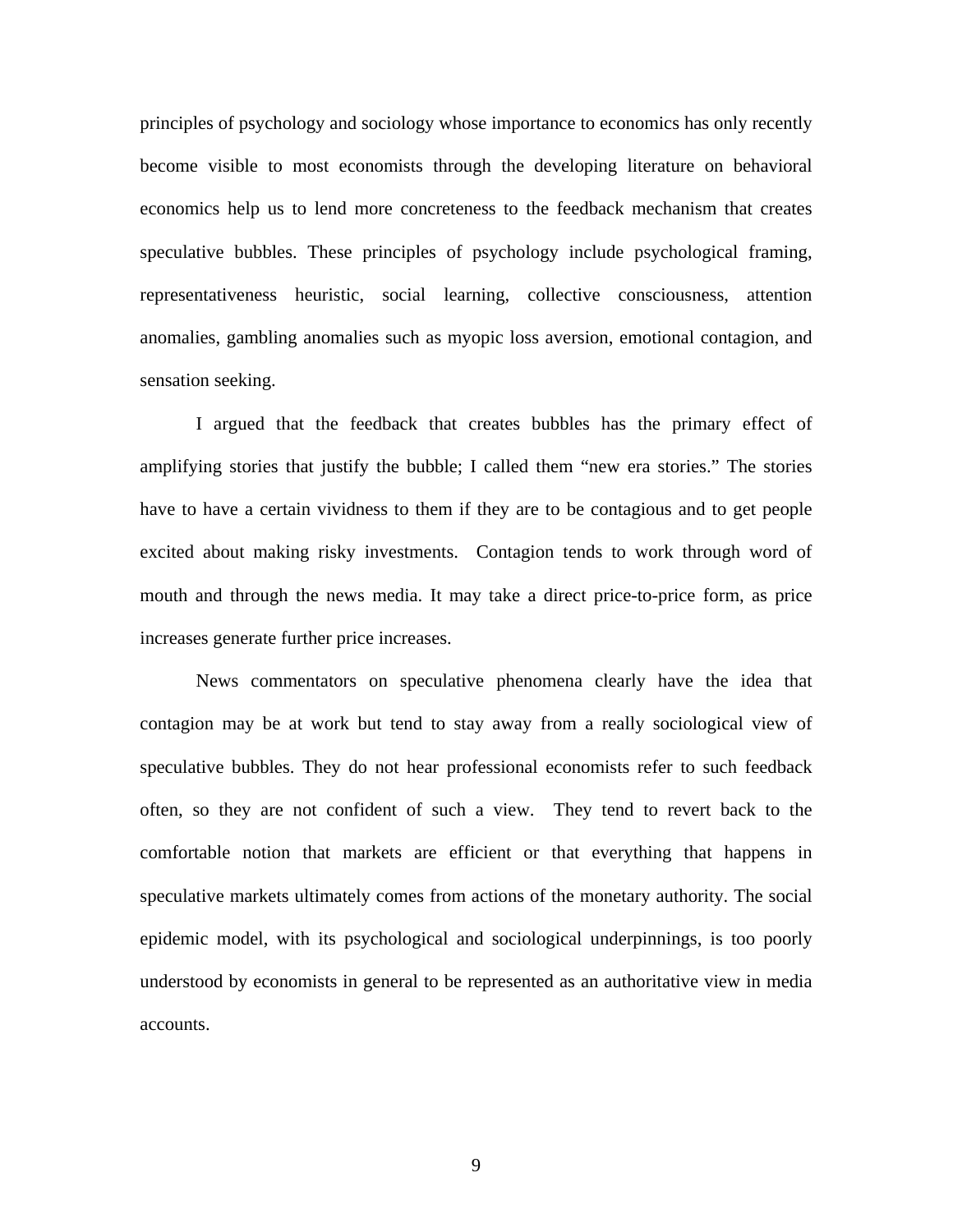I argued that a new era story that has been particularly amplified by the current housing boom is that the world is entering into a new era of capitalism, which is producing phenomenal economic growth, and at the same time producing both extreme winners and unfortunate losers. The phenomenal growth seen recently in China and India is part of the story, and the growing abundance of rich celebrities and extravagantly paid CEOs is another. The new era story warns people that they have to join the capitalist world and buy their homestead now, before it is priced out of reach by hordes of wealthy new investors. I also listed a number of other driving factors, partially or totally independent of this story that also helped drive the housing boom.

 That the recent speculative boom has generated high expectations for future home price increases is indisputable. Karl Case and I first discovered the role of high expectations in producing the California home price boom in the late 1980s. We did a questionnaire survey in 1988 of home buyers in the boom city Los Angeles (as well as Boston and San Francisco) and compared the results with a control city, Milwaukee, where there had been no home price boom then.

The homebuyers were asked: "How much of a change do you expect there to be in the value of your home over the next 12 months?" For Los Angeles in 1988, the mean expected increase was 15.3% and the median expected increase was 11%. The mean was higher than the median in Los Angeles since about a third of the respondents there reported extravagant expectations, creating a long right tail in the distribution of answers. For Milwaukee in 1988 the mean expected increase was only 6.1%, and the median was only 5%. From this and other results from the survey we concluded that the 1980s boom in Los Angeles relative to Milwaukee appears to be driven by expectations.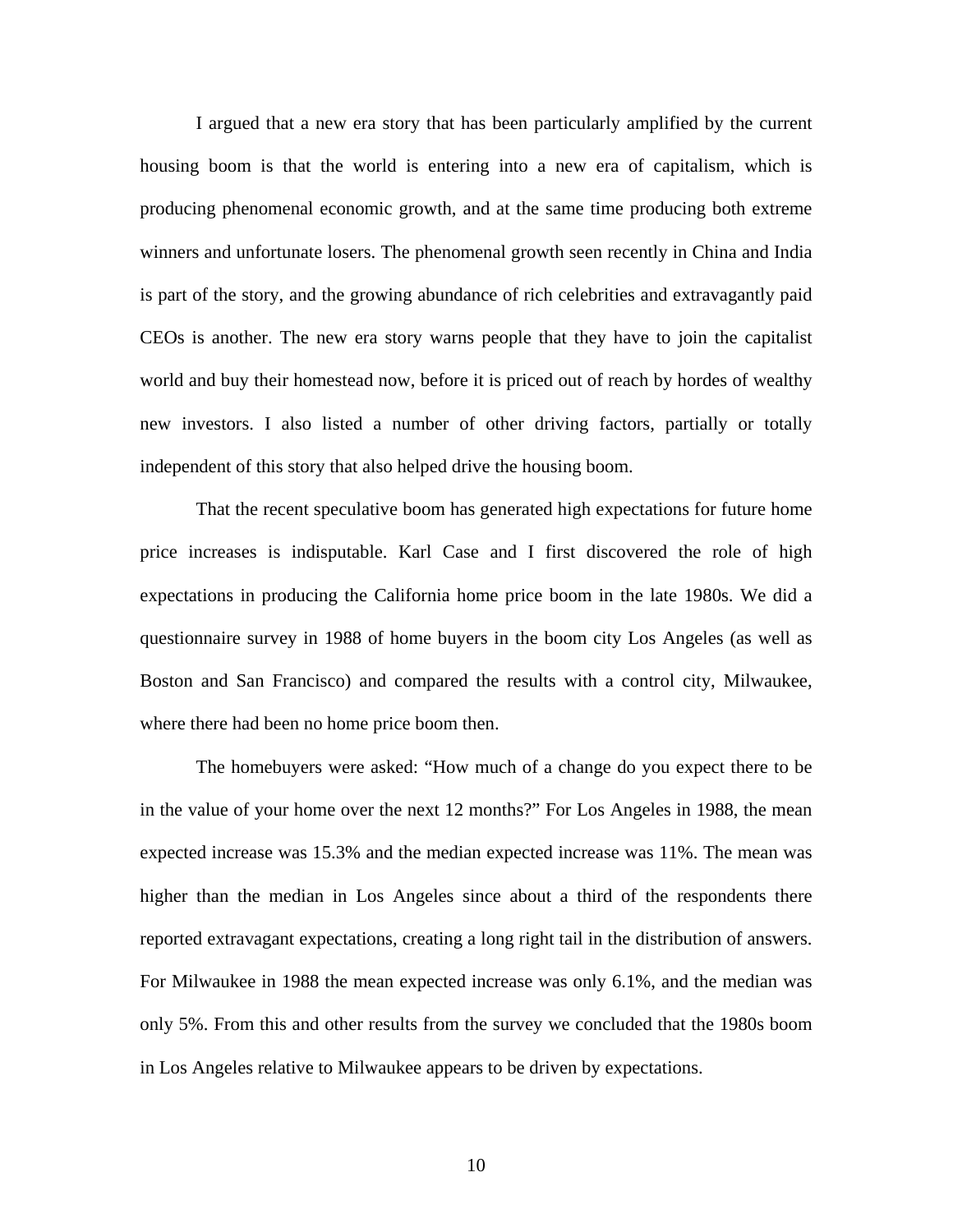Case and I are now, beginning in 2003, repeating the same survey annually in the same cities. In 2003, with the same question as above, the reported expectations in Los Angeles were almost as heady as they were in 1988: the mean expected increase was 9.4%, the median 10%. This time, however, the expectations of a good fraction of the people in Milwaukee had converged upwards towards those of Los Angeles: the mean expected increase was 8.6%. The median expected increase remained still low, at 5%. Given that the Milwaukee housing market had not boomed substantially as of 2003, one wonders why the expectations of a good fraction of its inhabitants matched those of people in Los Angeles. Expectations of home price increase are probably formed from national, rather than local evidence for many people, especially at a time of national media captivation with the real estate boom.

By 2006, as the housing market in Los Angeles was still going up but showed definite signs of weakening, the answers for the same question produced a mean expected price increase of only 6.1% and a median expected price increase of only 5%. In Milwaukee, the mean expected increase also cooled somewhat, to 6.8%, while the mean remained at 5%.

By 2007, after the housing market in Los Angeles dropped 3.3% (between May 2006 and May 2007, according to the S&P/Case-Shiller Home Price Index), the answers for the same question (preliminary results) produced a mean expected one-year price increase of -0.7% and a median expected one-year price increase of 0%. In Milwaukee, the answers showed a mean expectation of 6.5% and a median of 3%.<sup>4</sup>

<u>.</u>

<sup>&</sup>lt;sup>4</sup> Our survey also asks for ten-year expectations. These remain high in our 2007 (preliminary) results. In Los Angeles, the reported expectation for the average annual price increase over the next ten years was 9.6% and the median was 5%. In all the cities we surveyed in 2007, only one respondent in 40 expects a decline over the next ten years. Thus, there is little alarm about the state of the housing market for relevant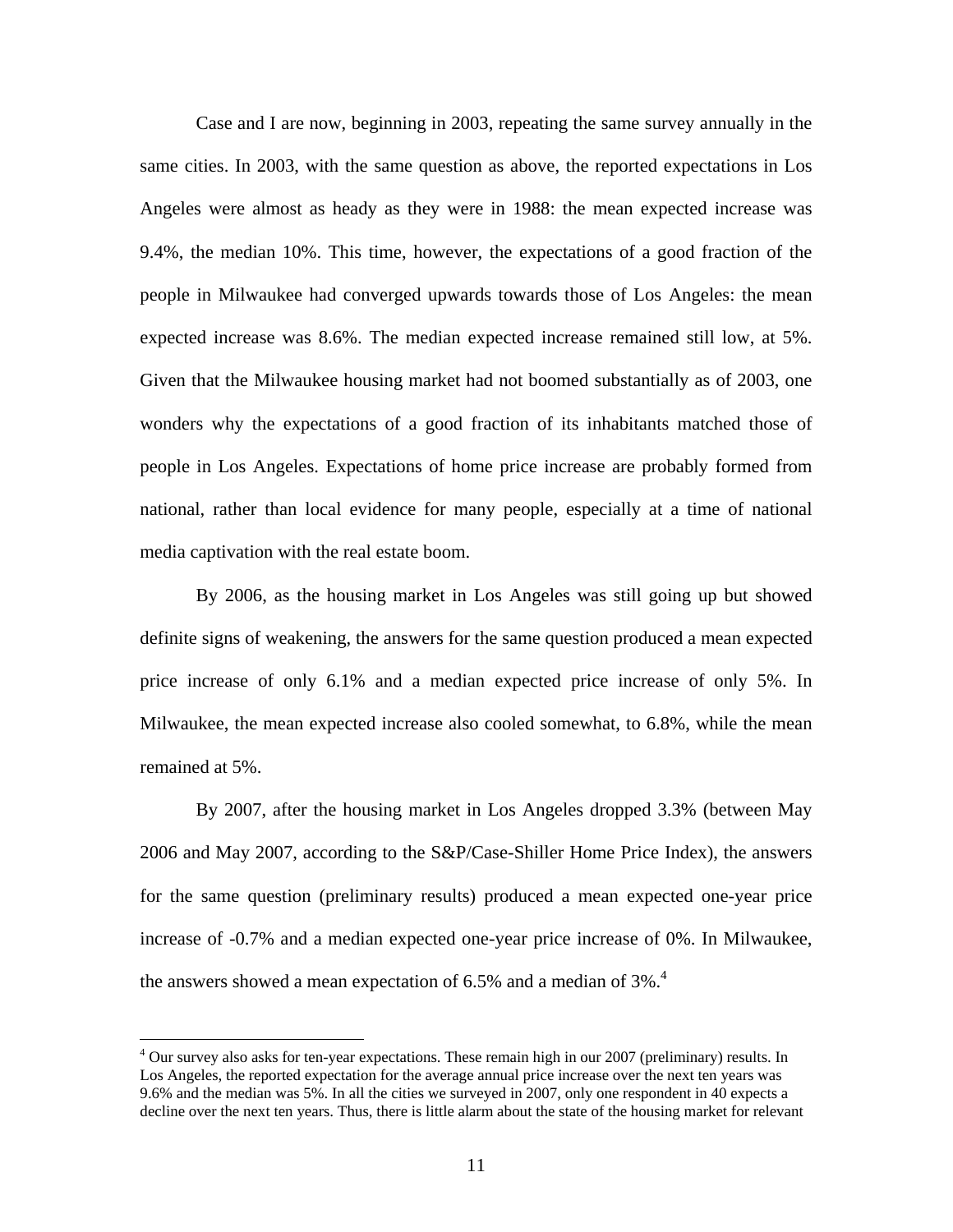Thus, our expectations data show remarkable confirmation of an essential element of the bubble story: times and places with high home price increases show high expectations of future home price increases, and when the rate of price increases changes, so too do expectations of future price increases, in the same direction.

 Many people seem to be accepting that the recent home price experience is at least in part the result of a social epidemic of optimism for real estate. But the idea that the single most important driver of the housing boom might be such a story, and not something more tangible like the policies of the central bank, has never really taken hold in public consciousness. People love to exchange stories of crazy investors or property flippers, but most just cannot seem to integrate such stories into a view of the movements of economies and markets. They do not accept that the market outcomes are the result of a world view, a Zeitgeist, that is encouraged by stories and theories whose contagion as ideas is amplified by the excitement surrounding the price increases.

 We should still be careful not to overemphasize bubble stories in interpreting market movements. There are other factors that drive prices. Of course, monetary policy, which has the potential to affect the level of interest rates and hence the discount rate, is an important factor. But, even beyond monetary policy, it must be appreciated that there are many factors that drive decisions to purchase long-term assets such as housing. The decision to buy a house is a major life decision for most people, and is affected by all the factors that people consider when deciding on their life style and purpose. The decision is postponable, and so anything that attracts attention to or away from housing can have a significant effect on the state of new construction.

investor horizons, and that perhaps explains why consumer confidence has not been harmed by the weakening housing market. It may also help explain why there is not panic selling, and suggests that home prices may yet recover.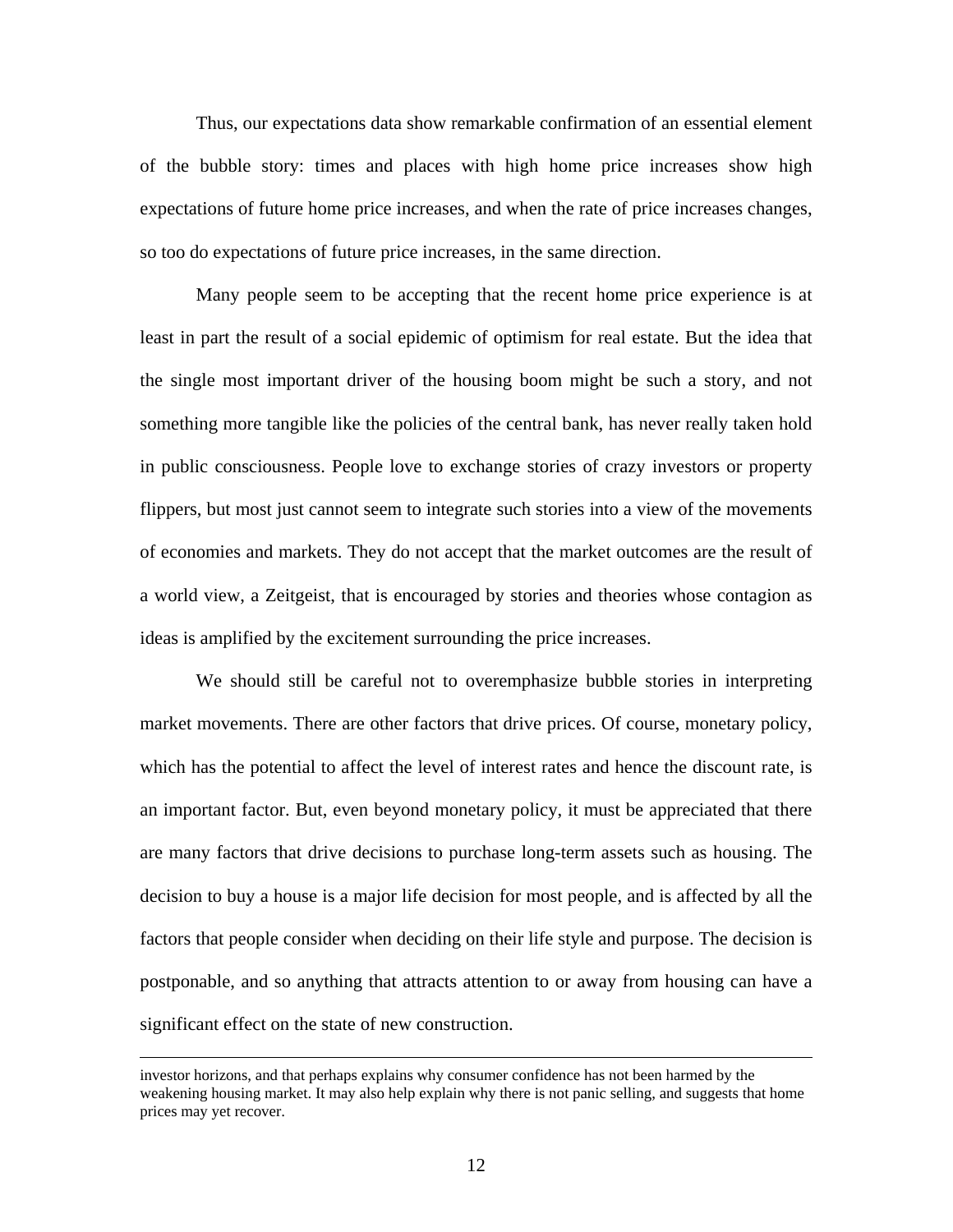Housing seems not to have been a very speculative asset until the last few decades, except in a few places where there is a story that encourages people to think that housing may be especially scarce. The conventional view among economists until recently has been that housing prices are driven primarily by construction costs. For example, this view was neatly laid out in 1956 by Grebler, Blank and Winnick.

It is not surprising that people did not view housing as a speculative asset: almost all of the value of houses has been value of structure, which is a manufactured good. From this view, there would be no reason to think that one can make money by buying houses and holding them for resale than that one can make money by buying tables and chairs and holding them for resale. People apparently knew that home prices were dominated by structure prices. The recent real estate boom has changed this. According to a recent study by Davis and Heathcote, the percent of home value accounted for by land in the United States rose from 15% in 1930 to 47% in 2006.

Whether this higher fraction of value attributed to land is a stable new equilibrium or is a temporary phenomenon induced by a speculative bubble remains to be seen. Today, agricultural land sells for less than \$2000 an acre, or about \$300 per lot-sized parcel, a miniscule number compared to the cost of a structure. Of course, this is usually land in the wrong place, far from the urban areas and jobs and schools that people want to get on with their lives. But there is reason to expect that as existing urban land becomes very expensive relative to structures, there will be efforts to substitute away from that land, and so the fraction of value attributed to land in housing may be expected to meanrevert. Such substitution takes time.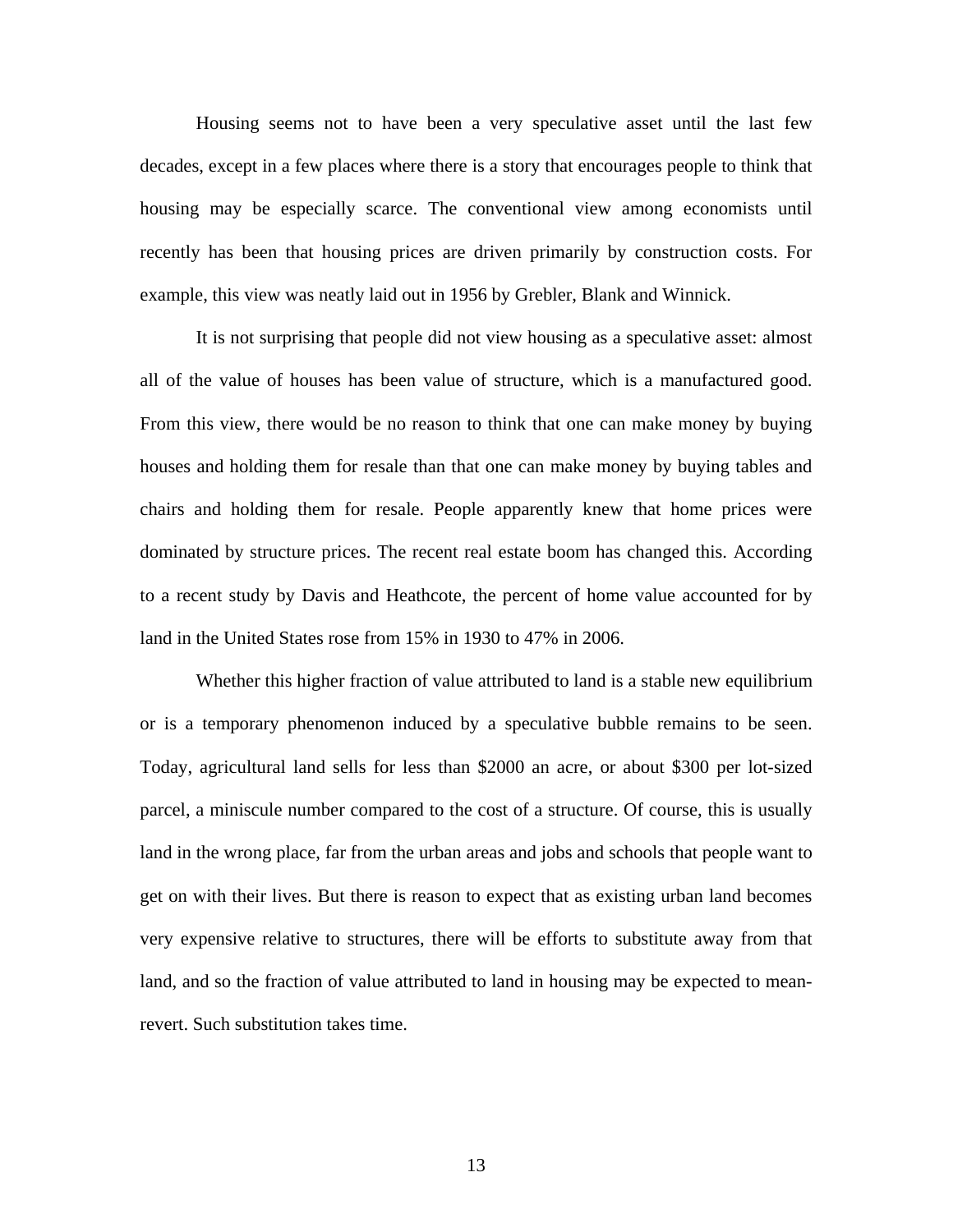New urban areas can be built elsewhere on land that is now cheap. Cities can economize on land by raising the population density and building high-rises. Already there is a movement advocating cities which, like Manhattan, or various urban areas in Europe and Asia, emphasize public transport, tall buildings bringing large numbers of people together. Such cities are highly attractive to many people because of the diversity of opportunity and entertainment there, and also simply because of the feeling of excitement of crowds. Such cities make very economical use of land. Many more such cities can be built in the future, though, especially in the US, such new cities run against conventional notions of suburbia and automobile-based life.

Christopher Leinberger (2007) has shown that there is an increasing demand for "walkable urban centers," and finds that prices of living space in such centers goes at a premium. This premium reflects tastes for a city with lots of attractions nearby, within walking distance. This taste is not being rapidly fulfilled because of coordination problems and zoning restrictions. But, some developers have been able to crack this nut. He gives as an example Reston Town Center built on then-cheap land in the country that surrounds Washington DC. It was planned starting in 1961 by developer Robert E. Simon, whose initials form the first part of the town name. He launched a campaign to get the Fairfax County Board of Supervisors to pass an ordinance allowing high-density housing there. The Town Center was dedicated in 1990. It is now a cluster of high rises that mimics a city center. Values per square foot are comparable there to those of large city centers. This and other examples prove that the quality of life in downtown glamour cities is reproducible, if only zoning does not stand in the way.<sup>5</sup> It is plausible, then, that

<sup>&</sup>lt;sup>5</sup> Glaeser and Gyourko (2002) present evidence that zoning restrictions are an important reason for high prices in urban areas. Comparing across major US metropolitan areas, they found no substantial correlation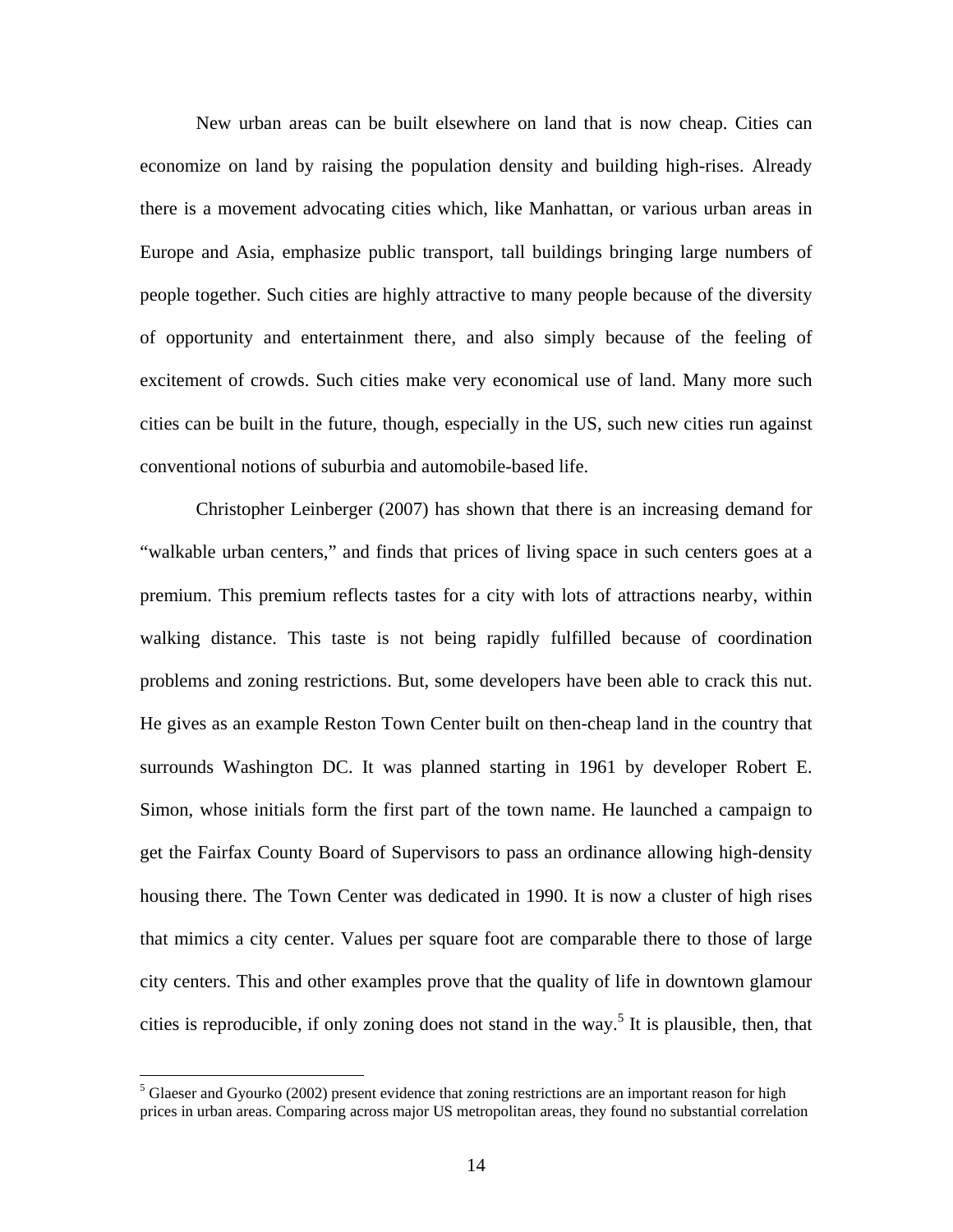the economic pressure for more such spaces will eventually give way into the further development of such projects. The supply of houses will increase without substantial land shortage problem.

 Concern about pollution, the environment and energy costs may also provide an impetus to move towards such cities. But the expectation that such new urban areas will be built is not a certainty yet, and will unfold if it does over many years.

Concern about economic inequality, which has been growing for decades now in most countries of the world, also has the potential to reduce barriers to the increase in the supply of housing and to bring prices down. For example, one of the first actions Gordon Brown took upon becoming Prime Minister was to offer a number of proposals to encourage the construction of millions of new homes to relieve people priced out of the housing market.

Gyourko, Mayer and Sinai have gotten great attention for a paper arguing that it may be reasonable to suppose that great cities will indefinitely outperform the economy in general. They found that some "superstar cities" have shown long-term, that is 50-year, appreciation above national averages. But, their study found only relatively small excess returns to homes in those cities. They use Census decadal owners' evaluations of the value of their homes. They report much smaller differences across cities than people expect. Their paper found that Los Angeles grew at 2.46% a year real 1950-2000, but this is far below the kind of expectations we have seen recently. According to our surveys, homebuyers in Los Angeles had a mean expectation for ten-year nominal price growth of 9.4% and a median of 10% in 2003. Moreover, in the decadal Census data there is no

between housing density and housing prices, as one would expect to see if mere high demand for urban land drove home prices.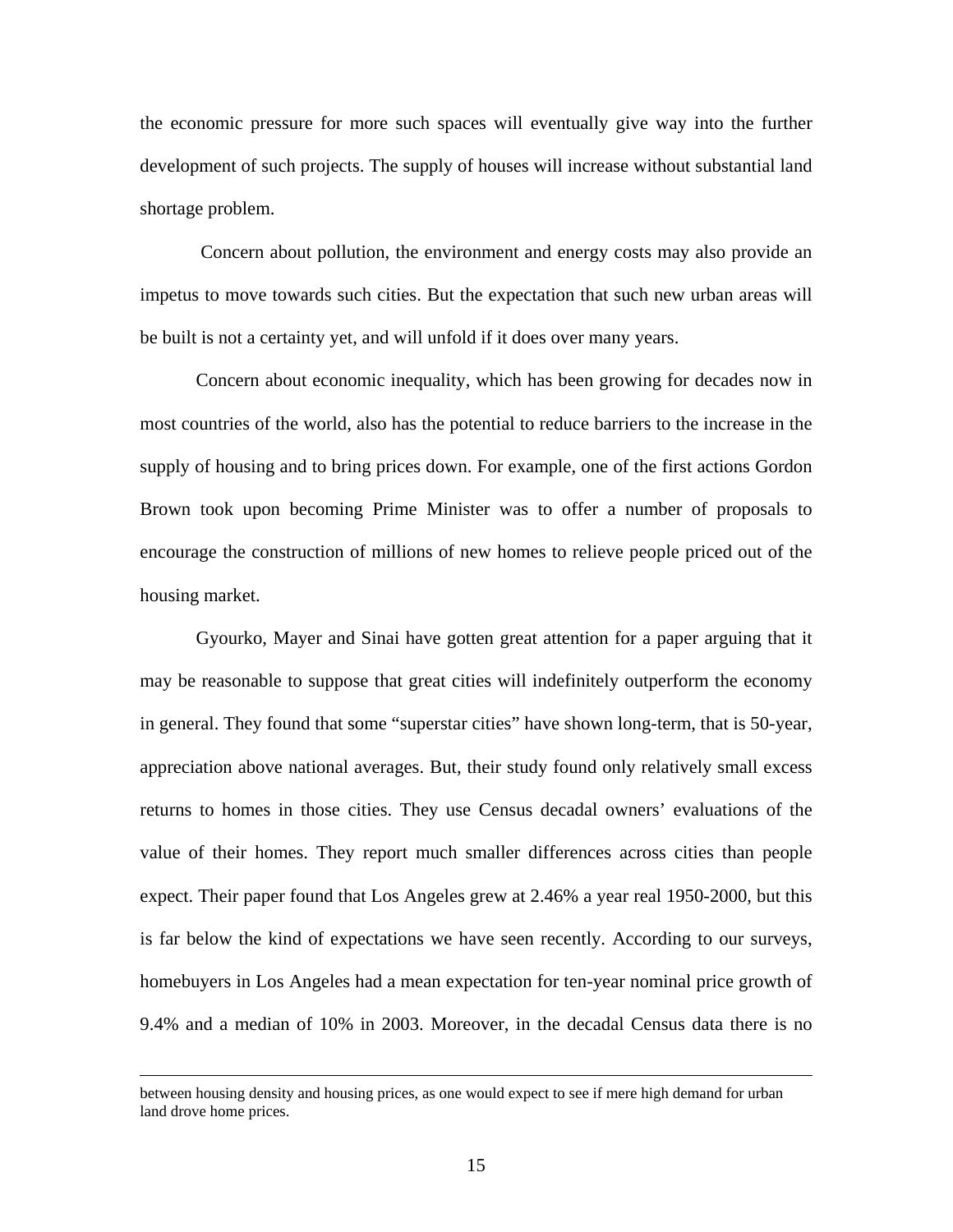correction for quality change, and yet homes have been getting larger in the superstar cities, so the actual appreciation of existing homes was likely even less than 2.46% a year.

Considering the really long term, the centuries over which these cities persist, it is hardly reasonable to expect much more than a 1% a year advantage in those cities in the long term, for that would mean doubling every 69 years relative to other cities. If New York City were on the same price level as other cities at the time of the American Revolution, at a 2% per year relative advantage in appreciation a home there would now cost a hundred times as much as the same home in other cities—hardly plausible.

The Coldwell-Banker Home Price Comparison Index compares the price of a standard home across cities. They price "a single-family dwelling model with approximately 2,200 square feet, 4 bedrooms, 2 1/2 baths, family room (or equivalent) and 2-car garage . . . typical for corporate middle-management transferees." They report that Beverly Hills, California, the home of movie stars, was the study's most expensive market in 2006, with the price of the standard home there at \$1.8 million. The average price of their standard home, averaging over all cities in 2006, was \$423,950. Thus, the home in Beverly Hills is only 4 times more expensive than the average home. If we can assume that Beverly Hills emerged into maximum movie-star status over the space of a hundred years, this amounts to only a little over 1% a year excess return. Thus, a 1% a year advantage is about the reasonable limit. For most investors in the recent boom environment, this is way under their expectations. Moreover, as Gyourko, Mayer and Sinai themselves pointed out, even the small advantage in appreciation that they claimed to find for the superstar cities has been offset by a lower rent-price ratio in those cities.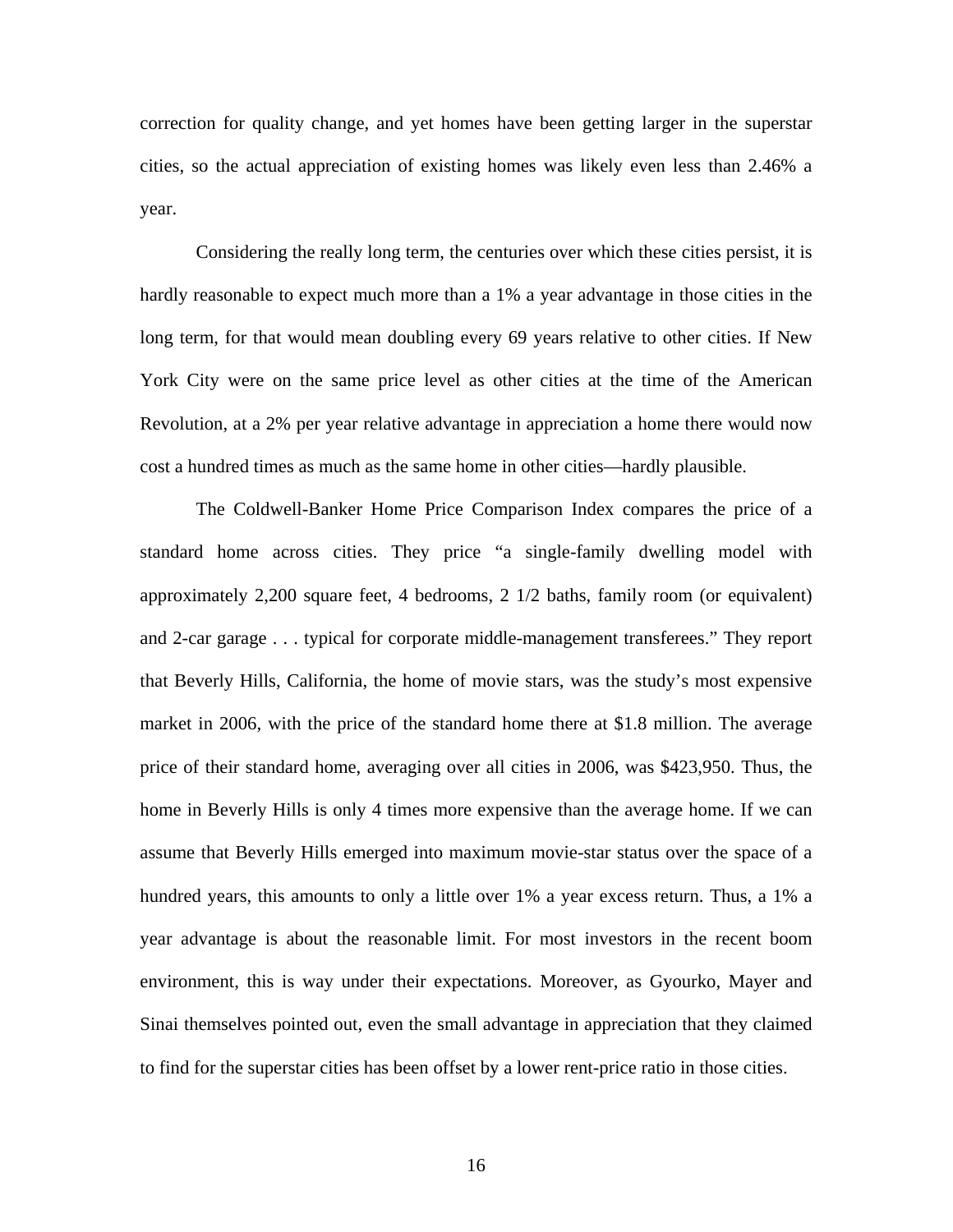### **Home Ownership and Consumption of Housing**

Speculative booms in houses are unusual because purchasing a house is both an investment decision and a consumption decision. Moreover, the decision to purchase rather than rent is a decision not only to consume different kinds of housing services but also to lead a different kind of life; this difference has political ramifications, and so the purchase decision enters the arena of politics.

In the United States, the home price boom since the late 1990s was accompanied by a substantial increase in the home ownership rate (the percent of dwelling units owned by their occupants, as recorded by the U.S. Census). As can be seen from Figure 2, in the U.S. there were actually two time periods in the last century over which the home ownership rate increased, from 1940 to 1960, and again during the recent home price boom, since the mid 1990s. Between these two periods the homeownership rate was fairly constant. The first period of increase, between 1940 and 1960, showed the more dramatic increase; this increase was substantially the result of new government policies to encourage home ownership after the surge of mortgage defaults during the Great Depression of the 1930s.

The increase since 1994 in home ownership appears to be due in large part to the remarkable housing boom. The boom psychology encouraged potential homeowners and encouraged lenders as well. Home buyers were encouraged by the potential investment returns. Mortgage lenders were encouraged since the boom reduces the default rate on lower-quality mortgages. The subprime mortgage market was virtually nonexistent before the mid 1990s, and rose to account for a fifth of all new mortgages by 2005. Denial rates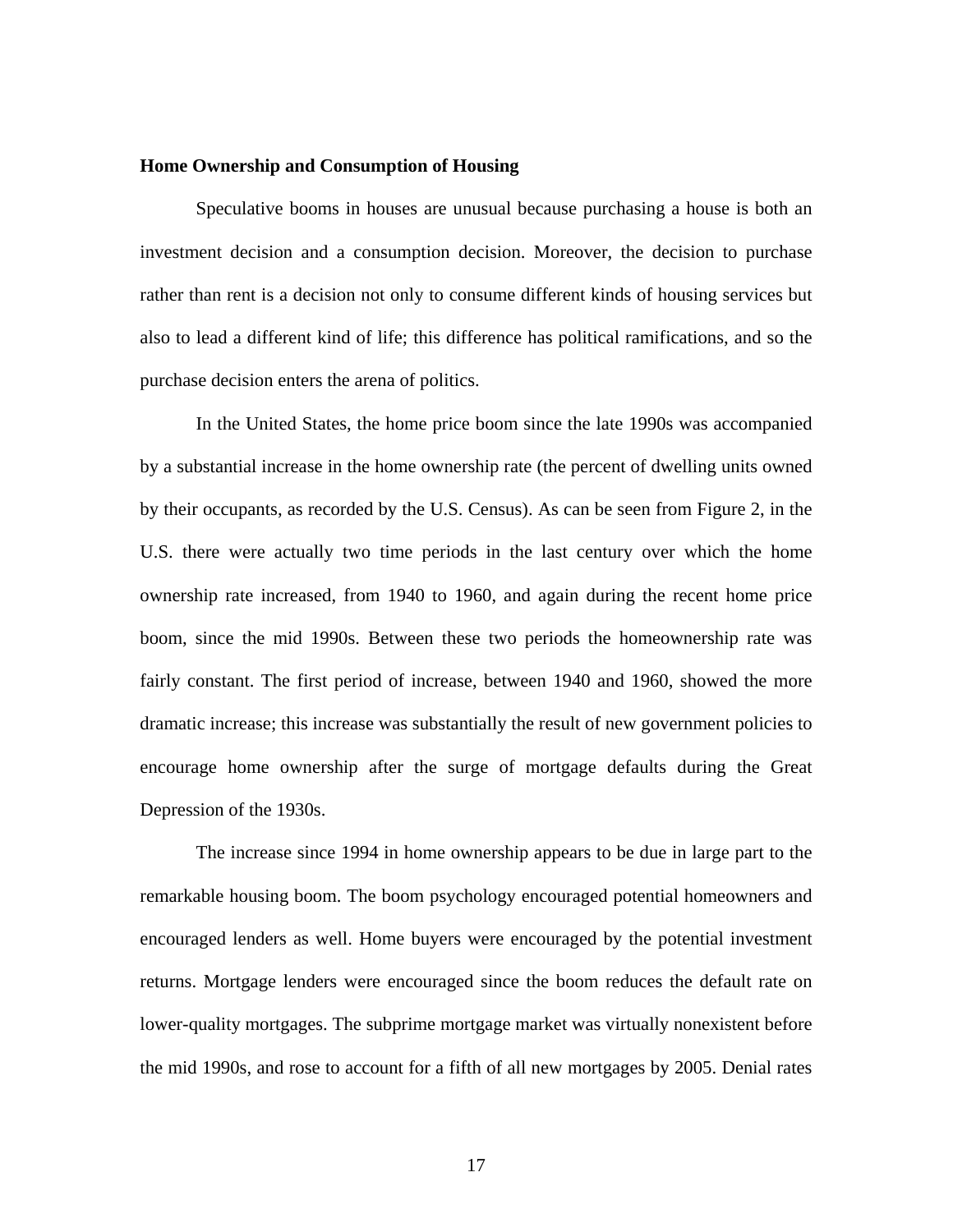for mortgage applications plunged after around 2000. The new loans went disproportionately to lower income borrowers, and to racial and ethnic minorities.<sup>6</sup>

The change appears to be the result of changes in public expectations for the real estate market, rather than changes in government policy. Unlike the 1940s-60s boom in homeownership, the current boom is not largely due to government initiatives to increase the homeownership rate. Instead, there has been a uniform background of government approval for homeownership over a long time period.

There has long been a popular view that homeownership is a thing to be encouraged, and as a result philanthropists and government officials have tried to do so.

The U.S. Civil War 1860-65 was blamed by contemporaries on a low level of home ownership in the South: "Ownership of real estate by its citizens is the real safeguard for the government. Where such a condition is almost universal, as in the Northern States, a revolution to destroy the government which guarantees that title is next to an impossibility. Had the system prevailed in the South, the people would not have been dragooned into rebellion  $\ldots$  ."<sup>7</sup>

The cooperative bank movement of the  $19<sup>th</sup>$  and  $20<sup>th</sup>$  centuries was motivated by a similar view. This movement was lauded in 1889 for its effects on poor people: "It has taken them out of the tenement houses and freed them from the baneful influences which are apt to exhale therefrom."<sup>8</sup>

There is some empirical support for the view. DiPasquale, Forslid and Glaeser (2000) have found that homeowners tend to be more involved in local government, are

 $6$  Gramlich, Edward M., Subprime Mortgages, 2007.

<sup>&</sup>lt;sup>6</sup> Gramlich, Edward M., *Subprime Mortgages*, 2007.<br><sup>7</sup> "The Renovation of the South,: Liberator, 35:32, p. 126, August 11, 1865

<sup>&</sup>lt;sup>8</sup> "Cooperative Banks in Massachusetts," The Bankers Magazine and Statistical Register," 43(8):610, February 1889.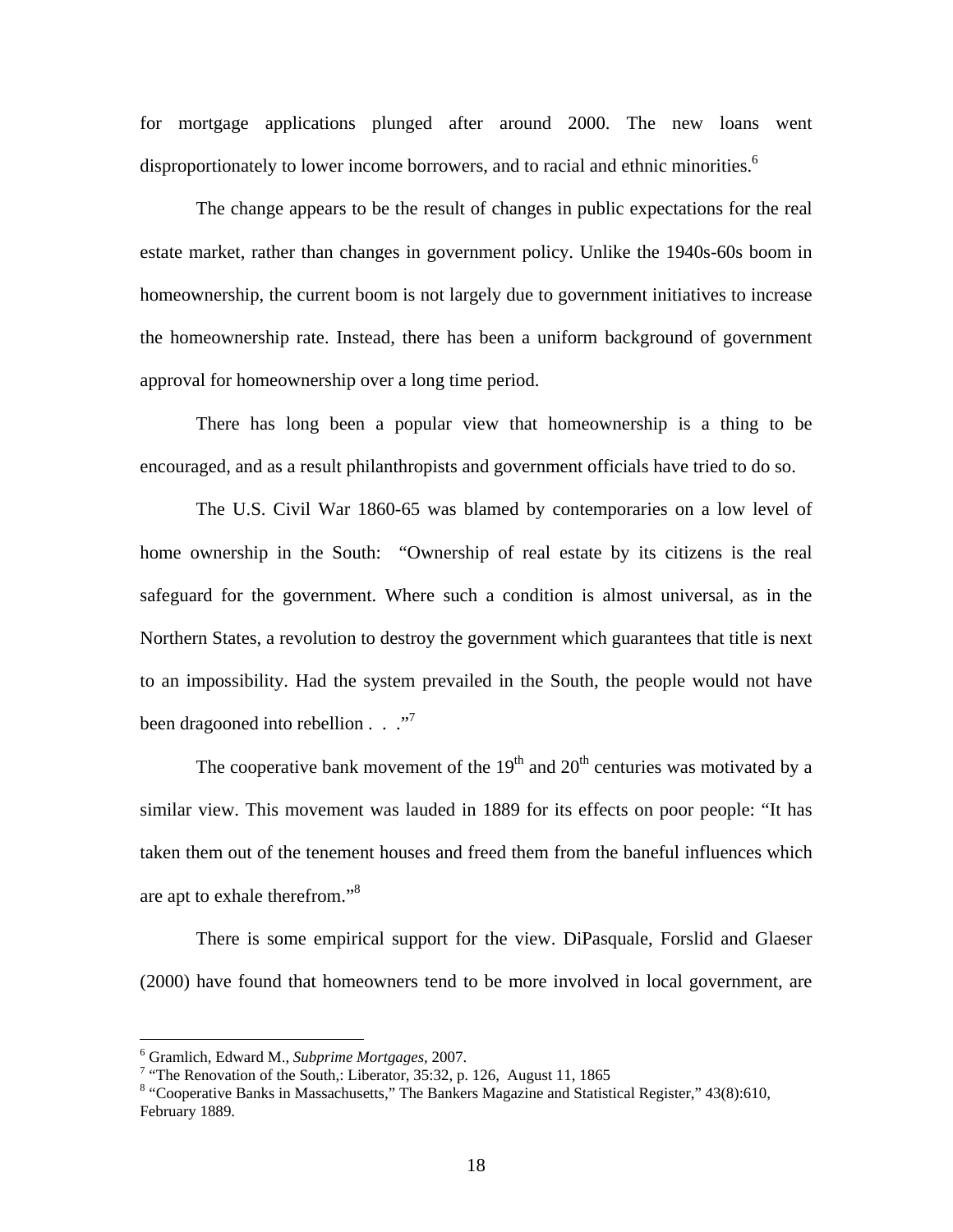more informed about their political leaders and join more organizations than renters do, even after controlling for other factors. The evidence for this view has led to widespread political support for policies that encourage homeownership over much of the world.

 On the other hand, contrary to expectations suggested by much of the literature on homeownership, homeownership rates across countries are not well explained in terms of any economic or demographic variables. Fisher and Jaffe (2002) could explain only 50% of the cross-country variability of homeownership rates. They found that in cross-country studies the homeownership rate is *negatively* correlated with GDP per capita.

 There is, however, likely to be a limit on how far public policy should attempt to encourage homeownership. There are many sensible reasons for people to rent rather than own: people who cannot currently bear the responsibilities of household management, who are likely to move soon or who have other plans for their time, should rent rather than own. Renting rather than owning encourages a better diversification of investments; many homeowners have very undiversified investment portfolios, and these investments are often highly leveraged. Moreover, creating too much attention to housing as investments may encourage speculative thinking, and therefore, excessive volatility in the market for homes. Encouraging people into risky investments in housing may have bad outcomes. It is possible that some countries have overreached themselves in encouraging homeownership (UN-Habitat 2002).

 One might suppose that the increase in home ownership is associated with an increased share of consumption allocated to housing. However, as can also be seen from the figure, which shows housing as a percentage of personal consumption expenditures from 1929 to 2007, the share of consumption expenditures allocated to housing has

19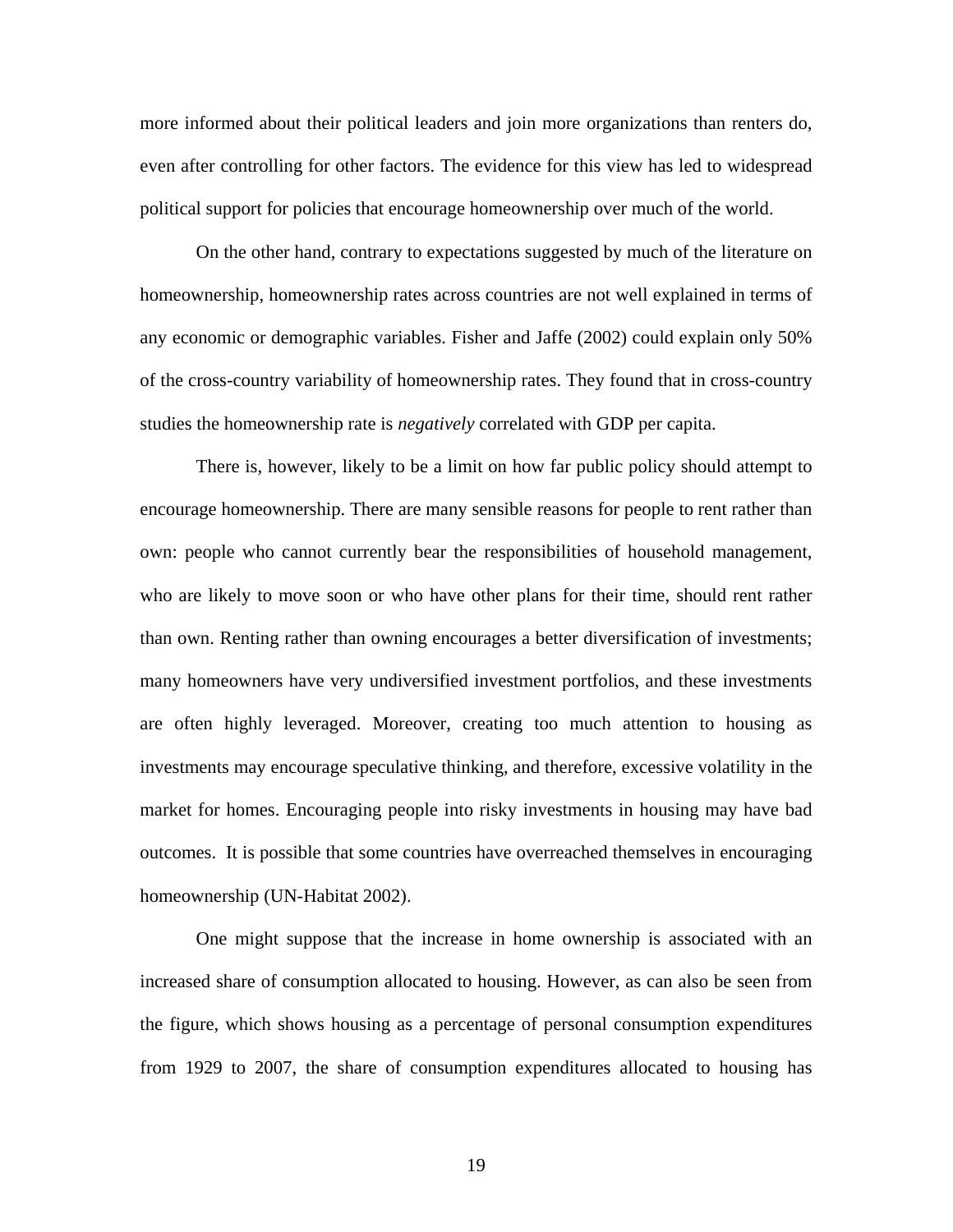stayed fairly constant at about 15% over the time interval, except for a temporary dip during World War II.<sup>9</sup> Housing expenditures include both the rent of tenant-occupied housing and the imputed rental value of owner-occupied housing. The U.S. Bureau of Economic Analysis computes the latter based on rents of similar tenant-occupied housing.<sup>10</sup> Thus, their calculations indicate that the amount of housing consumed has not increased as a fraction of total consumption; the increase in the homeownership rate reflects merely the switch from renting to owning of comparable-valued properties. Their numbers are not affected by the home price boom since the numbers are based on rents, not prices, of homes.

# **Residential Investment**

 Residential investment is a volatile component of GDP in the U.S. and it has had a highly significant relation to the business cycle. Residential investment represents essentially all economic activity directly related to housing structures. It is comprised of three main components: construction of new single family homes, construction of new housing units in multifamily structures, and "other structures," which includes improvements as well as brokerage commissions.

Figure 3, which was inspired by the work of Edward Leamer, as presented in his paper at the 2007 Jackson Hole conference, shows residential investment as a percent of GDP (quarterly 1947-I to 2007-II). We see that residential investment has gone through

 $9^9$  Corresponding to this, the PCE deflator gave the price of housing shelter a weight of 15.0% in December 2004. The consumer price index, in contrast, gave housing shelter a weight of 32.7% in that month. See Brian C. Moyer, "Comparing Price Measures—The CPI and the PCE Price Index, National Association for Business Economics, 2006, http://www.bea.gov/papers/pdf/Moyer\_NABE.pdf. <sup>10</sup> Mayerhauser and Reinsdorf 2006.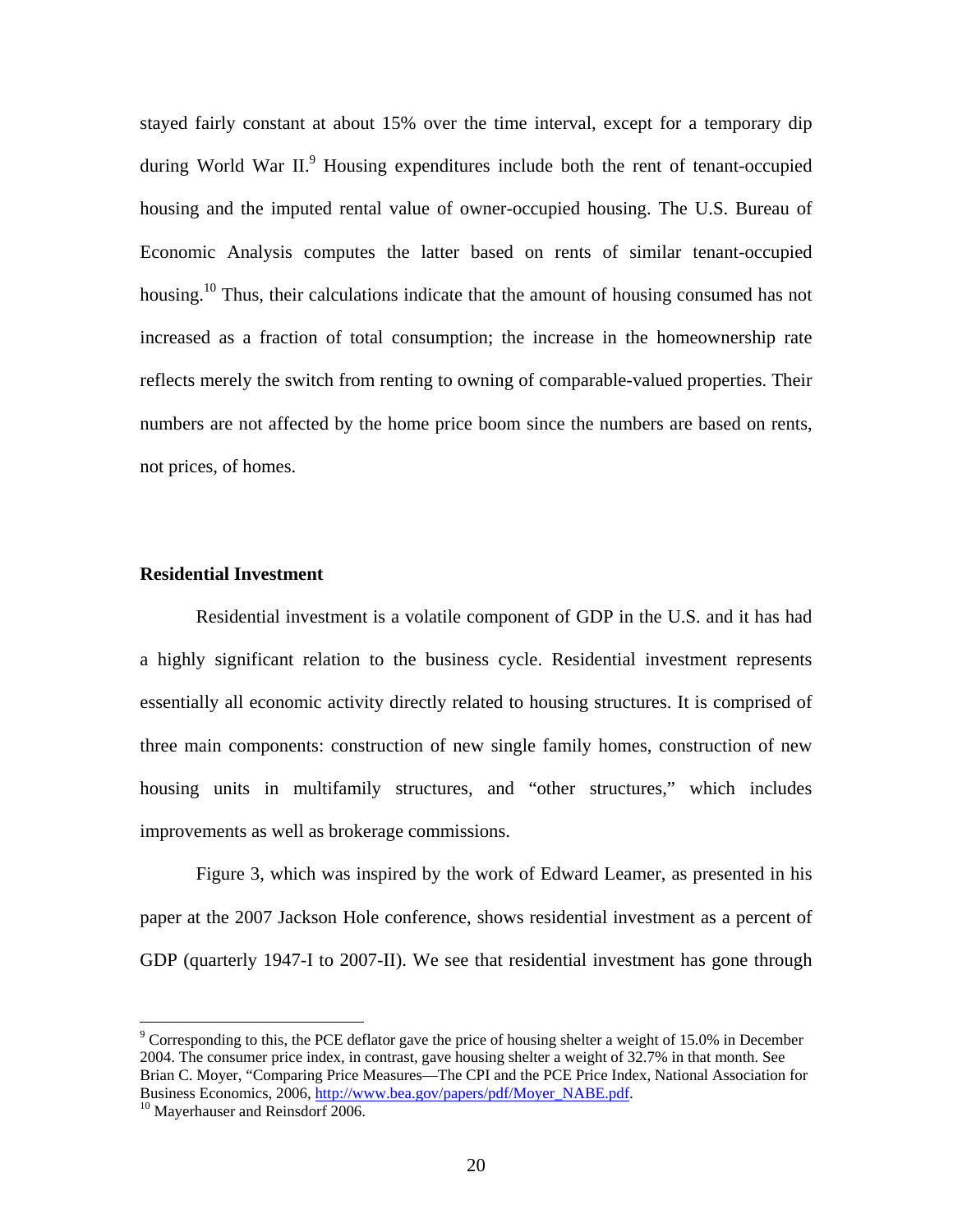cycles that correspond closely to the ten recessions since 1950, as marked on the figure by business cycle dates computed by the NBER. Notably, residential investment as a percent of GDP has had a prominent peak before almost every recession since 1950, with a lead varying from months to years. There are only a couple of examples of such peaks that are not accompanied by recessions. Most striking from the figure is that ends of recessions were always marked by sharp upturns in residential investment, within months of the end of the recession. The latest recession (2001) shows the least drop in residential investment as compared with all prior recessions shown, suggesting that the relation between housing investment and the business cycle may be changing.

Figure 3 also shows the real federal funds rate (end of month, monthly) computed by subtracting the rate of increase of the CPI-U for the latest twelve months. Note that the relation of the real funds rate to recessions is rather more ambiguous than the relation of residential investment to recessions.

The extraordinary behavior of residential investment in recent years, especially since 2000, stands out. Residential investment rose to 6.3% of GDP in the last quarter of 2005, the highest level since 1950. We will consider the year 1950 as a case study below. But, we can note at first here that the 1950 economy was of course very unusual, for it followed World War II, a period when residential construction had been sharply curtailed for the war effort. After the war, there was a phenomenal baby boom, which translated into a sharply increased demand for housing after the war had decreased the supply. No fundamental shock approaching the magnitude of the World War II shock appears to have been at work in the post-2000 residential investment boom.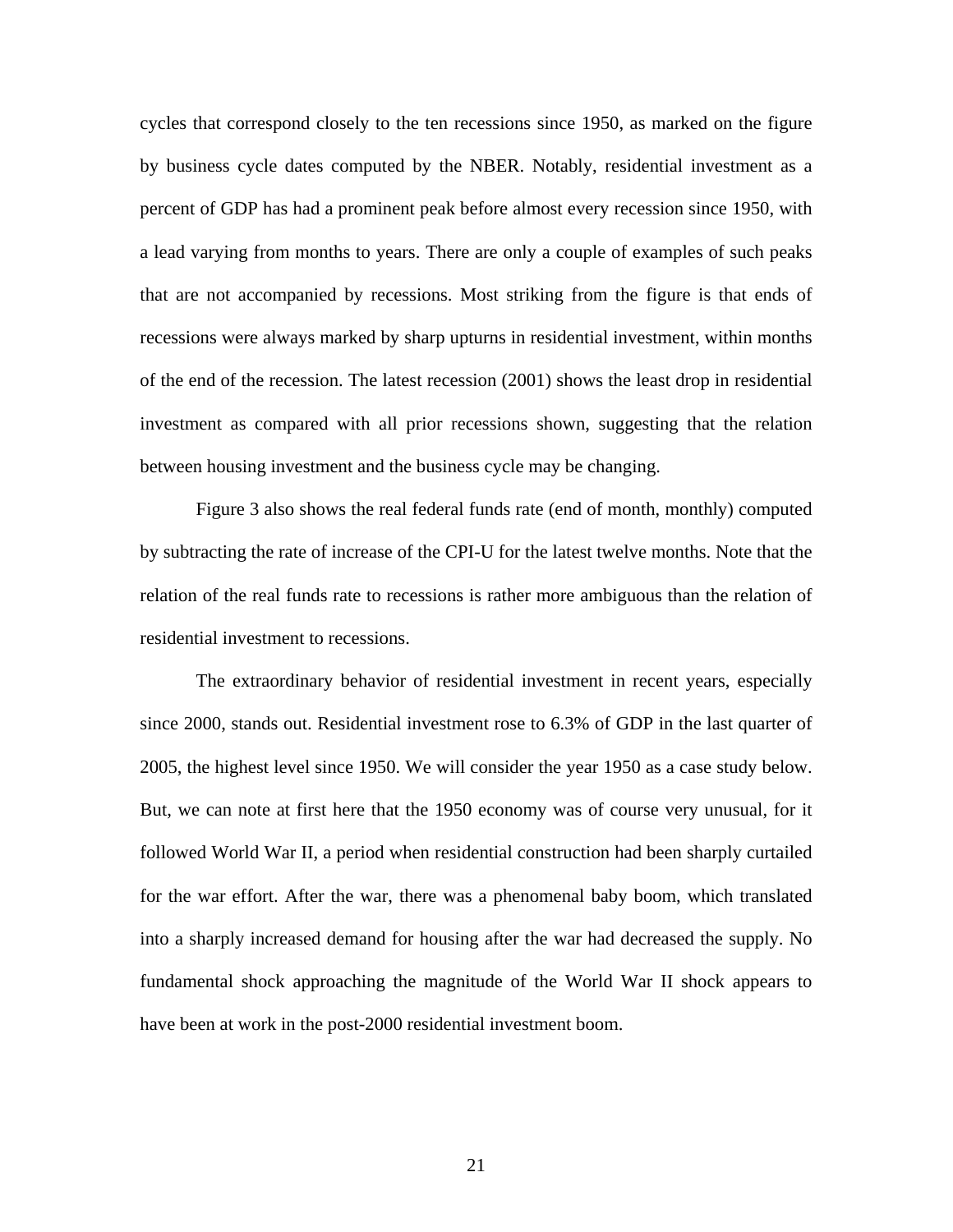The right-most part of the figure can be used to illustrate a popular story for the latest home price boom, a story that it was all caused by the Fed. The real funds rate was cut sharply after 2000, and the housing boom (as measured by investment) took off. Then, in 2003, the Fed started raising real interest rates, and, following that, with a lag of a couple years, residential investment fell sharply. This story, which one repeatedly hears casually suggested, puts the full blame for the housing boom and bust on the Fed. The accuracy of this story in corresponding to the data since 2000 can be visualized in the chart by noting the almost mirror-opposite of the two series since 2000.

But, the story is clearly an oversimplification at best as a model, because the same relation between residential investment and the funds rate had never been seen before in the entire period since 1950. In fact, before 2000, one sees rather more a positive, not negative relation between the real funds rate and residential investment as a percent of GDP. From the figure, it appears that just as good a story for a number of recessions would be that the Fed cut rates in response to weakening housing investment prior to the recession than that it caused the declines in housing investment by raising rates.<sup>11</sup>

#### **Broad Historical Comparisons**

<u>.</u>

 There have been many real estate booms in history and real estate cycles that may be variously described as speculative booms or mere construction booms without any speculative enthusiasm.

 $11$  In his remarks at the Jackson Hole Symposium (2007), John B. Taylor discussed a model of U.S. housing starts in terms of just the federal funds rate, involving lags, estimated with quarterly data 1959 to 2007. He concluded that the model "tracks historical data on housing starts very closely" for the period 2000 to 2007, though he did not present an analysis of the model's success in the period before 2000.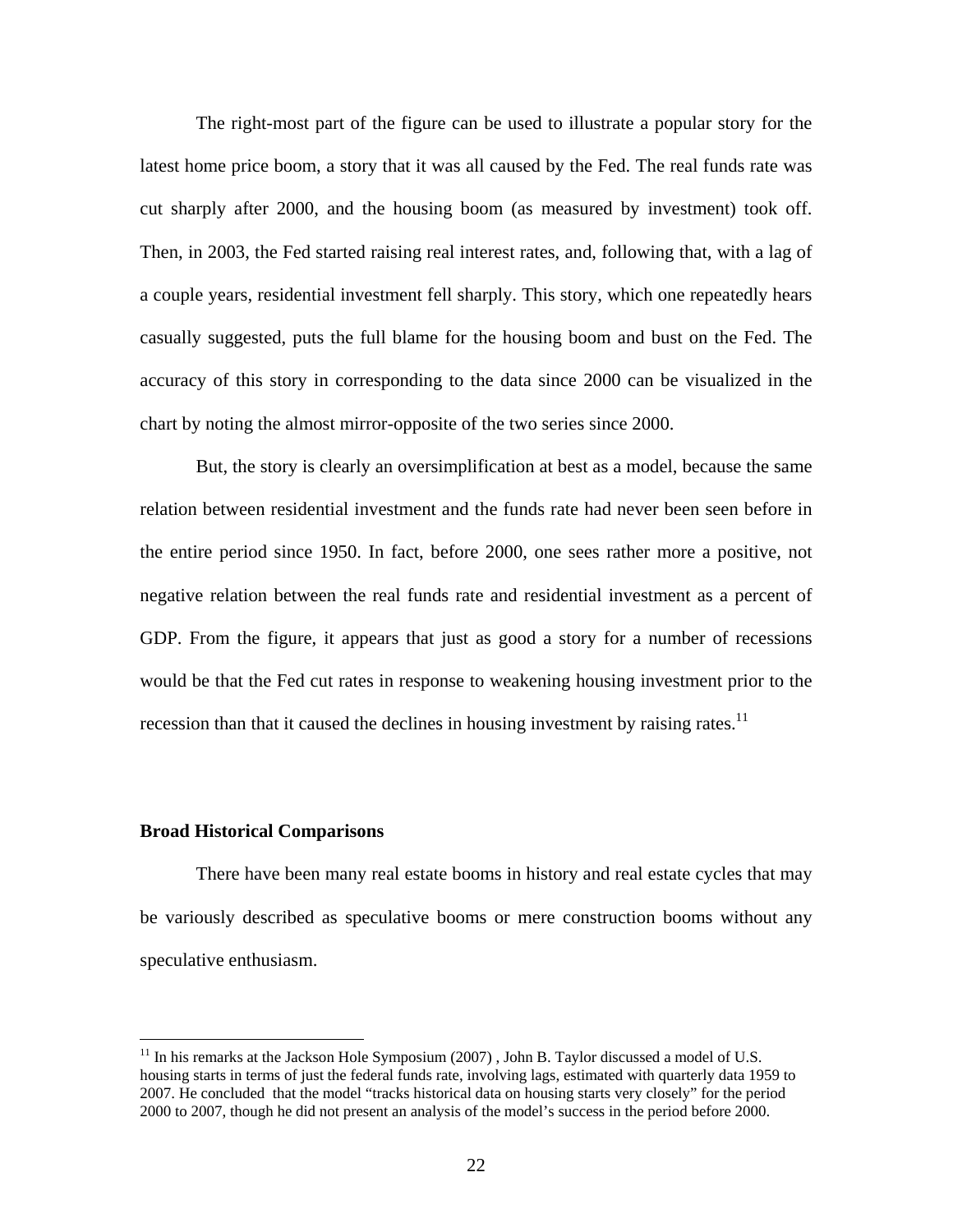Figure 4 shows the unusualness of the boom in a broad historical perspective using three series of home prices, series for the Netherlands, Norway and the United States, countries for which long historical price indices are available that make some attempt to control for changing size and quality of homes. The Dutch series was created by Piet Eichholtz at Maastricht University, and applies to Amsterdam only. The Norwegian series, created by Øyvind Eitrheim and Solveig Erlandsen, covers Bergen, Oslo and Kristiansand, and, from 1897, Trondheim, through 2003. The series was updated to 2006 and deflated by Harald Magnus Andreassen of First Securities in Norway. In all three countries the same general observations emerge: there has been an enormous home price boom since the 1990s, which dwarfs anything seen before.

## **Case Studies of Booms**

 Let us pursue here three case studies that illustrate the dynamics of real estate booms, with special attention to the psychology of the activity. We will consider here the 1950 home construction boom, which stands out in the figure above, the 1970s U.S. farmland boom, and the sudden reversal in the market for homes in the United Kingdom in 2005, when a speculative market that was generally recognized as finished and in decline suddenly reversed and began booming again.

#### *The 1950 U.S. Construction Boom*

 The only time when construction activity in the U.S. was higher as a percent of GDP than it was in 2005 was the year 1950, when residential investment rose to 7.3% of GDP. Construction activity was described at the time as at record levels in all major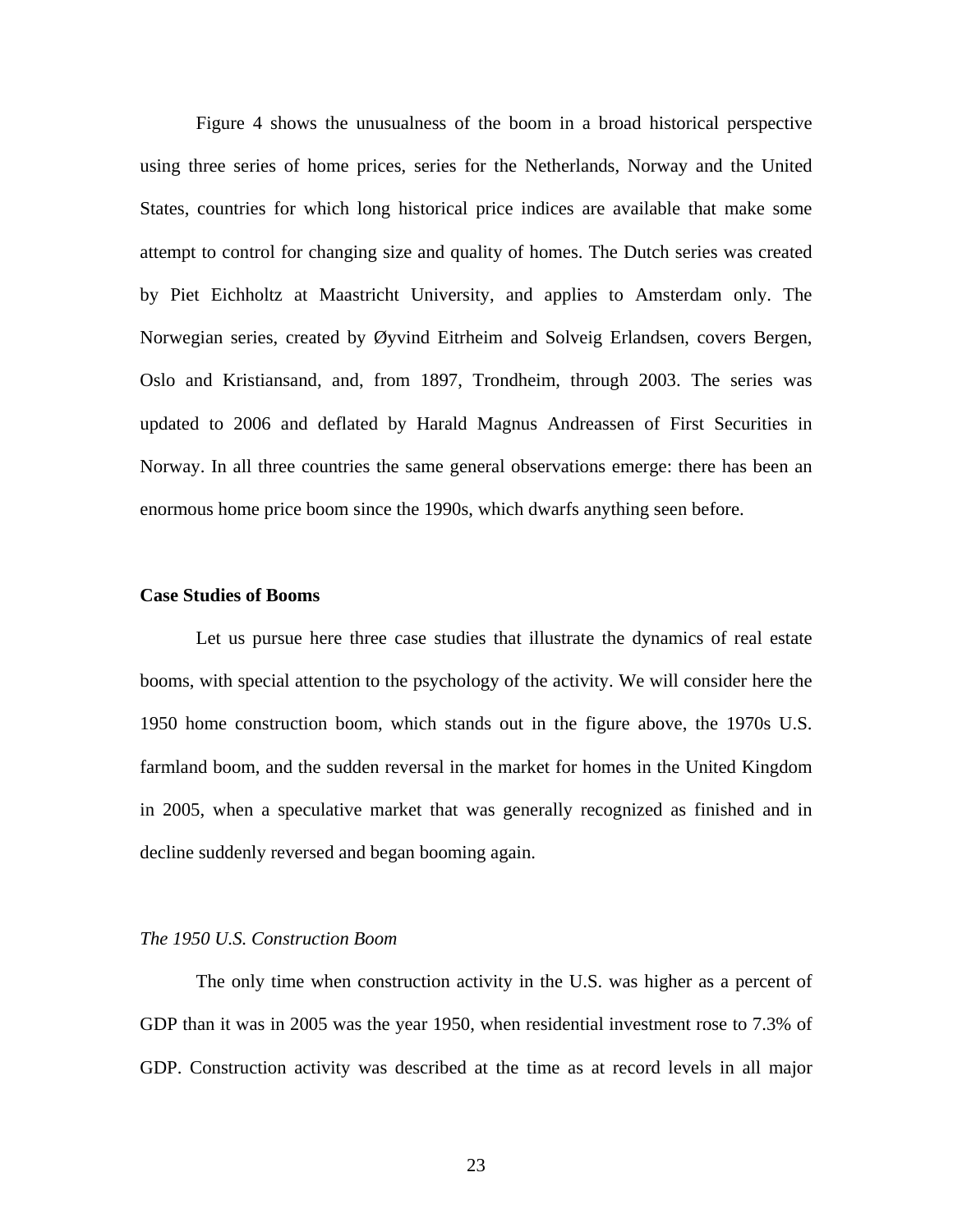regions of the United States. Why? It is not enough to dismiss this as a boom to correct shortages induced by World War II, since 1950 was already five years after the end of the war. In 1947, two years after the war, construction as a percent of GDP was as low as 4.3%, well below the postwar average of 4.8%. Moreover, in the following year, 1951, residential investment as a percent of GDP fell to 5.0%, just a little above the historical average.

Throughout this time, around 1950, there was no boom in real home prices, as can be seen from Figure 4. Home prices were rather flat, after having increased a lot at very end of World War II. It appears also that there were not expectations, at least at the beginning of the year, for further home price increases. A *Washington Post* opinion survey of builders, realtors and bankers in the greater Washington DC area published January 22, 1950 found 126 persons who thought that prices would remain the same in 1950, 46 who expected a price rise, and 38 who expected a price decline. Expectations of increase were about matched by expectations of decrease, and, in fact, given inflation, people effectively were expecting a fall in real prices. This was no speculative bubble. So, why were home sales setting all time records? $12$ 

 The press in 1950 offered a number of reasons for the boom. First there were the concrete reasons. The Housing Act of 1950 reduced interest rates on FHA-insured loans by 0.25% and raised the guarantee of VA loans from 50% to 70%. "Increased competition" from these government-subsidized loans was said to have led private lenders to improve their terms: offering 30-year mortgages where once they had offered

<sup>12 &</sup>quot;Prices on 1950 Homes to Level, Survey Shows," *Washington Post*, Jan 22, 1950, p. R3.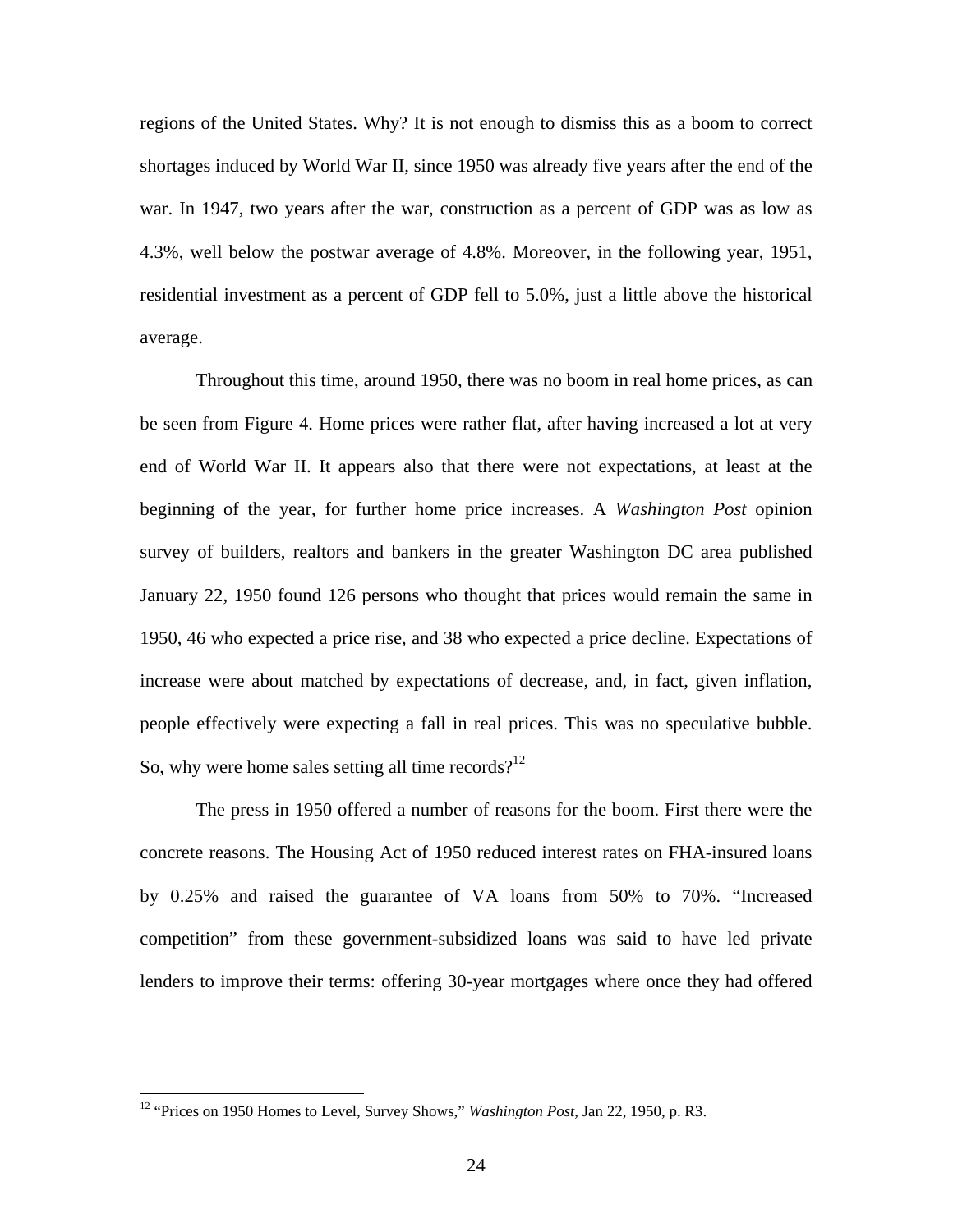only 20-year, and offering no-down-payment loans, controversial new products that were seen as necessary to stay competitive.<sup>13</sup>

This stimulus to housing demand appeared to come from Congress and mortgage lenders, not monetary policy. Fed policy at the beginning of 1950 was described as "neutral" with fears of rekindling inflation offset by evidence of weakness in the business situation and slumping commodity prices.<sup>14</sup>

But, beyond these concrete factors, the newspaper accounts refer to other psychological factors that are suggestive of the kind of things that affect general public thinking, and are hard for most of us to remember later. First of all, even though expectations of price increases did not seem to be a factor, there was repeated mention of people giving up waiting for price declines in housing (after the immediate postwar inflation) and a spreading feeling that "used house prices are not going down much more." $^{15}$ 

The flight to suburbia was underway, and this flight was associated with a new American life style and a new sense of community: "nobody worries about keeping up with the Joneses and everybody becomes a good neighbor."<sup>16</sup> To the extent that the 1950 construction boom was associated with a change of consumer tastes towards suburban living away from center city living, there would be no reason to expect the surge in demand to boost existing home prices over all.

The beginnings of the war in Korea, with North Korea's surprise invasion of South Korea on June 25, and the first clash between North Korea and the US on July 5,

<sup>&</sup>lt;sup>13</sup> "Easier Money for Homes," *Wall Street Journal*, June 2, 1950, p. 2.<br><sup>14</sup> "Uncertainty Felt by Money Market," *New York Times*, January 3, 1950, p. 52.<br><sup>15</sup> "Rising Costs, Easy Financing, Spur Home Sales," *Washingto*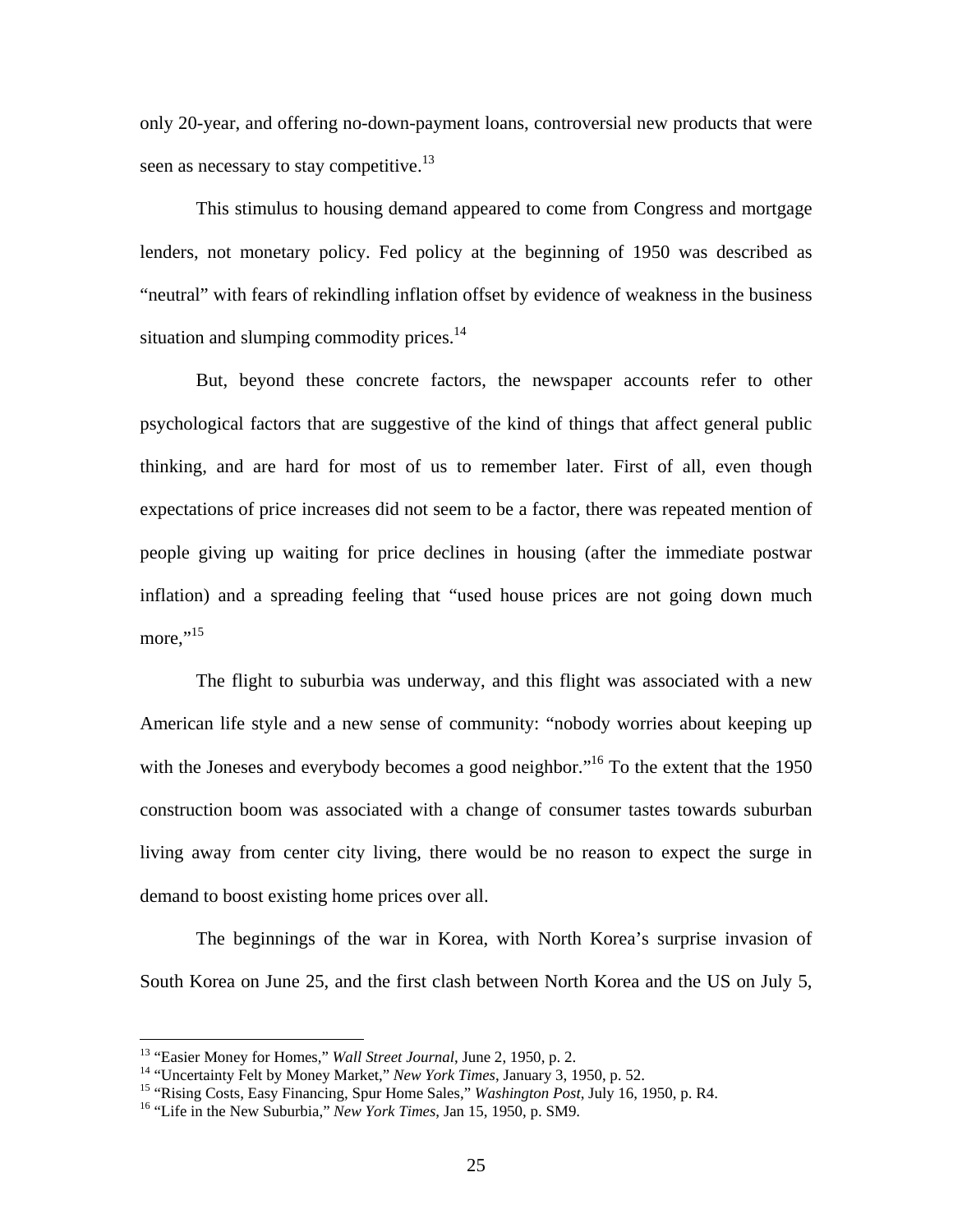led many to war fears, even fears of a "third world war." The possibility seemed very real that government restrictions on prices and construction might be in place again. Indeed, President Truman warned of possible rationing and price ceilings in July and asked for limited powers to control production and credit. Congressional debate began to consider price ceilings on real estate transactions. By December, with CPI inflation rapidly building, price and production controls were seen as "inevitable" and the beginnings of price controls were put in place.<sup>17</sup> It is hard to know exactly what people expected, but we do know that in 1950, according to a number of contemporary observers, buyers were "now resigned to the fact that if they are ever going to have a home, they hadn't better wait any longer."<sup>18</sup>

The new war against communists, coupled with the 1949 Soviet atomic bomb and the possible involvement of the Soviet Union in the war, led to an atomic bomb scare. Columnist Drew Pearson wrote:

However, in this year 1950, half way through this modern and amazing century, we are in real danger of bogging down in an 'age of fear.' Faced with the awful knowledge that others have the atomic bomb, faced with fear of the hydrogen bomb, of bacteriological warfare, of new trans-oceanic submarines and transatlantic rockets, we are in definite danger of relapsing into an age of fear, an age when we do not go forward because we are paralyzed with fright.<sup>19</sup>

The fear led to concerted plans for civil defense, the construction of bomb shelters, and much talk about where the bombs might hit. It also led to a boom of new construction in the suburbs and countryside which allowed people to escape the risk of a possible nuclear attack on the center city, a powerful force that reshaped the country

<sup>&</sup>lt;sup>17</sup> "Wage, Price Controls Seen by Top Aides: Snyder, Valentine Feel Time is Nearing for Application," Washington Post, December 5, 1950, p. 1.

<sup>&</sup>lt;sup>18</sup> "Rising Costs, Easy Financing, Spur Home Sales," *Washington Post*, July 16, 1950, p. R4.

<sup>19 &</sup>quot;Dangers Noted in 'Age of Fear,' Drew Pearson, *The Washington Post*, June 26, 1950, p. B11.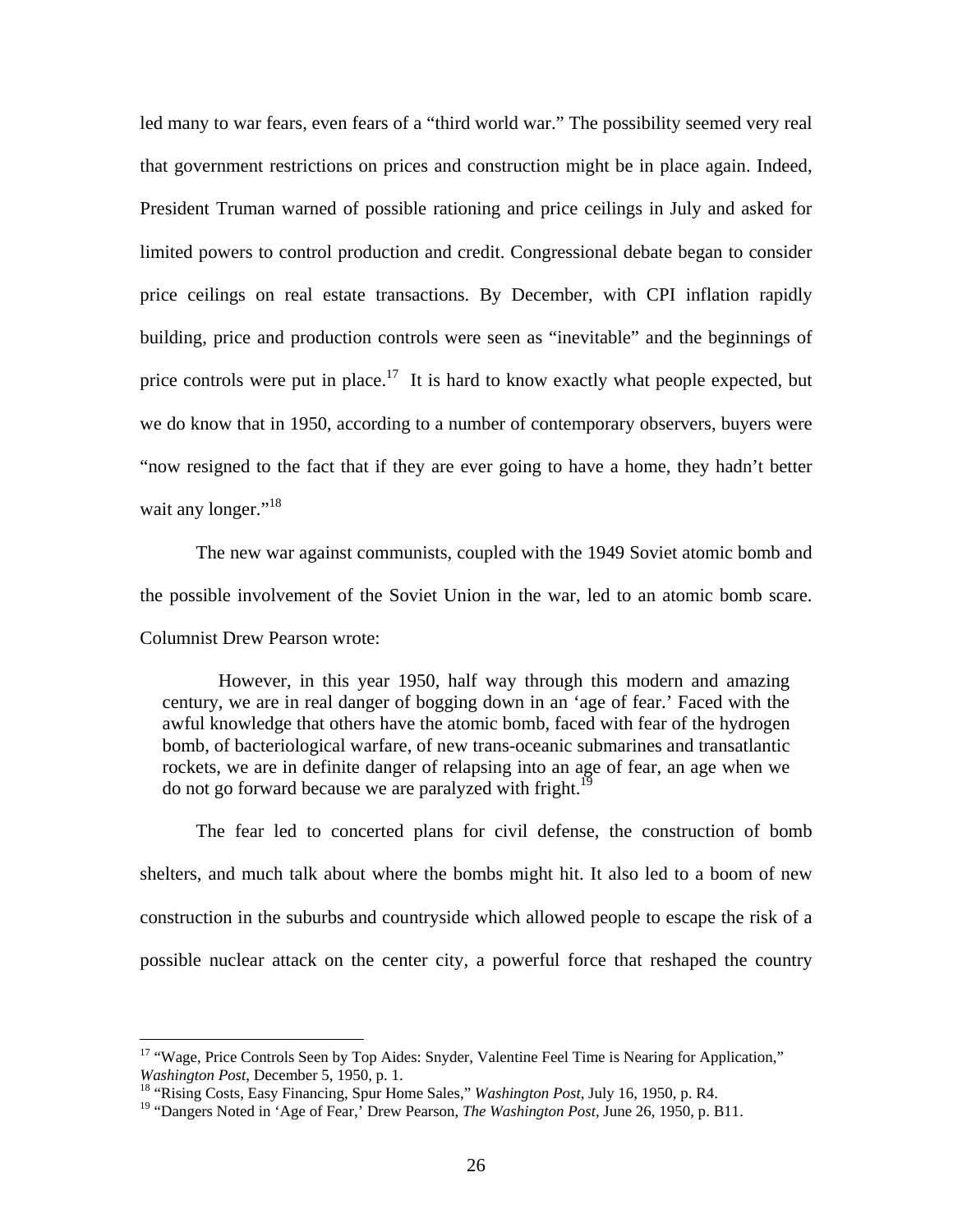away from center cities.<sup>20</sup> One contemporary observer wrote of the suburban developers: "They're cashing in on the steady trek of city families to the suburbs, a trend that may be getting a little extra push from the war scare and atom bomb developments."<sup>21</sup>

It is difficult to capture all the thinking that goes into people's decision to buy a home this year rather than another year. One gets a sense that those who were writing in 1950 were having as much difficulty in understanding mass thinking about real estate as we have today. One realtor who was interviewed in 1950 said simply "I also believe there is a psychological factor in home buying which is now expressing itself in a mass desire to buy homes." $^{22}$ 

This psychological factor in 1950 may bear some resemblance to the psychological factors at work in the early 2000s, even though in 1950 there was no classic speculative boom, and there apparently was little enthusiasm for housing as "the best investment." There are still similarities with 1950, in a sense that home prices are not going down, that one may have to buy now or miss out on an opportunity to buy at all, and a war and a general feeling of anxiety about personal safety.

<sup>20 &</sup>quot;Country Homes: War in Korea Boosts City Dwellers' Demand for Rural Residences," *Wall Street Journal*, August 23, 1950, p. 1.<br><sup>21</sup> "Suburban shopping: More Centers Going Up on the Outskirts, Lure Trade from Downtown," *Wall* 

*Street Journal*, August 15, 1950, p. 1.<br><sup>22</sup> "Prices on 1950 Homes to Level, Survey Shows," *Washington Post*, Jan 22, 1950, p. R3.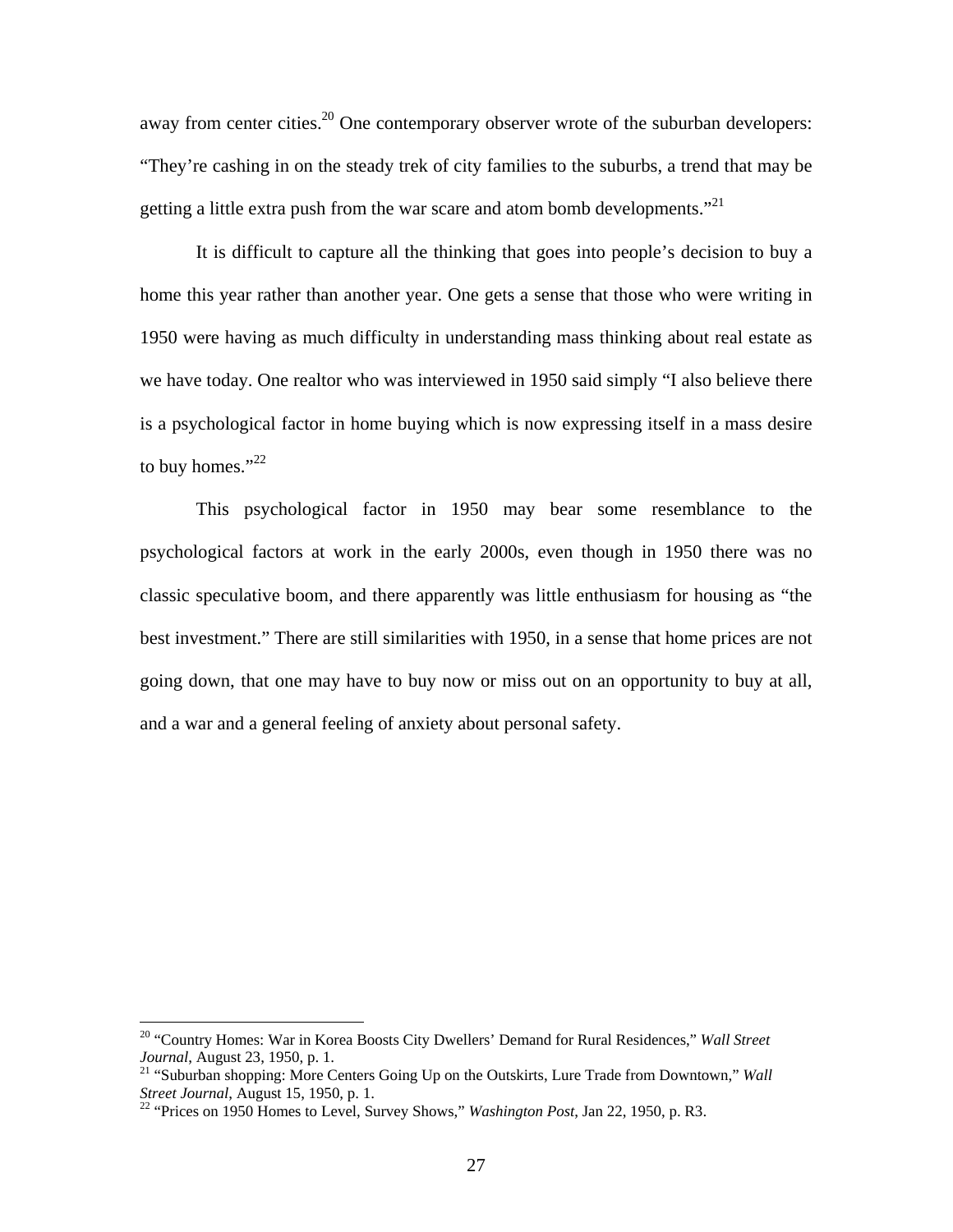### *The 1970s Boom in U.S. Farmland Prices*

Farmland prices went through an extraordinary boom in the 1970s. Figure 5 shows real US farmland prices since 1900. Two big events stand out in this century-plus of data: a boom in the 1970s, a bust in the 1980s, and a renewed boom in the 2000s.

The farmland boom of the 1970s was sometimes attributed at the time to rising food prices. In fact, the farm products component of the US Producer Price Index rose a total of 9% relative to the Consumer Price Index from 1970 to 1980, and then leveled off. These movements are not big enough to justify the farmland boom and bust.

More important than the food prices may be the "great population scare" of the 1970s. In 1972, a Club of Rome study *Limits on Growth*, authored by Donella H. Meadows and her colleagues at MIT predicted that expanding population growth would soon lead to exhaustion of resources, and a prominent scenario in their analysis was mass starvation around the world. The book received extraordinary attention, even though it was criticized by the economics establishment as alarmist and without substantial evidence. The effects of this scare were felt all over the world. For example, China instituted her one-child policy in 1979.

Changes in the behavior of institutions were part of the boom phenomenon. Tax institutions changed in the direction of support for the boom. US Federal tax law was changed in 1976 to allow farm estates left to a member of the immediate family to be valued at a capitalization of rents, rather than the high market prices, for computation of estate taxes, and to be paid over 15 years. Thus, it appears that the boom stimulated Congress to place farmland in a special privileged category for capital-gains tax purposes.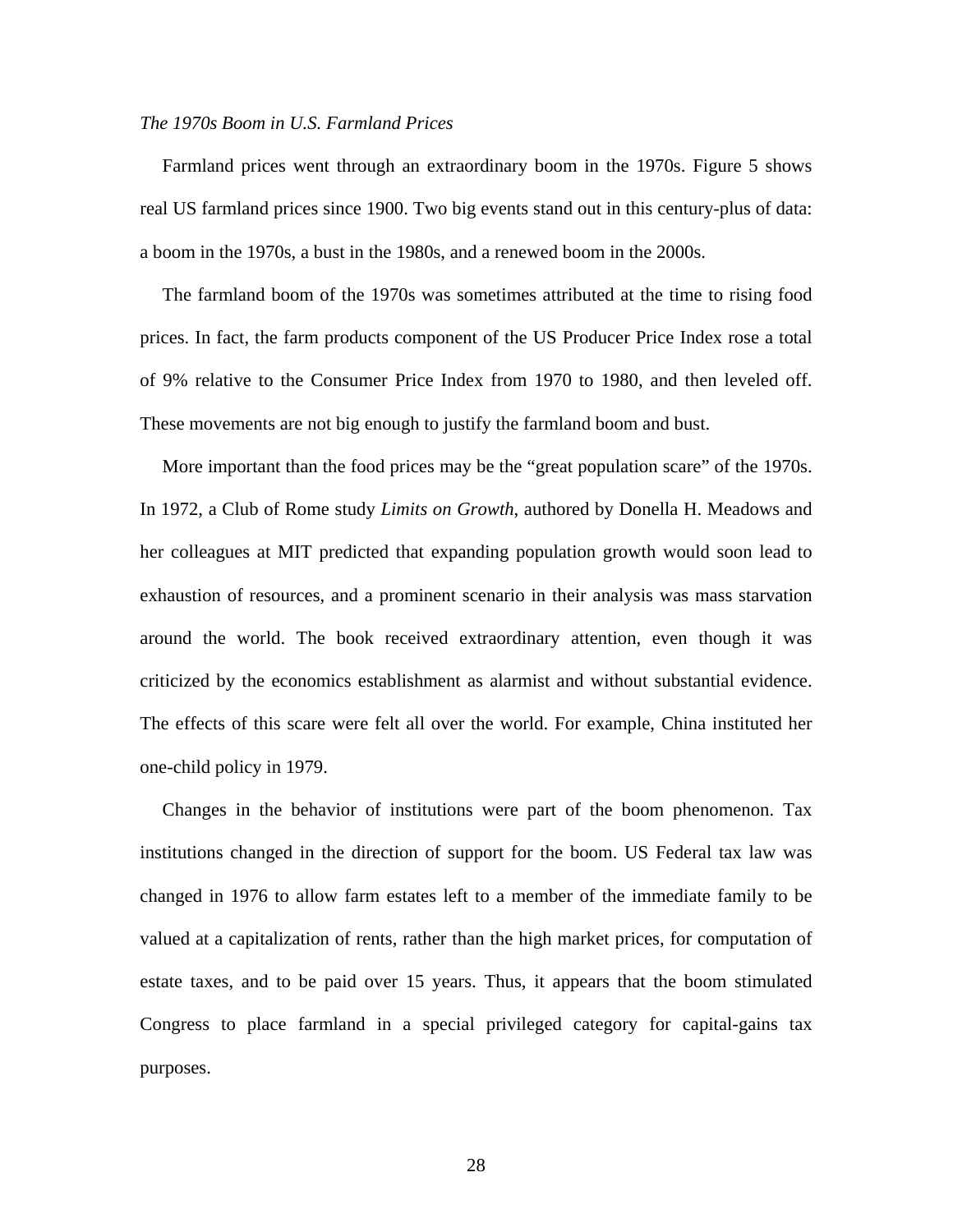In the high-inflation years of the late 1970s, a theory began to take hold among institutional investors that farmland is a good inflation hedge. In 1980, the *New York Times* wrote:

Investment funds, traditionally leery of investment in farmland**,** are starting to flow more rapidly into agriculture. Several major insurance companies have stepped up their purchase of farmland in the past two years and a number of other institutions ''are beginning to express greater interest in farmland**,**'' according to Irving S. Wolfson, executive vice president of the Phoenix Mutual Life Insurance Company of Hartford. $^{23}$ 

Meanwhile, investment funds specializing in farmland investments were set up, such

as the American Agricultural Investment Management Co and Oppenheimer Industries.

Newspaper accounts of the time described the 1970s as due in part to speculative

foreign investors:

Although much of the foreign money is hard to trace, European Investment Research Center, a private consulting firm based in Brussels, estimates that foreigners invested some \$800 million in farmland last year. That would come to a startling 30% of all foreign direct investment in the U.S., according to the Commerce Dept. "What we are witnessing," says Kenneth R. Krause, a senior economist for the Agriculture Dept., "is the biggest, continuing wave of investment in American farmland since the turn of the century." . . . Amrex Inc., a San Francisco-based real estate firm, is holding a meeting in Zurich next week to introduce buyers to sellers who represent as much as \$750 million worth of U.S. farmland. Some observers warn that the industry is attracting its share of hucksterism as well. West German newspapers are being flooded with real estate advertisements, apparently from small U.S. brokers, that often offer only an anonymous post office box number for an address.<sup>24</sup>

The boom period coincided with a common theme in newspapers of the time that there was concern that farmland was rapidly shrinking as it was converted to homes, shopping centers and parking lots, thereafter likely never to return to cultivation. It seemed like a brand new idea: who had ever thought that a farm, once converted, would *never again*

<sup>&</sup>lt;sup>23</sup> Ann Crittenden, "Farmland Lures Investors," New York Times, November 24, 1980 p. D1.

<sup>&</sup>lt;sup>24</sup> "Foreign investors flock to U.S. farmlands," *Business Week*, March 27, 1978, p. 79.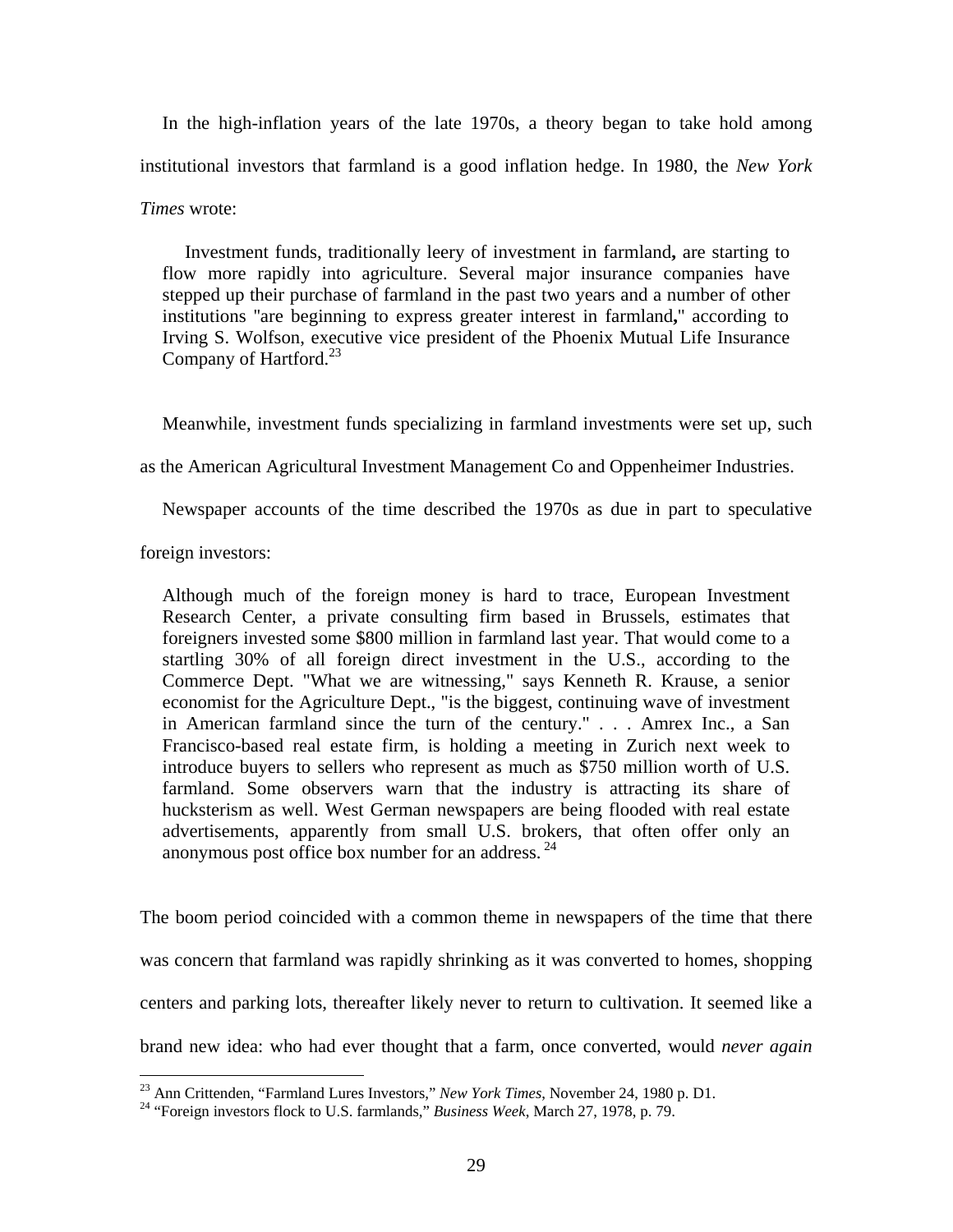revert back to farmland? Eventually, a 1980 federal study "National Agricultural Lands Study" sounded this alarm. In describing this study, US Agriculture Secretary Bob Bergland noted then that the idea that farmland was being consumed was a new one: "This question never has been seriously addressed because, for as long as I can remember, all of us thought we had land to spare." $25$ 

This boom even had a hit song associated with it, Joni Mitchell's "Big Yellow Taxi," which had the refrain:

They paved paradise And put up a parking lot With a pink hotel, a boutique And a swinging hot spot. Don't it always seem to go That you don't know what you've got Till it's gone They paved paradise And put up a parking lot.

 $\overline{a}$ 

Joni Mitchell's song *Big Yellow Taxi* had an unusual appeal to thinking people, and had a very long life, issued in 1970, it reached a peak of #24 on the Billboard chart in 1975, just before the most rapid price increases of the farm price boom. (Curiously, the same song was recorded by the Counting Crows in 2003, near the peak of the recent farmland boom, and reached 42 on the Billboard chart.)

The end of the boom coincides with President Carter's Soviet grain embargo, which lowered the price of grains that farms produced, as well as the sharp rise in interest rates during Volcker's term, and the recessions of 1980 and 1981-2.

After the correction following 1980, the 1970s explosion of farm prices was described as a dramatic bubble. One account, in 1983, wrote that values "overexpanded

<sup>25 &</sup>quot;Shortage of U.S. Farmland Predicted; Land Shortage, Higher Cost of Food Foreseen," *Washington Post*, January 17, 1981, p. B1.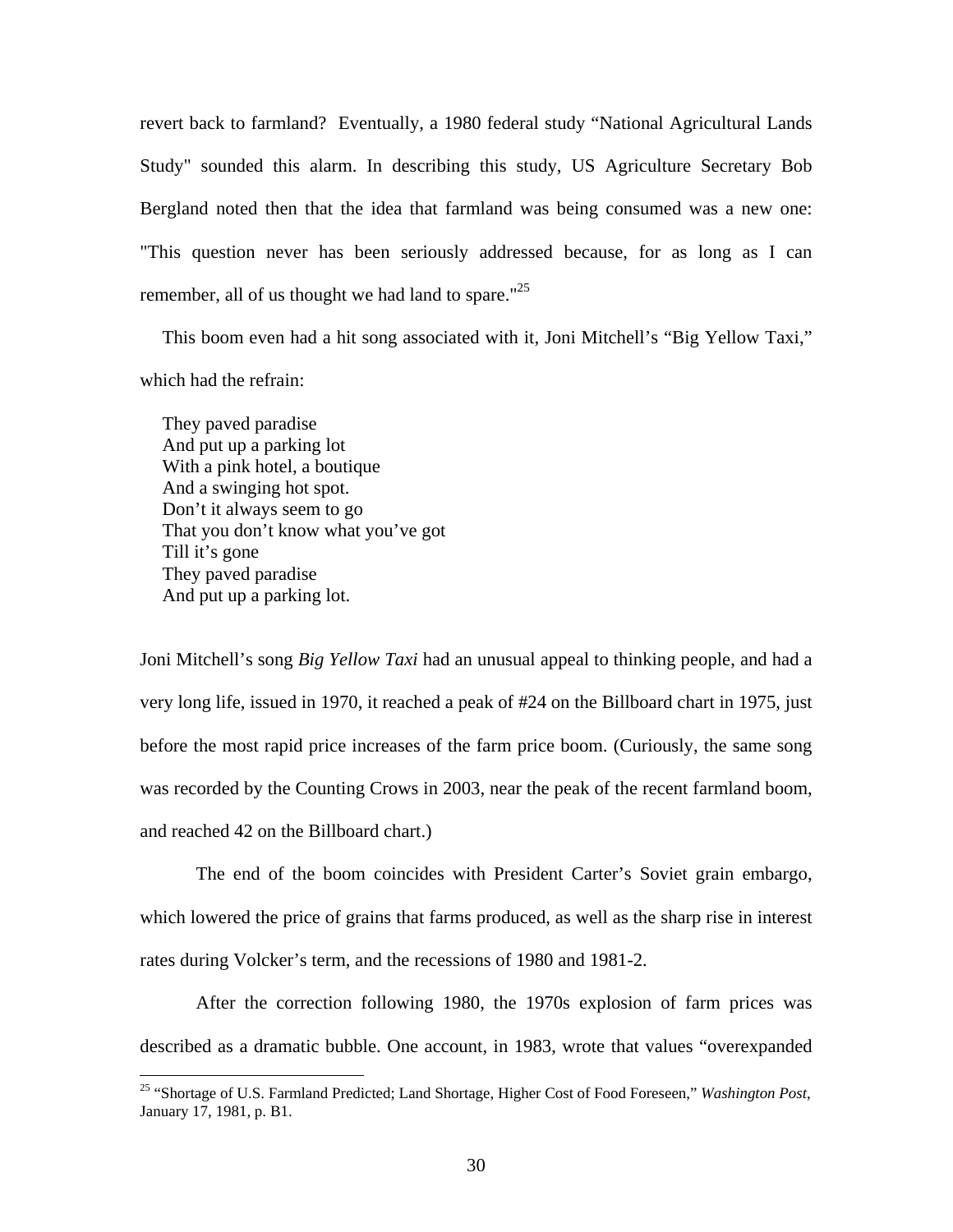in the belief that inflationary runups in land prices would never end."26 It does appear that it was a bubble, and spurred by stories and lore that emphasized the emerging scarcity of farmland. It was perhaps a more rational one than the housing bubble we appear to be in recently, for at least farm land is not reproducible, as housing structures are.

## *The Turnaround in London Home Prices in 2005*

 Figure 6 shows an index of real greater-London existing house prices, for a case study that concerns the downturn in real prices from the second quarter of 2004 to the second quarter of 2005. That downturn is not the most striking feature of the figure. It is much more striking that real home prices more than doubled from 1983 to 1988 and then fell 47%, came almost all the way back down, by 1996, producing an almost-perfect inverted-V pattern in home prices over a period of thirteen years. Also very striking is the boom in home prices from 1996 to the present, which shows real home prices nearly tripling. But here, we are focusing instead on the much smaller 6% downturn in real home prices over the year from 2004-II to 2005-II. This downturn was quickly reversed: real home prices resumed heading up at a rate of 9% a year from 2005-II to 2007-I, not so much smaller than the 12% a year real price increase from 1996 to 2004.

This small downturn is interesting now because it looks very much like the downturn that we have seen in U.S. prices in the last year. If one places a piece of paper over the figure positioned so as to block out all data after the second quarter of 2005, one will see a price path that closely resembles that seen in figure 1 for the US above. The decline in London home prices was interpreted by many as the end of the home price

<sup>26 &</sup>quot;Debt Still Plagues Farmers," *Business Week*, March 21, 1983, p. 109.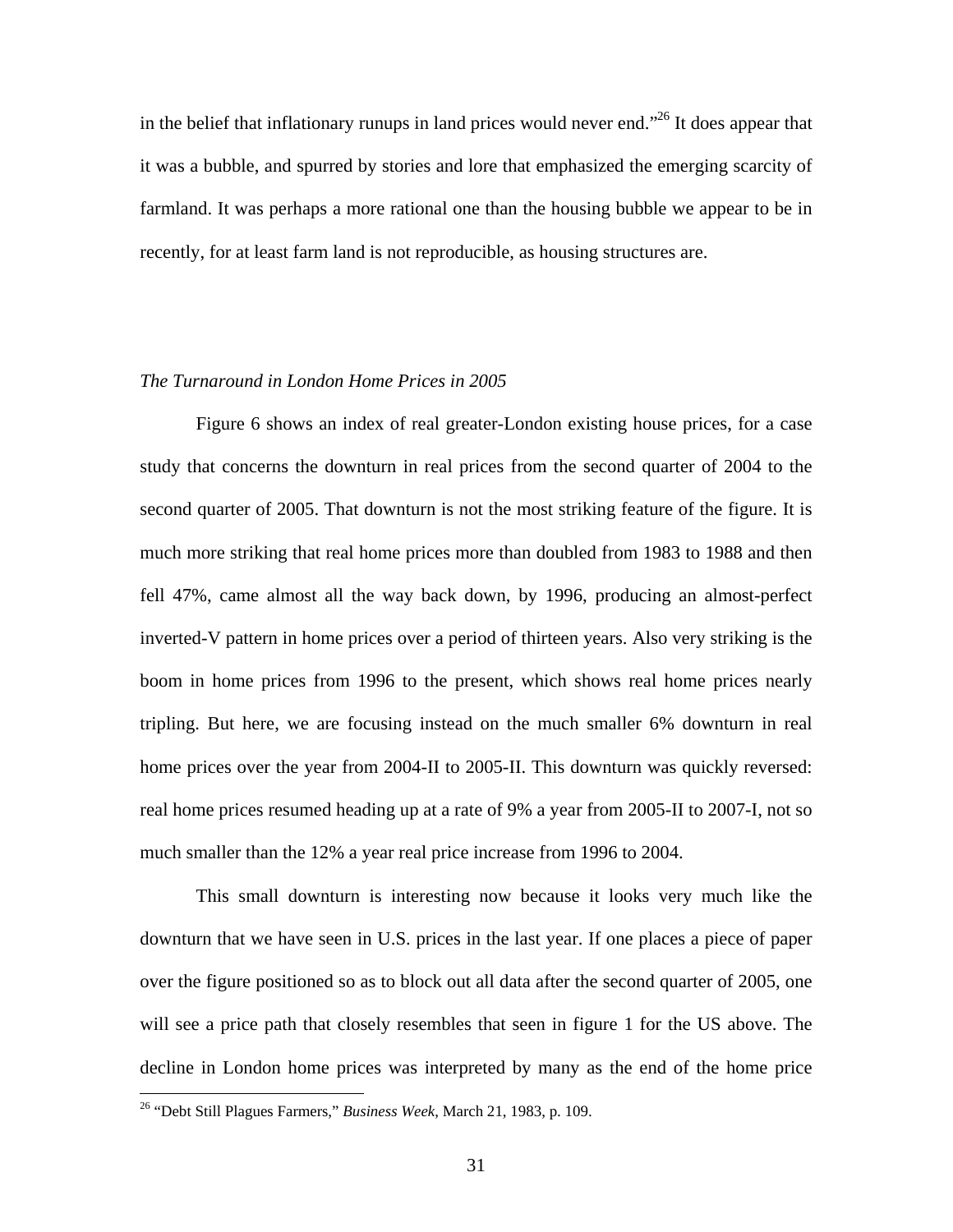boom, but the downdraft was suddenly and decisively reversed. It is very common to hear forecasts that the U.S. home market is near a bottom now, and will resume its upward climb soon. These are forecasts for a repeat of the London experience after 2005.

 The Bank of England had begun tightening rates in November 2003 when the base rate was 3.5% and completed the tightening in August 2004, when the base rate reached 4.75%. The decline in home prices began about six months before they stopped tightening. But it is hard to see why this modest tightening should have been responsible for the decline in home prices. Similar interest rate increases in 1997 and 1999 had not stopped the housing boom, and interest rates were still lower in 2005 than at the ends of these prior tightening cycles. Despite the tightening, 2016 index-linked gilt yields fell over the same interval, from 1.93% to 1.79%, which, if anything, would suggest that home prices should rise, not fall. After home prices bottomed, index-linked gilt yields continued essentially the same downward trend until September 2006, and then began to rise. Thus, it is hard to see an explanation for the price behavior at this time in terms of interest rate changes.

 The 2004-5 downturn in UK home prices was the subject of thousands of newspaper articles at the time. Some of these articles spoke of the "end of the housing boom" or "the last desperate gasp of a defunct housing boom" as if this end were selfevident. Even those that were relatively optimistic did not predict the strong recovery that actually transpired. One reporter wrote that "even optimists forecast prices will rise by no more than 2 per cent annually in the next few years—and pessimists expect an outright fall." $^{27}$ 

<sup>27 &</sup>quot;Buyers Beware: Britain's Buy-to-Let Boom May Turn Out to Be a Bust," *Financial Times*, May 30, 2005, p. 14.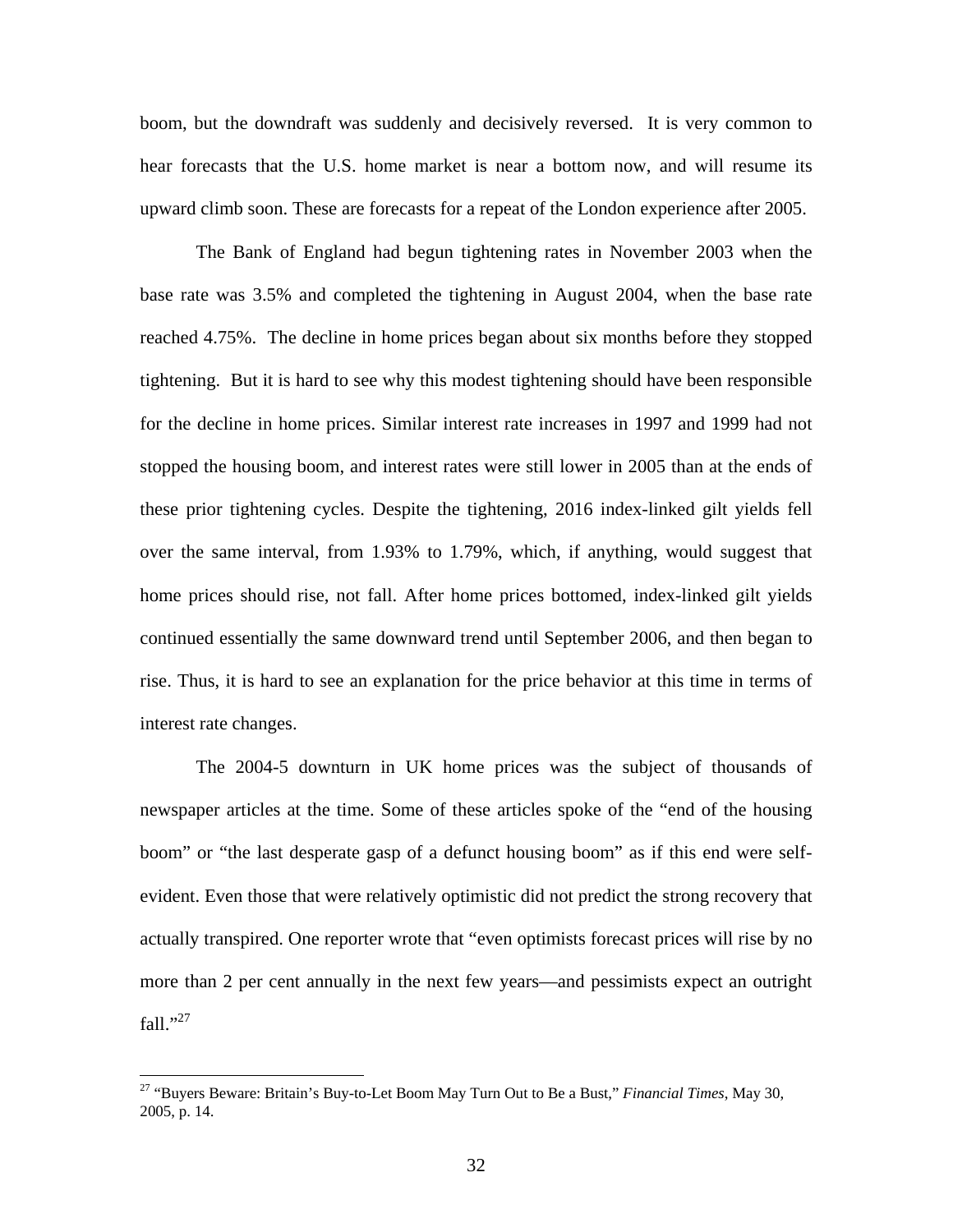An important theme in these articles was comparison with other countries. In an article in *The Independent* entitled "Property Market Cools in Britain, But in US It's the Latest Gold Rush" it was noted that "Just as in Britain, dinner party conversations that used to be about schools or sports now have one constant topic: property prices, and the outrageous price the neighbours got for their house across the street.<sup> $28$ </sup> Continuing housing booms in France, Ireland and Spain (where the boom was still strong) and the Netherlands (where a boom had converted into a soft landing of slower price increases) were also noted. Since the Bank of England had raised rates, while other central banks had not, blame for the weakening housing market was often attributed to the temporary effects of these rate increases, rather than to any change in market psychology, thereby discouraging any sudden change in expectations about long-run home price increases.<sup>29</sup>

 There is a sort of coordination problem with psychological expectations in a time of a boom. If people infer their expectations from recent price changes not just at home but in other places, then it may be hard for sharply changed expectations ever to take root. People believe that a change in market psychology drives the housing market, and if they look both near and far to gauge the psychology of others, then it will be hard to see a change.

 Moreover, the kind of expectation for home prices that is implicit in the common  $21<sup>st</sup>$  century world view, that increasing home prices are the result of our capitalist institutions and the phenomenal economic growth that the adoption and perfection of these institutions around the world has brought about, is not likely to be changed suddenly by the appearance of short-run price declines.

<sup>28</sup> *The Independent*, June 1, 2005, p. 56.

<sup>29</sup> Jane Padgham, "Britain Slips Down House Price League as Rate Rises Kick In," *The Evening Standard* (London) January 28, 2005, p. 45.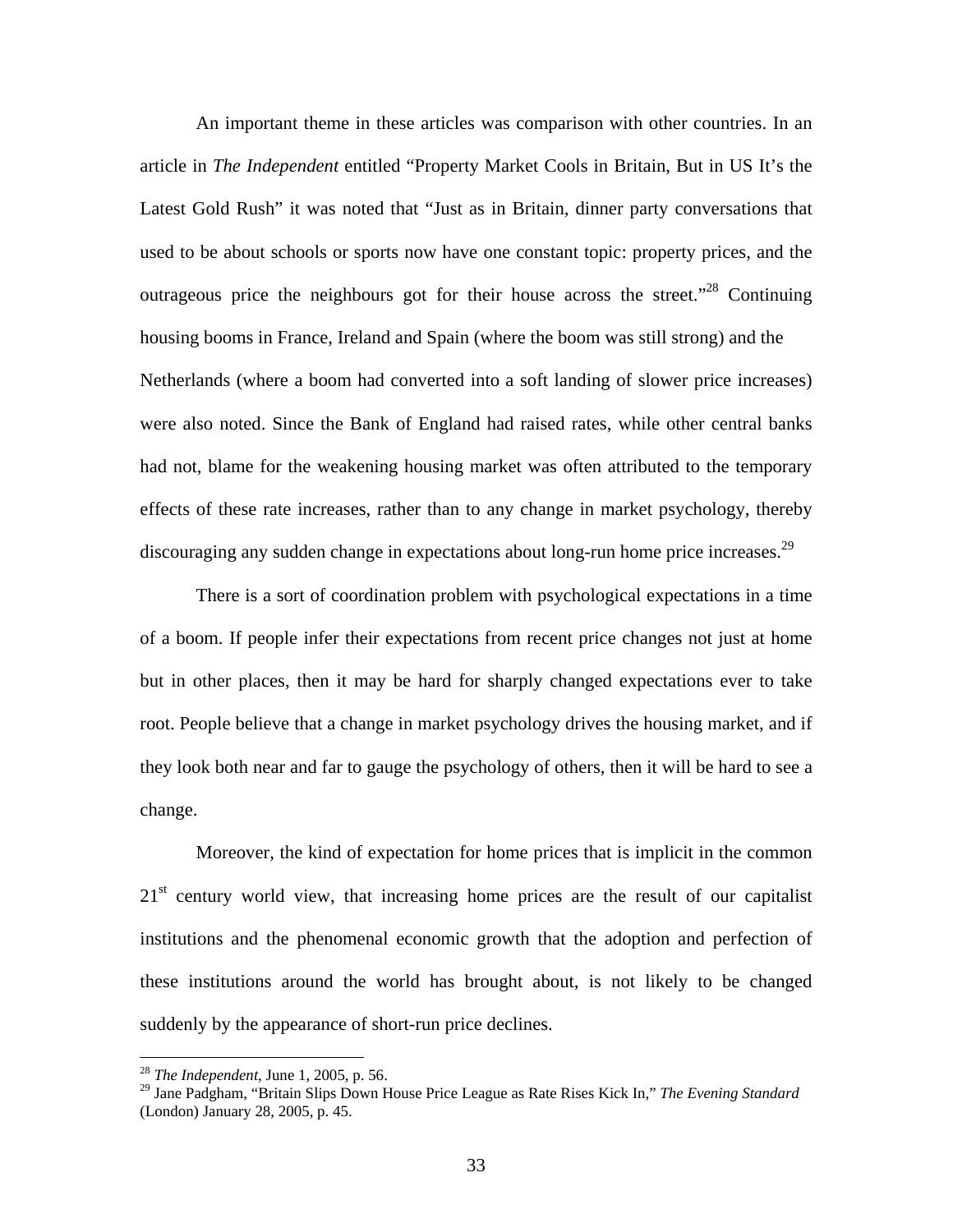It is hard to find in any account in the news media any objective reason for the resurgence of the boom after the second quarter of 2005. The Bank of England did not substantially cut the base rate: there was only a small 25 basis point cut in August of 2005, and in fact the rate was then increased, by over a percentage point by May of 2007. The tiny and relatively brief rate cut could hardly be held responsible for the massive turnaround in the housing market.

The return of the boom came as a complete surprise. An October 2005 article said: "Between January and April sales were about 25% below average. It's quite staggering how things have turned around in the last couple of months. We are now back to average levels, and are seeing more transactions than at this time last year." The best this article could come up with as an explanation was "house prices have not fallen as much as some analysts were warning. This has given buyers the confidence to re-enter the market as the fear of losing money on a property purchase is eroding."<sup>30</sup> From a behavioral economics perspective, that explanation is not silly, as it is part of a broader story of speculative feedback.

This London case study should caution any who feel that a substantial decline in home prices in the US is inevitable, given the recent declines, but not really offer much comfort for real estate optimists either, given the isolation, and special character, of the brief London downturn.

## **Conclusion**

 $\overline{a}$ 

The view developed here of the boom in home prices since the late 1990s has it operating as a classic speculative bubble, driven largely by extravagant expectations for

<sup>30 &</sup>quot;Doomsters May Be Wrong," *Sunday Times* (London), October 23, 2005, p. 5.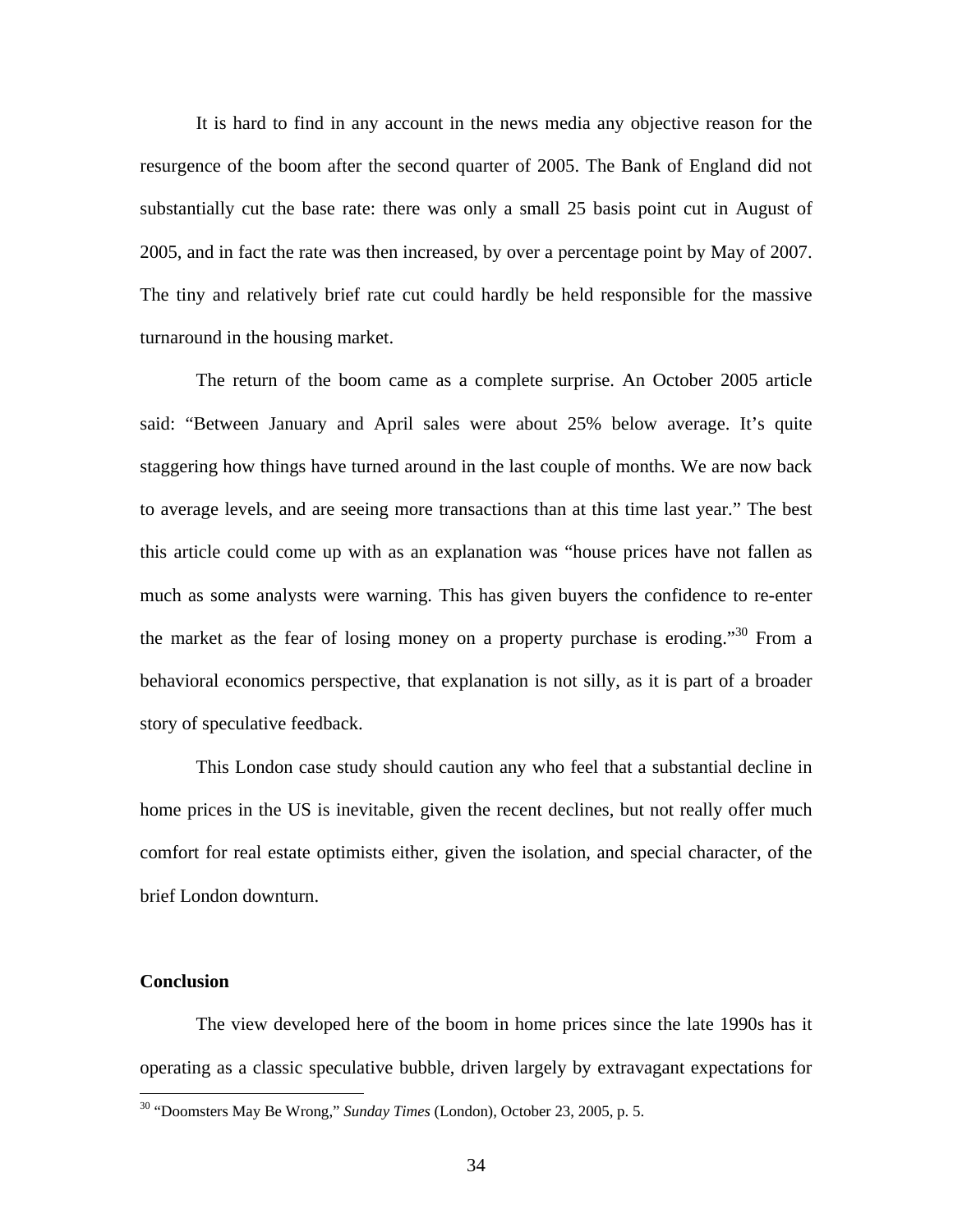future price increases. As such, the situation may well result in substantial declines in real home prices eventually.

The case studies above suggest that there are a wide variety of considerations and emotions that impact on a decision whether or not to buy a house. If there are fears of war or terrorism (as we saw in the case of the 1950 boom) or fears of environmental destruction (as we saw in the case of the farmland boom of the 1970s) then there may be major changes in home prices or construction activity even if there is no change in the traditional list of fundamentals.

Institutional changes tend to come in connection to the speculative psychology, not just as exogenous advances in financial or bureaucratic technology. Thus, we saw the lengthening of mortgage maturities during the real estate boom of 1950, the development of real estate investing institutions and changes in the tax law during the farmland boom of the 1970s. From these examples, it should be no surprise that we have seen the proliferation of new mortgage credit institutions, the deterioration of lending standards, the growth of subprime loans, and the rapid expansion of the CDO market, in the real estate boom of the 2000s.

Monetary policy does not come out as central in the case studies examined here. Monetary policy is in an important sense concentrated on the extreme short-term. The fundamental target variable in the U.S. is the federal funds rate, an overnight rate. And yet, economic decision makers are focused on a lifetime decision problem. Economic decision makers have to decide on the long-term, 50-year-plus, value of their investments. The difference of maturities is a factor on the order of 10,000 to one. Using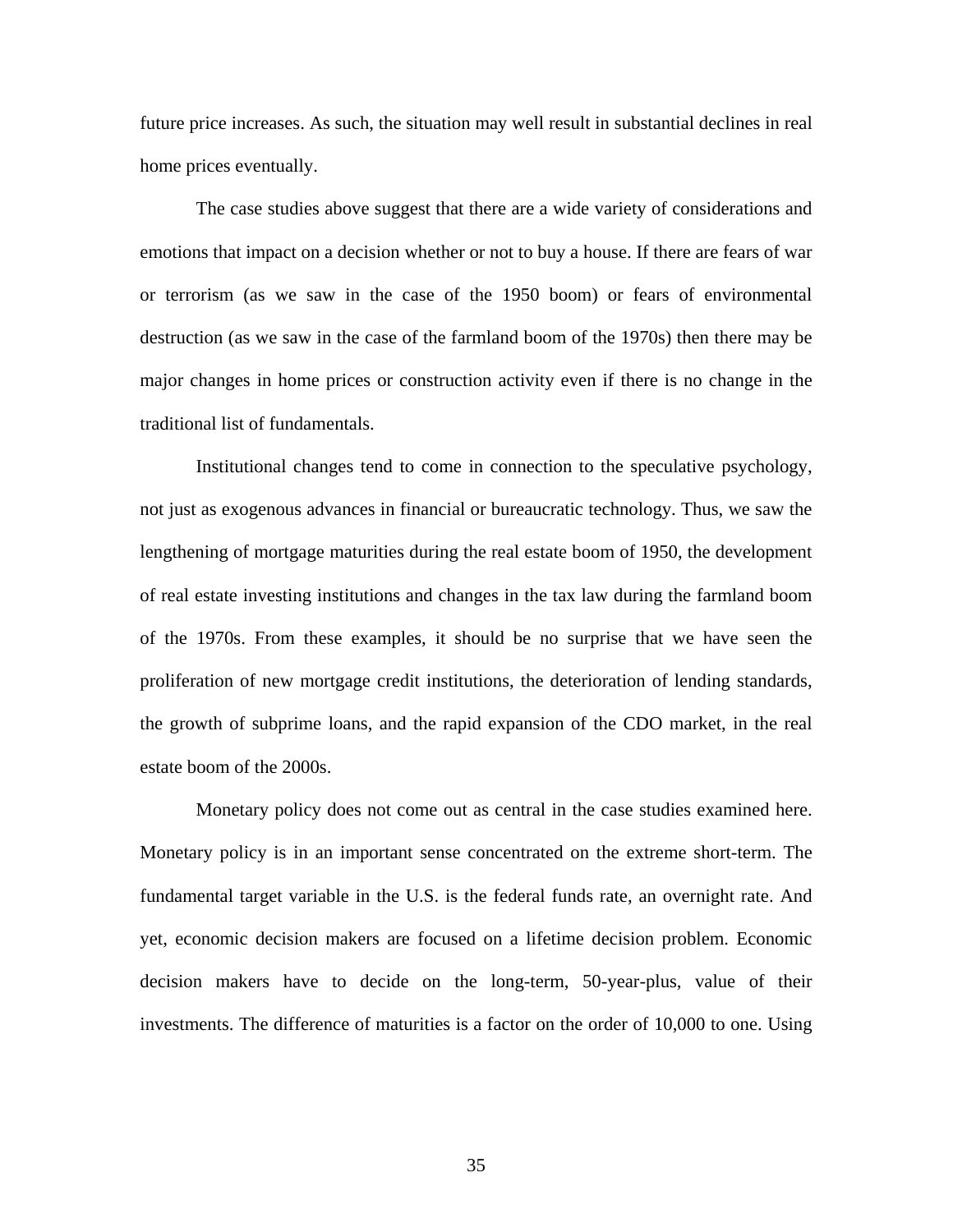monetary policy to manage such decisions is a little bit like adding a grain of sand a day to a scale that is weighing a car.

People's opinions about long-term decisions, notably how much housing to buy and what is a reasonable price to pay, change in the short term only because their opinions about the long-term change. But, these opinions about the long-term are hard to quantify because they are usually not expressed. They are usually expressed only in story form, in attention given to homespun theories, and the like.

People base life decisions upon vague expectations for the future, and if they have the false impression that they have a unique property that is going to become extremely valuable in the future, then they may consume more, driving the economy, and they may drive up prices today. That is what we have seen happening over much of the last decade.

The psychological expectations coordination problem appears to be a major factor in explaining the extreme momentum of home price increases. Investors who think that home prices will continue to go up because they perceive prices as going up generally around the world may not change this expectation easily since they will have trouble coordinating on a time to make the change. A housing supply response to high prices will tend to bring prices down, but the increment to housing supply in any one year is necessarily tiny given the nature of construction technology, and that supply can be absorbed easily if expectations are still strengthening. If, however, price declines continue in the United States, there could be a more coordinated response to enforce declining expectations around the world. If the United States shows substantial price declines, then the underlying popular story of the boom, related to the perception of a triumph of capitalism and the explosive growth of the world's economies, may become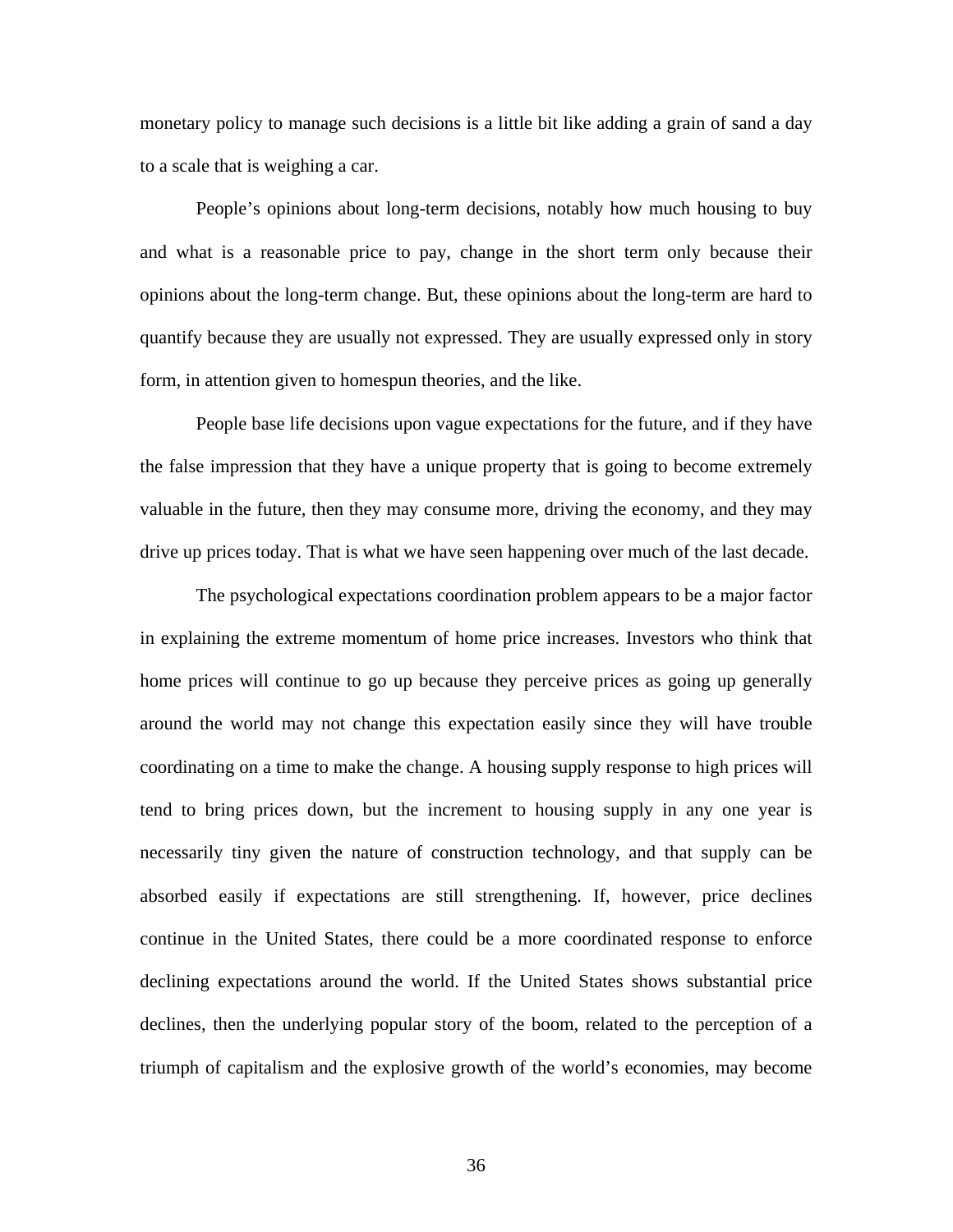old. The United States, the premier example of a capitalist economy, has the potential to lead price expectations downward in many countries.

The example, considered above, of the recovery from decline in London in 2005 serves as a good reminder that speculative markets are inherently unpredictable, and that the incipient downturn in the United States could reverse and head back up. No one seems to have a good understanding what causes these reversals. Still, the examples we have of past cycles indicate that major declines in real home prices—even 50% declines in some places—are entirely possible going forward from today or from the not too distant future. Such price declines have happened before. In the last cycle in the United States, as shown in figure one, real home prices fell only 15% from the peak in the third quarter of 1989 to the fourth quarter of 1996, but some cities' real prices fell much more. Los Angeles real home prices fell 42% from the peak in December 1989 to the trough in March 1997. We saw from Figure 6 that real home prices in London fell 47% from the third quarter of 1988 to the fourth quarter of 1995.

The boom cycle that followed these declines, after the late 1990s, was even bigger than that preceded them, and so it is not improbable that we will see such large real price declines extending over many years in major cities that have seen large increases. Since the number of cities involved in the recent boom is so much higher than in the last boom, we could see much more than the 15% real drop in real national home price indices that we saw last time.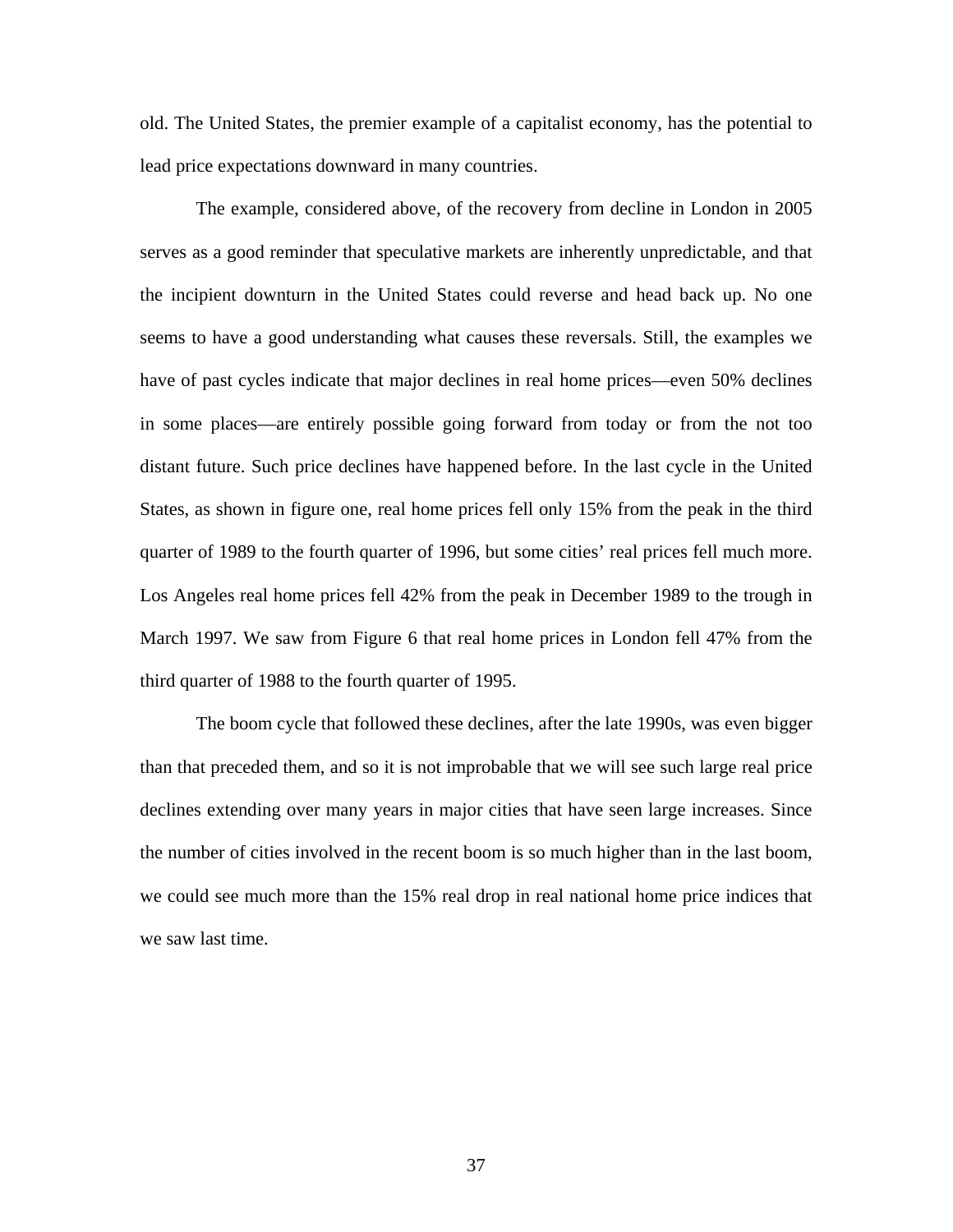# **References**

Brown, Lynn E., "National and Regional Housing Patterns: History of Residential Investment in the U.S." *New England Economic Review*, July/August, 2000.

Case, Karl E., and Robert J. Shiller, "The Efficiency of the Market for Single Family Homes," *American Economic Review*, 79:1, 125-37, March, 1989.

Case, Karl E., and Robert J. Shiller, "Home Buyer Survey Results 1988-2006," unpublished paper, Yale University, 2006.

Davis, Morris A., and Jonathan Heathcote, "The Price and Quantity of Residential Land in the United States," unpublished paper, University of Wisconsin, Madison WI, 2006.

DePasquale, Denise, Rikard Forslid, and Edward L. Glaeser, "Incentives and Social Capital: Are Homeowners Better Citizens?" *Journal of International Economics*, 50(2):497-517, 2000.

Eichholtz, Piet, "A Long Run House Price Index: The Herengracht Index, 1628-1973, Real Estate Economics, 25:175-92, 1997.

Eitrheim, Øyvind, and Solveig Erlandsen, "House Price Indices for Norway, 1819-2003, in Øyvind, Eitrheim, Jan T. Klovland and F. Qvigstad, editors, *Historical Monetary Statistics for Norway*, pp. 341-375.

Engineering News Record, *Second Quarterly Cost Report*, McGraw Hill Construction 2007.

Fisher, Lynn M. and Austin J. Jafee, "Determinants of International Home Ownership Rates," unpublished paper, Smeal College of Business Administration, Pennsylvania State University, 2002.

Galbraith, John Kenneth, *The Great Crash 1929*, Boston: Houghton Mifflin, 1954.

Genesove, David, and Christopher Mayer, "Loss Aversion and Seller Behavior: Evidence from the Housing Market," Cambridge MA: National Bureau of Economic Research Working Paper No. 8143, 2001.

Glaeser, Edward L., and Joseph Gyourko, "The Impact of Zoning on Housing Affordability," NBER Working Paper #8835, March 2002.

Gramlich, Edward M., *Subprime Mortgages: America's Latest Boom and Bust*, Washington D.C.: The Urban Institute Press, 2007.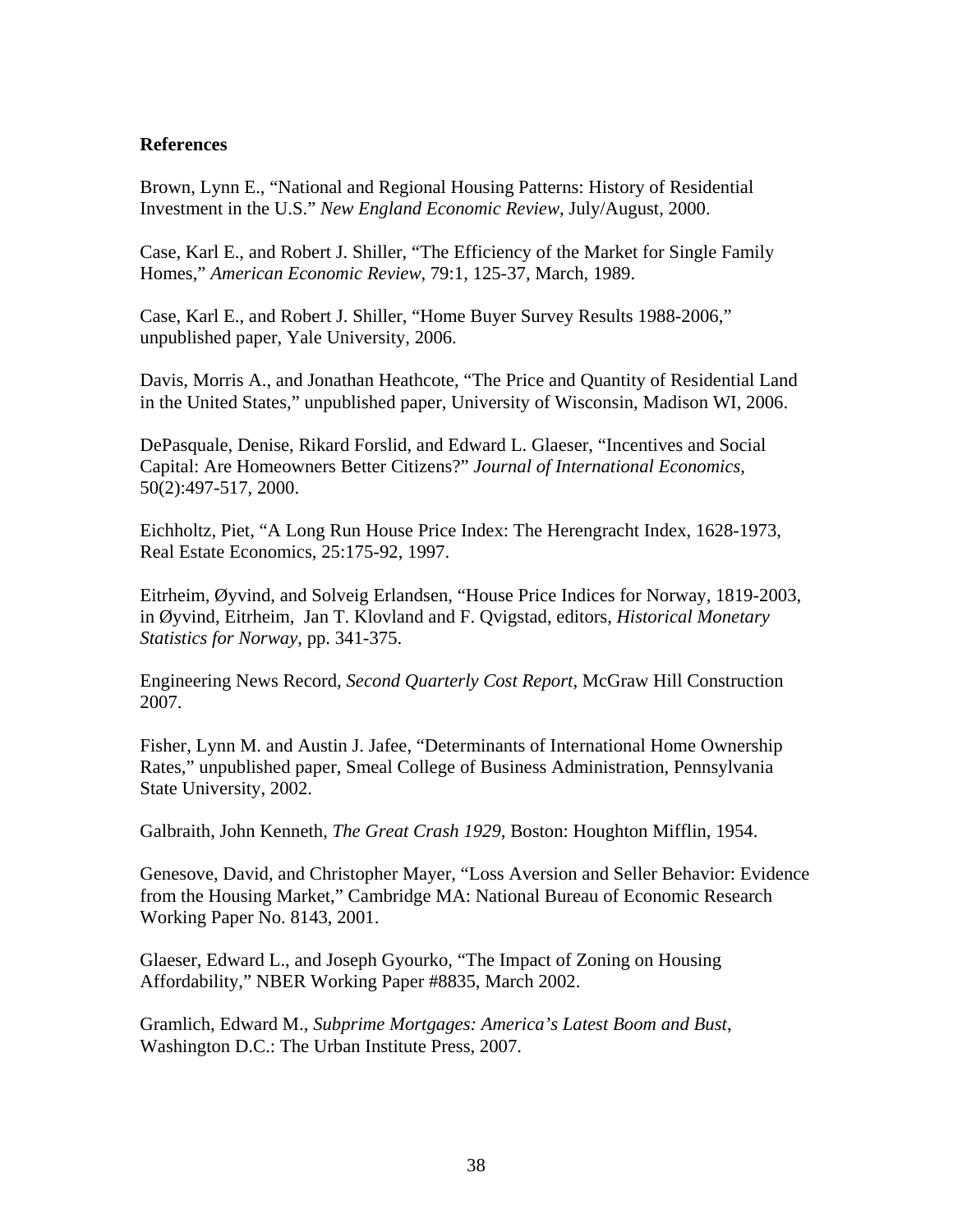Grebler, Leo, David M. Blank, and Louis Winnick, *Capital Formation in Residential Real Estate*, Princeton NJ: National Bureau of Economic Research and Princeton University Press, 1956.

Gyourko, Joseph, Christopher Mayer, and Todd Sinai, "Superstar Cities," Cambridge MA: National Bureau of Economic Research Working Paper No. 12355, July 2006.

Kindleberger, Charles Poor, *Manias, Panics and Crashes: A History of Financial Crises*, New York: Basic Books, 1978.

Leamer, Edward E., "Housing and the Business Cycle," paper presented at the Federal Reserve Bank of Kansas City Symposium "Housing, Housing Finance, and Monetary Policy," Jackson Hole, Wyoming, August 31, 2007.

Leinberger, Christopher B., "Financing Walkable Urbane Projects," *Urban Land*, January 2007.

Mayerhauser, Nicole, and Marshall Reinsdorf, "Housing Services in the National Economic Accounts," U.S. Bureau of Economic Analysis, August, 2006.

Meadows, Donella H., Dennis L. Meadows, Jørgen Randers, and William W. Behrens III *Limits on Growth: a report for the Club of Rome's project on the predicament of mankind*, New York: Universe Books, 1972.

Poole, Robert, Frank Ptacek, and Randal Verbrugge, "Treatment of Owner-Occupied Housing in the CPI," Office of Prices and Living Conditions, Washington DC: Bureau of Labor Statistics, 2005.

Shiller, Robert J., "From Efficient Markets to Behavioral Finance," *Journal of Economic Perspectives*, 17(1):83-104, 2003.

Shiller, Robert J., *Irrational Exuberance*, 2<sup>nd</sup> Edition, Princeton: Princeton University Press, 2005.

Shiller, Robert J., "Low Real Interest Rates and High Asset Prices," unpublished paper, for presentation at Brookings Panel on Economic Activity, Washington DC, September 2007.

Taylor, John B., "Housing and Monetary Policy," remarks presented at the Federal Reserve Bank of Kansas City Symposium "Housing, Housing Finance, and Monetary Policy," Jackson Hole, Wyoming, August 31, 2007.

UN-Habitat, *Rental Housing: An Essential Option for the Urban Poor in Development Countries*, 2002, http://www.unhabitat.org/downloads/docs/3588\_62479\_655.pdf.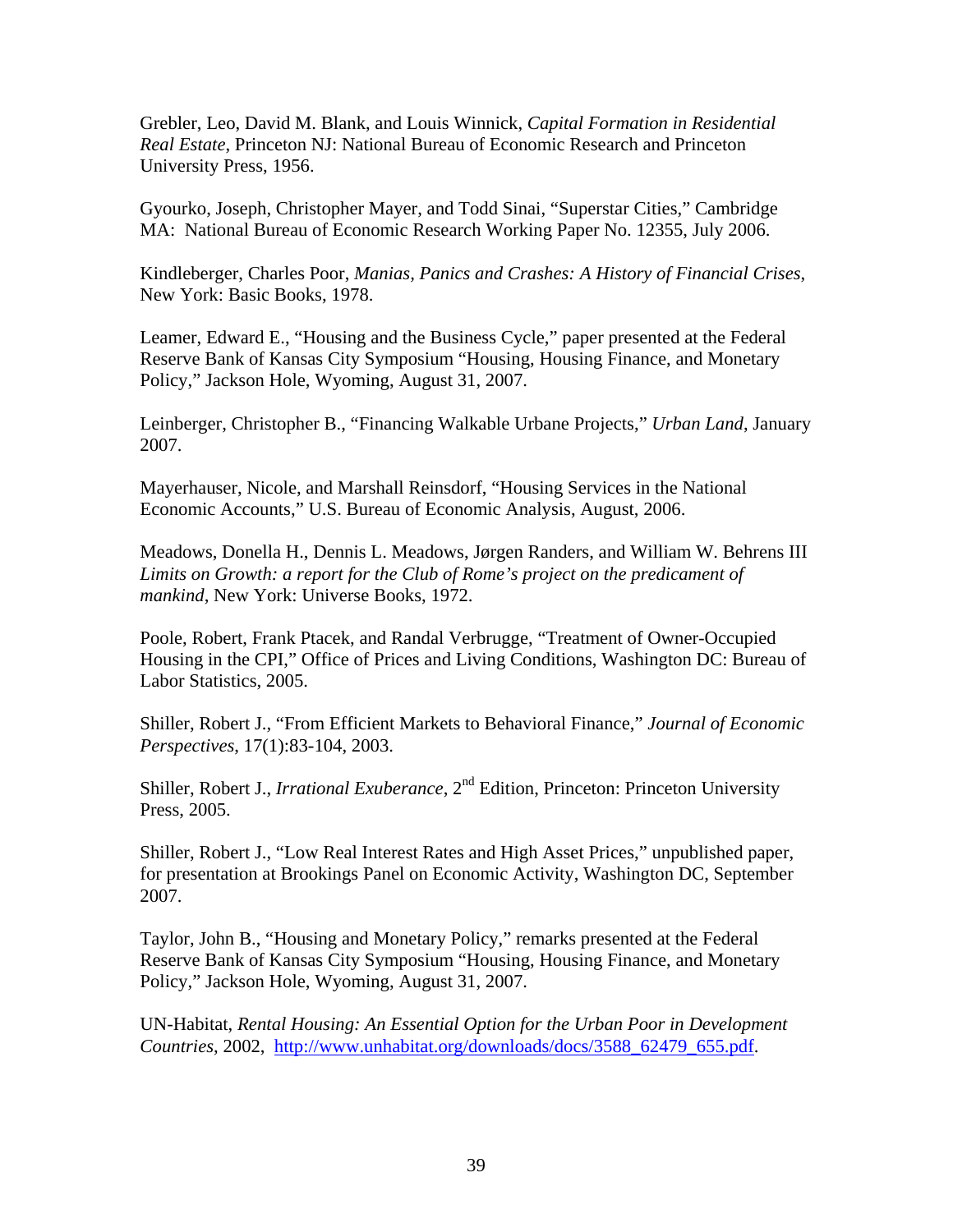Van den Noord, Paul, "Are Housing Prices Nearing a Peak? A Probit Analysis for 17 OECD Countries," OECD Economics Working Paper No. 488, June 2006.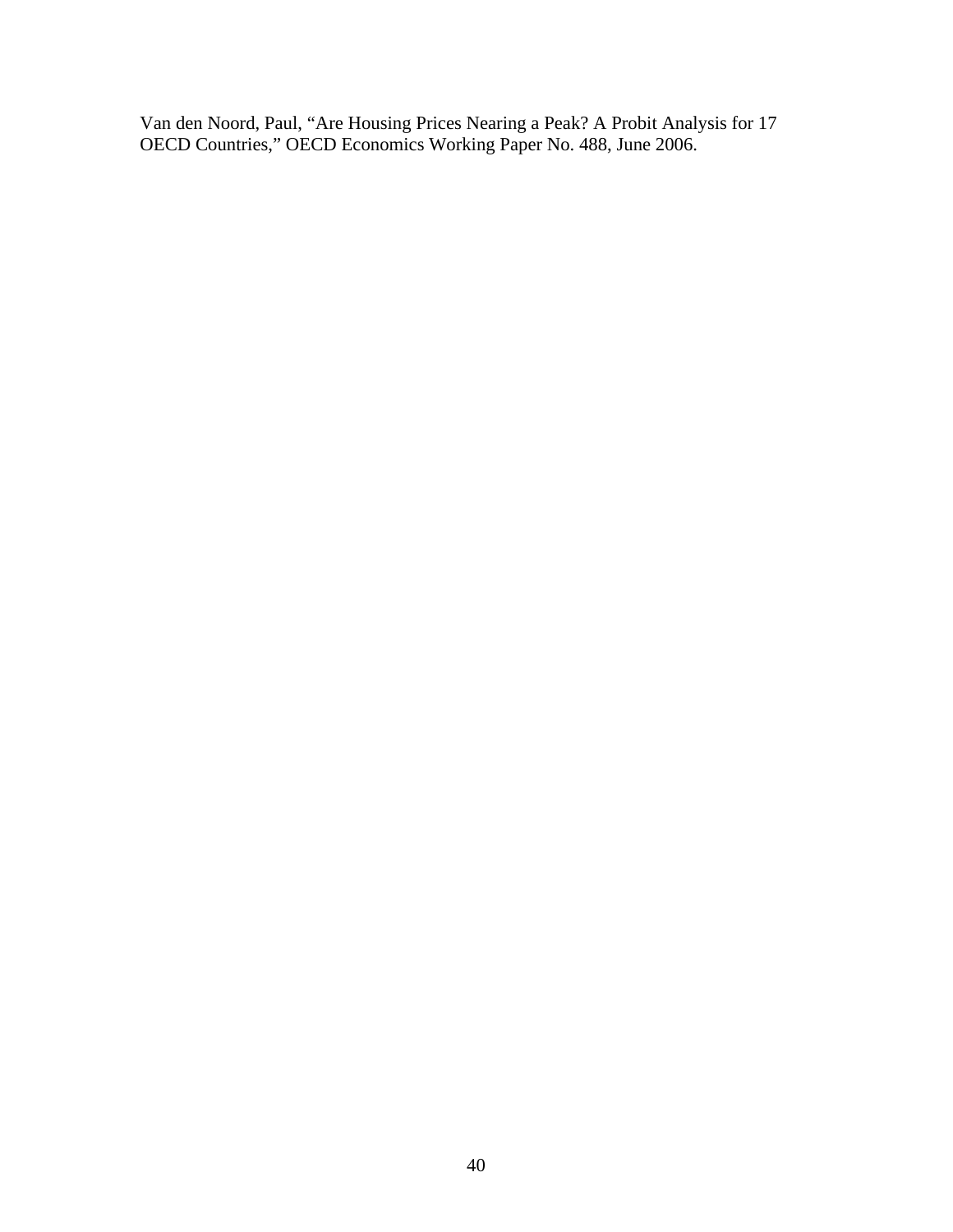

Figure 1: Real US Home Prices, Real Owners Equivalent Rent, and Real Building Costs, quarterly 1987-I to 2007-II. Source: authors calculations. Real US Home Price is the S&P/Case-Shiller U.S. National Home Price Index deflated by the Consumer Price Index (CPI-U) for the first month of the quarter rescaled to 1987-I=100. Real Owners Equivalent Rent is the U.S. Bureau of Labor Statistics Owners Equivalent Rent December 1982=100 from the CPI-U divided by the CPI-U, all items, 1982-4=100, both for the first month of the quarter, rescaled to 1987-I=100. Real building cost is the McGraw-Hill Construction/Engineering News Record Building Cost Index for the first month of the quarter (except for the years 1987, 1988 and 1989 where the index is only annual) deflated by the CPI-U for that month.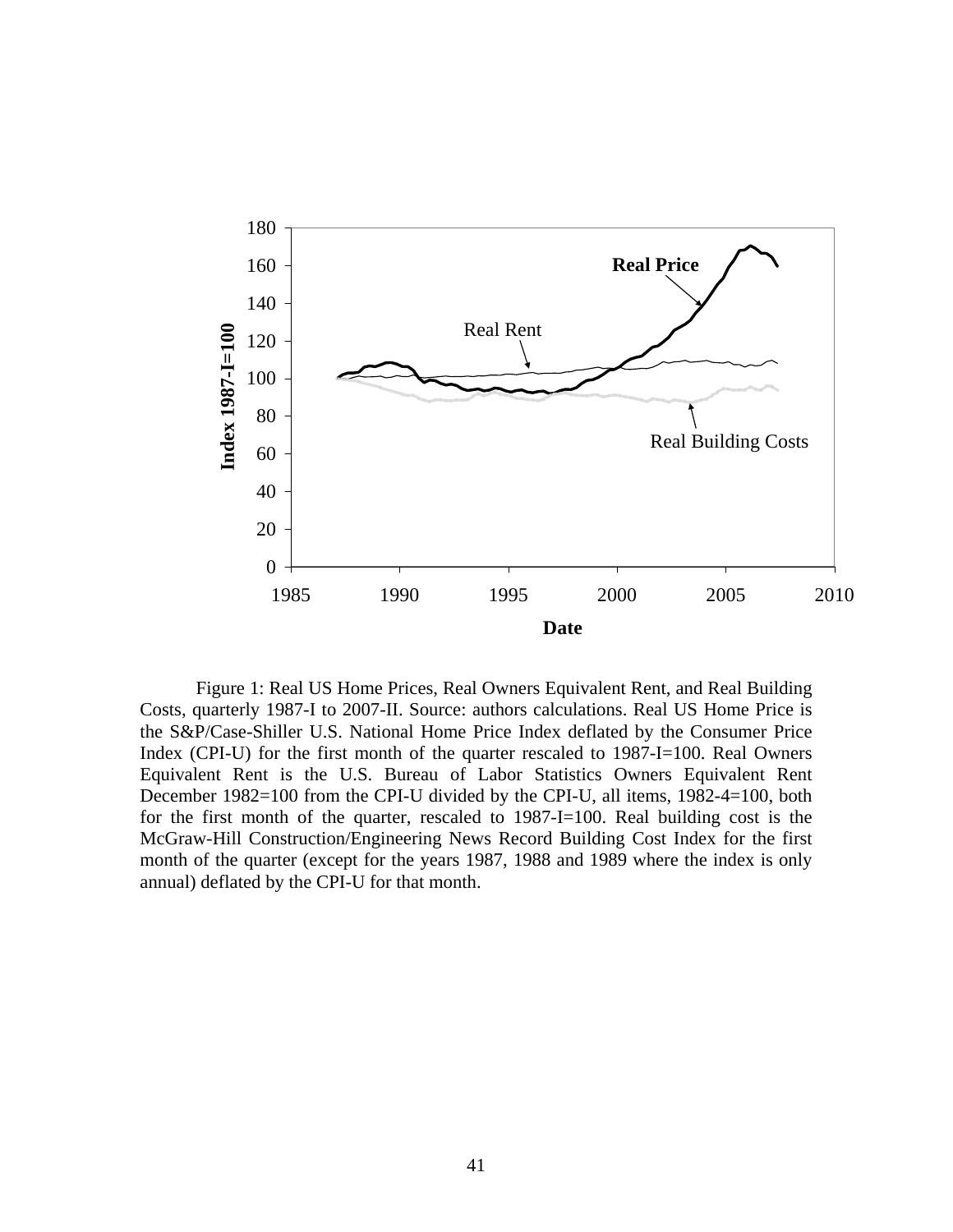

Figure 2. Home Ownership and Housing as a Share of Consumption. Source: The home ownership rate, percentage of homes that are occupied by their owner (decadal 1900 to 1960, annual 1965 to 2007) is from the U.S. Census. Housing/Consumption (annual 1929 to 1946, quarterly 1947-I to 2007-I) is calculated by the author as the ratio of housing expenditures to personal consumption expenditures, National Income and Product Accounts, Table 2.3.5.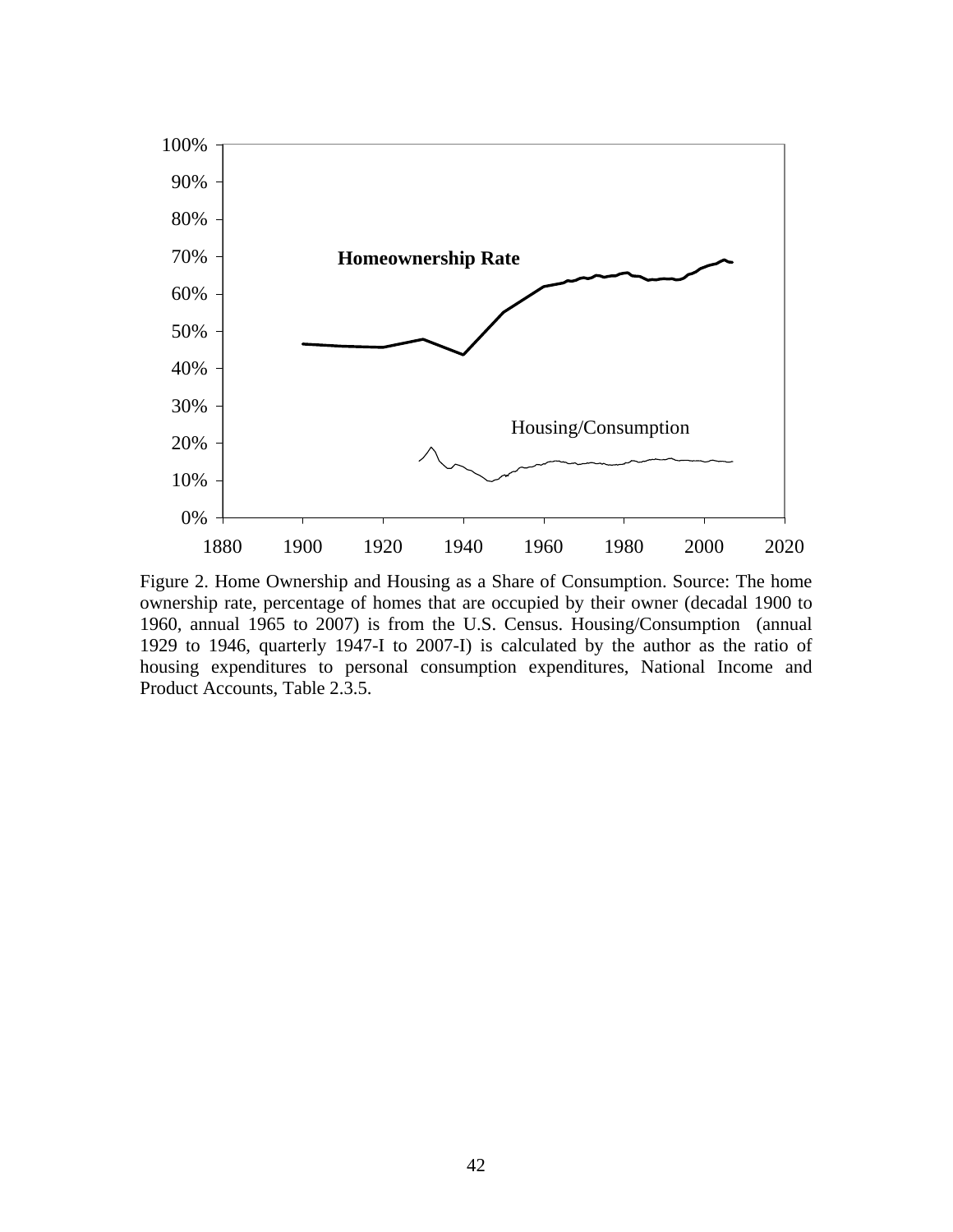

Figure 3: Residential Investment as Percent of GDP (quarterly, 1947-I to 2007-II) and Real Federal Funds Rate (monthly January 1947 to July 2007). Source: author's calculations. Residential Investment and GDP are nominal values from National Income and Product Accounts. Real federal funds rate, end of month, is computed by subtracting the rate of increase of CPI-U for the 12 months up to and including the month. Recessions as defined by the National Bureau of Economic Research are shown as the narrow areas between adjacent vertical lines.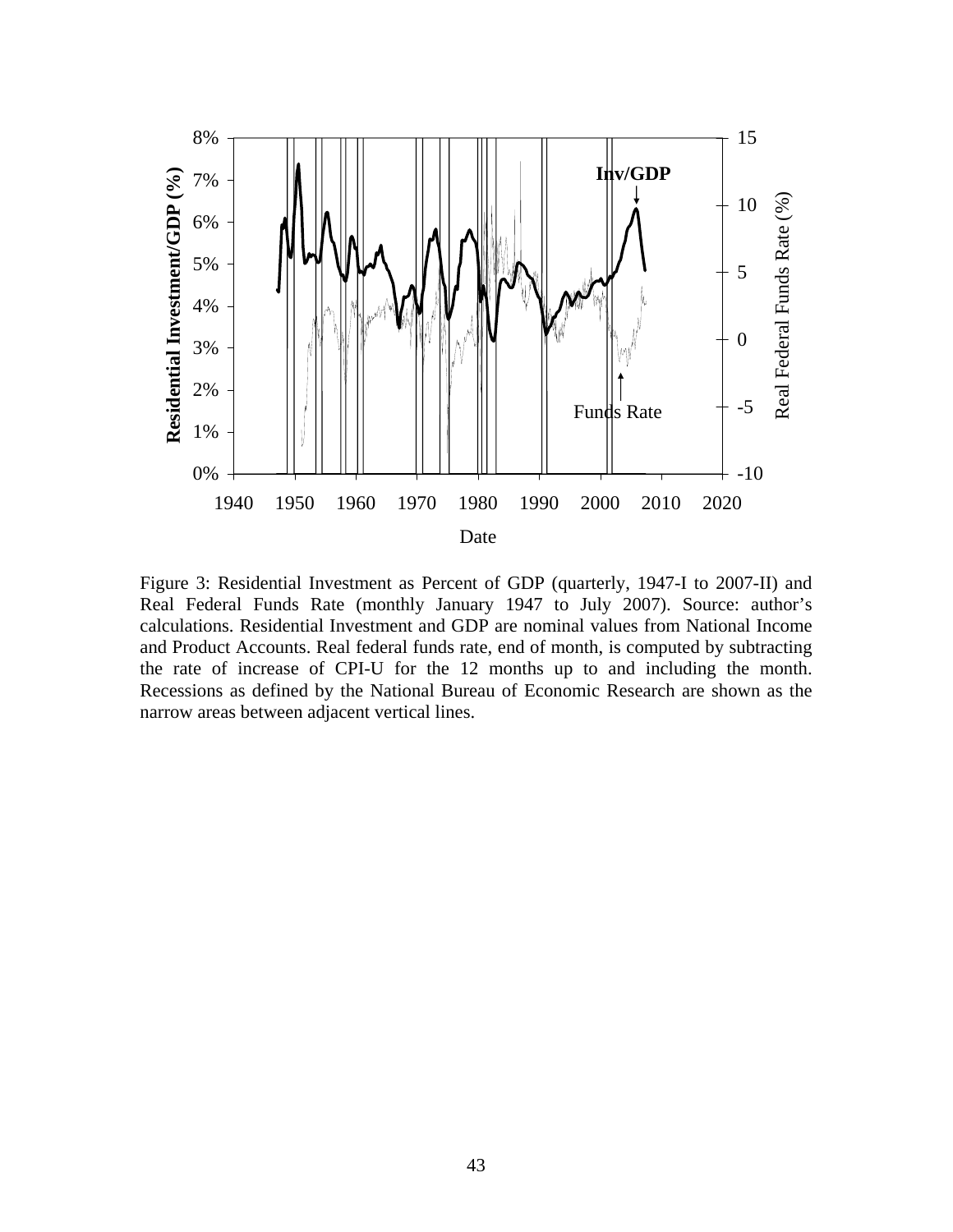

Figure 4. Home price indices deflated for consumer prices and rescaled to 1890=100, Netherlands, Norway and USA. The Netherlands index (semi-annual 1890-1973 then annual 1974-2004) is produced by Piet Eichholtz of Maastricht University; it is for the Herengracht region of Amsterdam 1900-1973, which he updated to 2004 using other data for the city of Amsterdam. The Norway index (annual) is a Norges Bank series (Eitrheim and Erlandsen, http://www.norges-bank.no/Pages/Article\_\_\_\_42332.aspx) 1890-2003 updated to 2006 and deflated by Harold Magnus Andreassen of First Securities ASA, Oslo. The USA index (annual 1890-2007) is from Robert Shiller, *Irrational Exuberance*, Princeton, 2005, updated using the S&P/Case-Shiller National Home Price Index for the United States.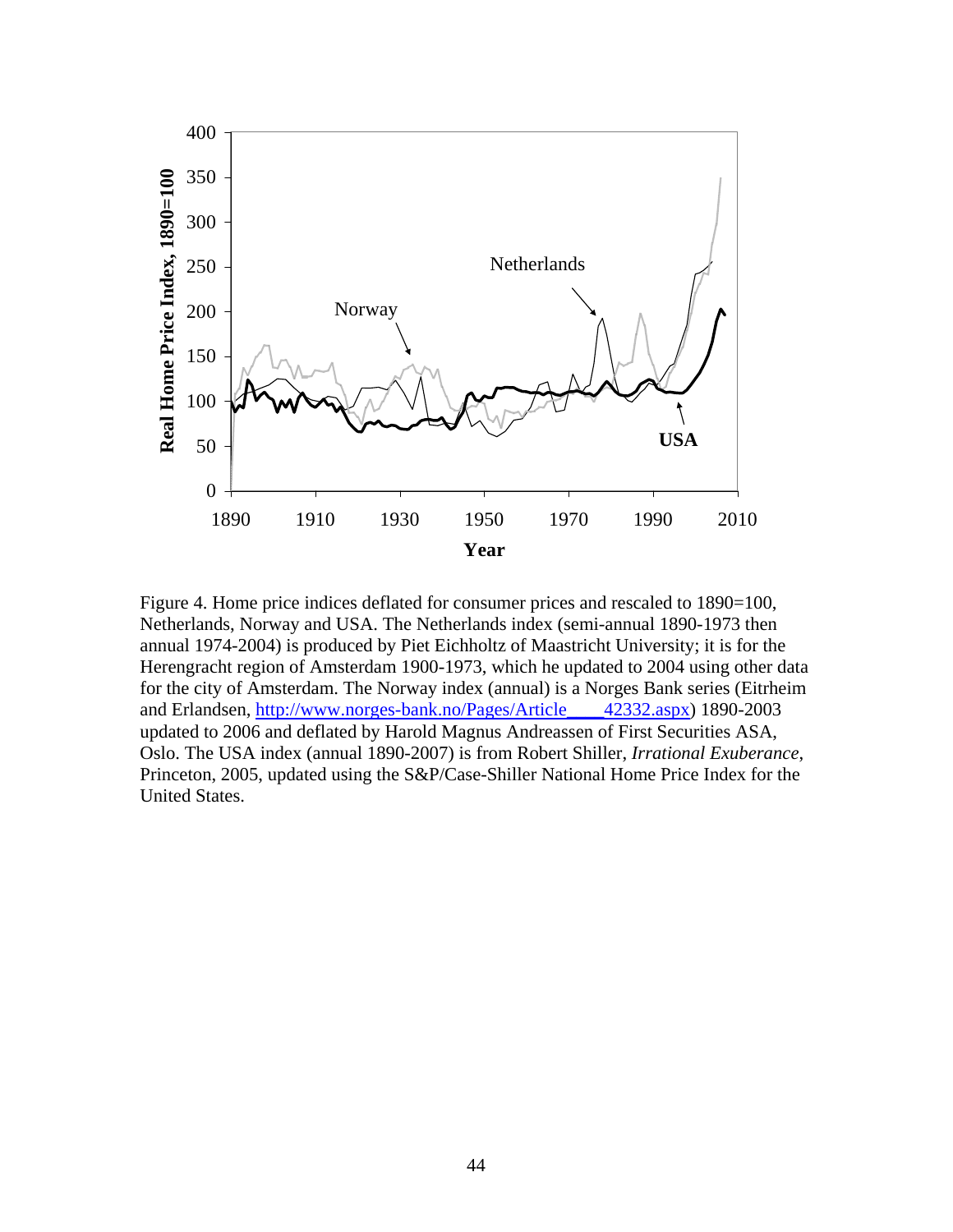

Figure 5: Real farmland values, in US 2006 dollars, per acre, decadal 1900 to 1910, annual 1911-2006. Source: author's calculations. The nominal USDA-NASS is divided by the CPI-U for the first month of the year and rescaled to 2006 dollars.